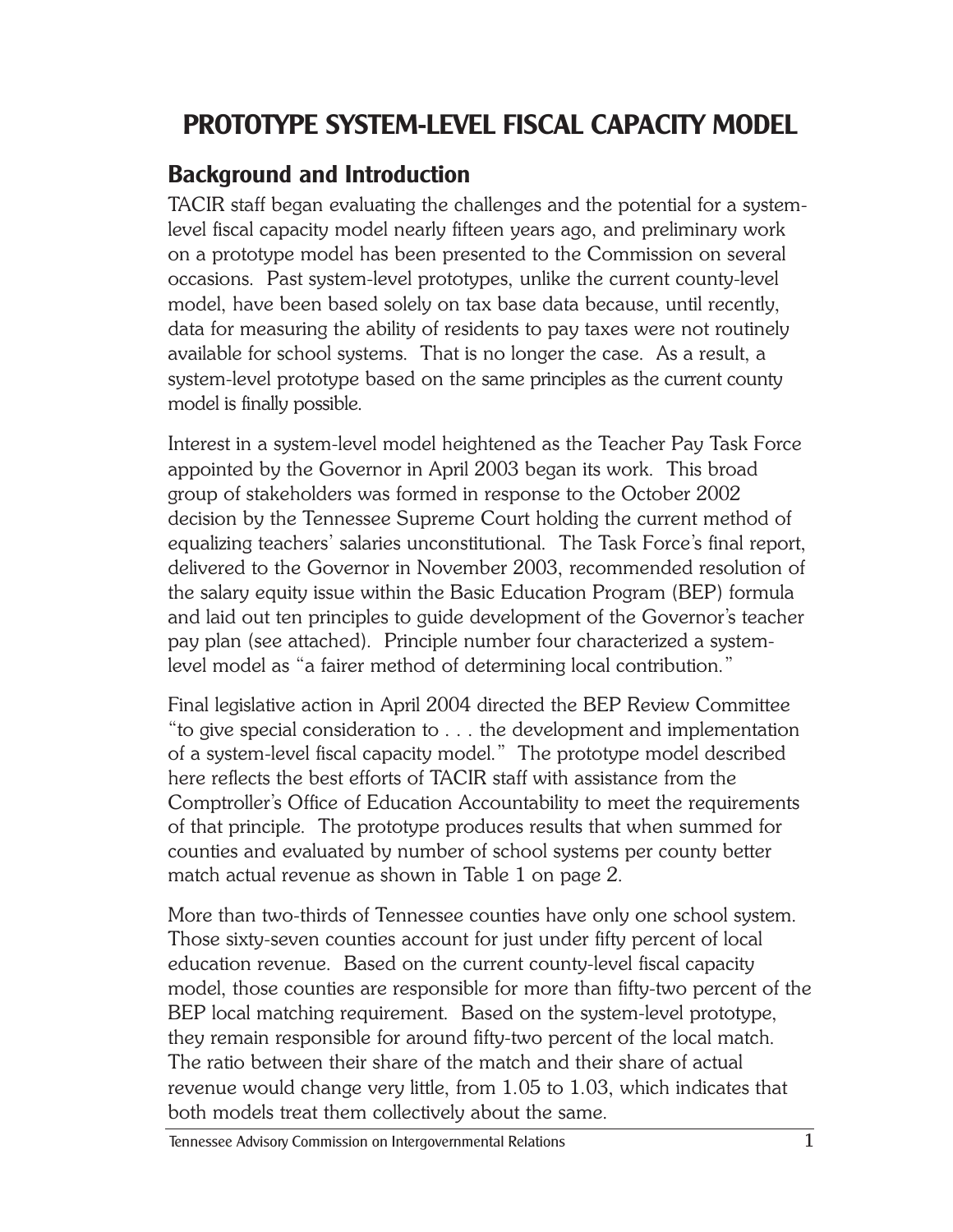#### **Table 1. Comparison of county-area Shares of Fiscal Capacity to Actual Shares of Local Education Revenue**

|                                                            |                |                                                                  | <b>Percent of Statewide Fiscal Capacity</b> |                                                  |                                                |                                                  |  |  |  |  |
|------------------------------------------------------------|----------------|------------------------------------------------------------------|---------------------------------------------|--------------------------------------------------|------------------------------------------------|--------------------------------------------------|--|--|--|--|
|                                                            |                | <b>Percent of</b><br><b>Statewide</b><br>Local<br><b>Revenue</b> | Current<br>95-County<br><b>Model</b>        | Ratio of<br><b>Capacity to</b><br><b>Revenue</b> | <b>Prototype</b><br>136-System<br><b>Model</b> | Ratio of<br><b>Capacity to</b><br><b>Revenue</b> |  |  |  |  |
| <b>Counties with Onel</b><br><b>School System</b>          | 67             | 49.7%                                                            | 52.3%                                       | 1.05                                             | 51.4%                                          | 1.03                                             |  |  |  |  |
| <b>Counties with Twol</b><br><b>School Systems</b>         | 20             | 40.3%                                                            | 39.4%                                       | 0.98                                             | 39.5%                                          | 0.98                                             |  |  |  |  |
| <b>Counties with Threel</b><br><b>School Systems</b>       | 6              | $9.0\%$                                                          | 7.4%                                        | 0.82                                             | 8.1%                                           | 0.91                                             |  |  |  |  |
| <b>Counties with Five orl</b><br><b>Six School Systems</b> | $\mathfrak{p}$ | 1.0%                                                             | 0.9%                                        | 0.97                                             | 1.0%                                           | 1.07                                             |  |  |  |  |
| <b>Total</b>                                               | 95             | 100.0%                                                           | 100.0%                                      | 1.00                                             | 100.0%                                         | 1.00                                             |  |  |  |  |

—Current 95-County Model versus Prototype 136-System Model *by Number of Systems in County*

The twenty counties that have two school systems account for slightly more than forty percent of actual local revenue, are currently responsible for around thirty-nine percent of the local match, and remain under the prototype model responsible for around thirty-nine percent of the local match. These twenty two-system counties have nearly a one-to-one ratio between their share of actual revenue and their share of the BEP match under both the current model and the prototype, which indicates that both models treat them collectively almost exactly the same.

In contrast, the six counties with three school systems now account for nine percent of actual local education revenue, but only seven percent of the current local matching requirement, giving them a ratio of far less than oneto-one (0.82). Their share of the match moves up to eight percent under the prototype model. Their match/revenue ratio remains below one at 0.91, but moves much closer, which means that the prototype is better at predicting their collective revenue, but still treats them very favorably in comparison to the one- and two-system counties.

The two counties with five and six systems account for about one percent of revenue, less than one percent of the current match and one percent of the prototype match. Their match/revenue ratio moves from about 1.0 to about 1.1.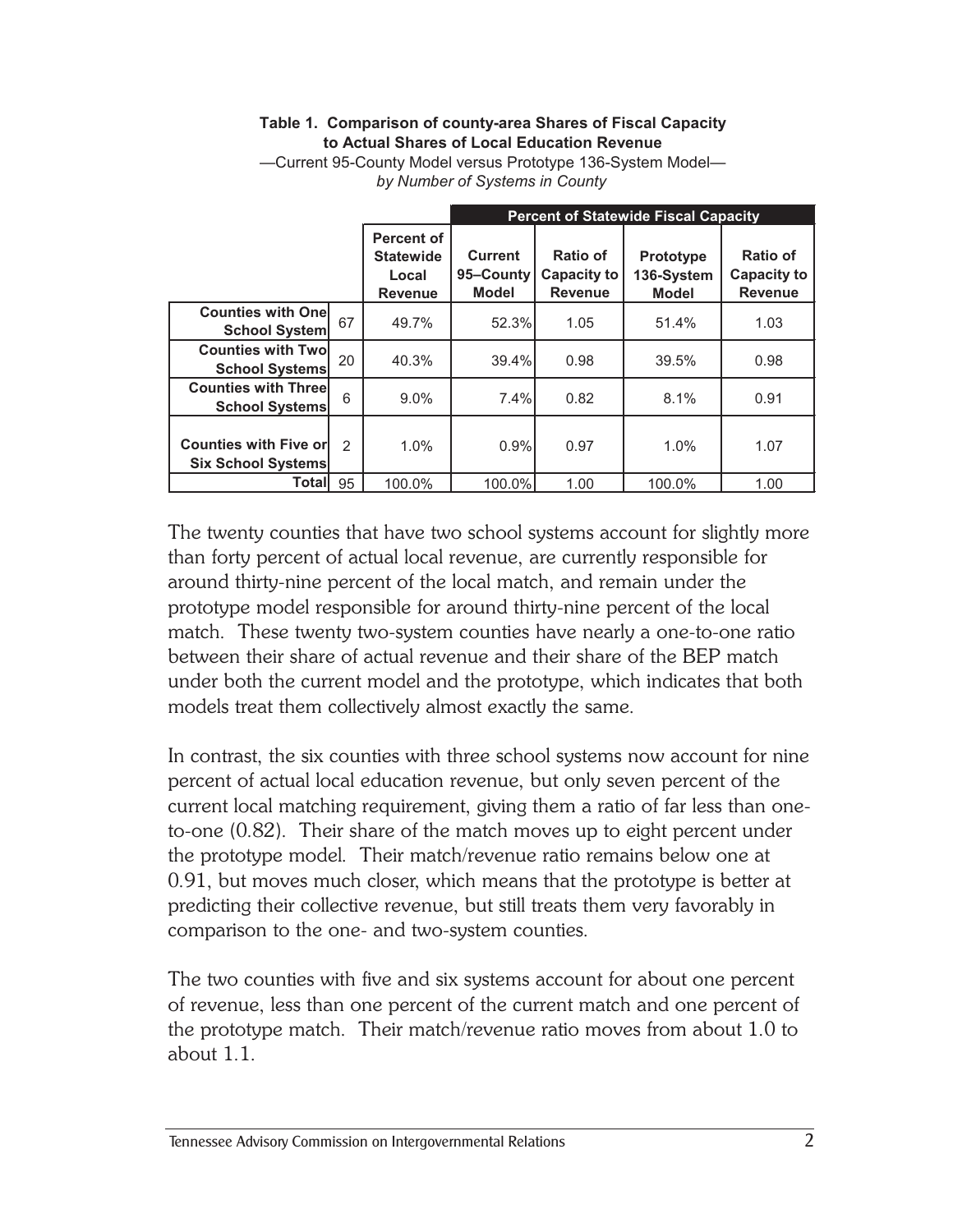# **Current County Model—Starting Point for Sub-county Prototype**

Tennessee's fiscal capacity model was developed by TACIR in the late 1980s and adopted by the State Board of Education in 1992 to fulfill the requirement of the Education Improvement Act for fiscal equalization in the Basic Education Program (BEP). Fiscal capacity is the potential ability of local governments to fund education from their own taxable sources, relative to their cost of providing services. TACIR's model is used to allocate responsibility for the local portion of the BEP among the state's public school systems.

The TACIR formula estimates the dollar amount per pupil that each county area can afford to raise to fund its public schools. The dollar amount per pupil is multiplied by the number of students in each county to produce the total fiscal capacity for each county area. The total fiscal capacity for all ninety-five counties is summed, and the amount for each county is divided by the statewide total. This amount is called the fiscal capacity index. Converted to a percentage of the statewide total, this number constitutes the share that each county has of total statewide capacity to fund education from local sources.

### *A Modified Representative Tax System Approach*

TACIR uses a modified version of the representative tax system (RTS) approach to determining fiscal capacity developed by the U.S. Advisory Commission on Intergovernmental Relations (ACIR). Three decades ago the original ACIR model estimated the fiscal capacity of states by applying uniform average tax rates to a standard set of tax bases. The TACIR model enhances the basic RTS approach by using a common statistical method to expand the formula to include more measures of taxpayer equity and a measure of the local service burden.

The statistical method TACIR uses to compute each county's fiscal capacity is called multiple regression analysis. This method starts with the actual revenue raised by all ninety-five counties for education. It then takes each factor (variable) and compares it across all counties to produce a weight (called a coefficient) that represents the average contribution that factor makes to the amount raised by each county. A single weight is calculated for each factor included in the model. Each weight is multiplied by the value of the factor for each county and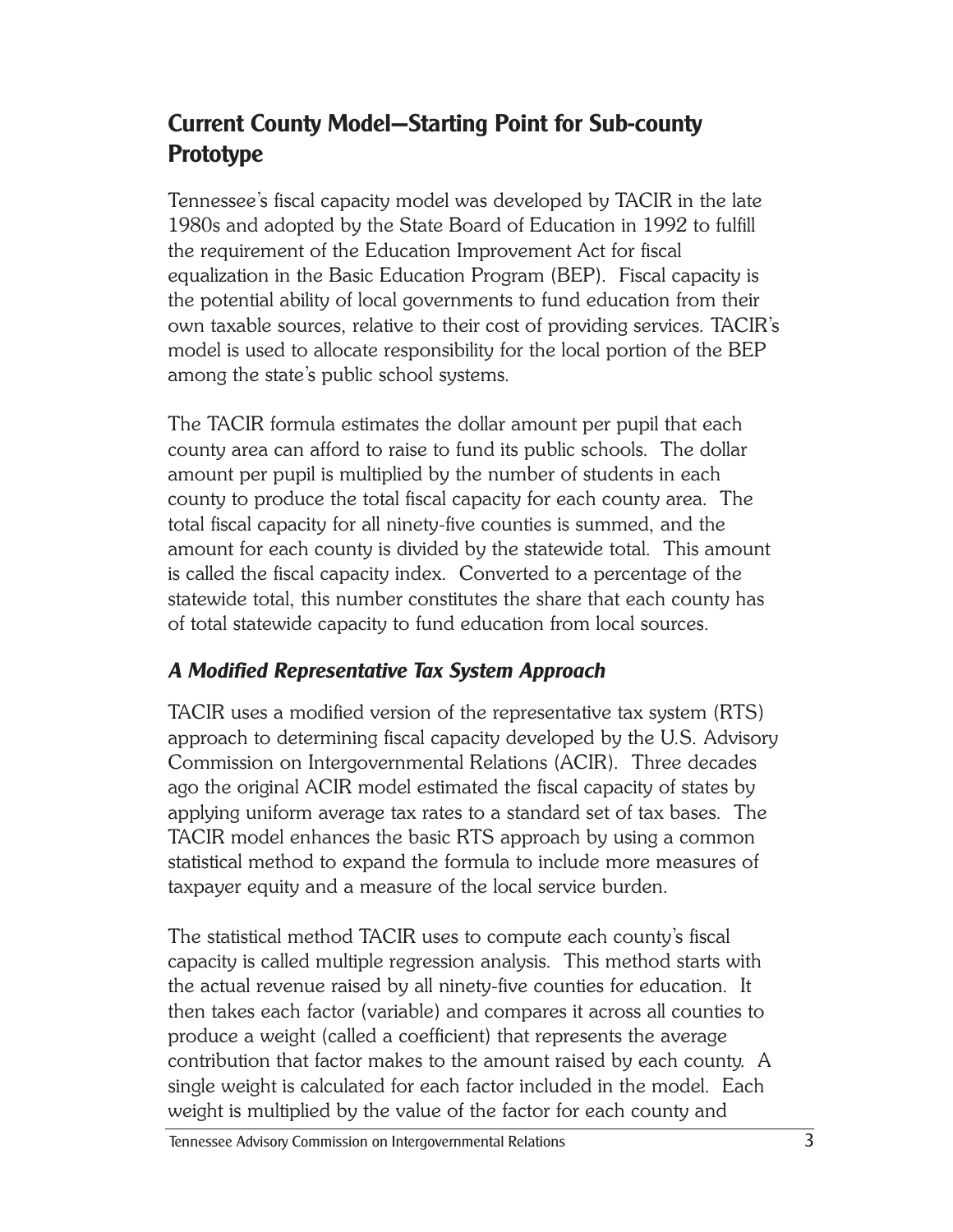summed for that county to produce a dollar amount per pupil. That amount represents the fiscal capacity for the county. These amounts vary county-by-county because the values of the factors are different for each county.



### *Basic Structure of the Current County Model*

The current county model was the starting point for development of the new system-level model. The current model is based on five key components, all measured by using three-year moving averages of the most recent data available:

- Local Revenue, measured by own-source revenue per pupil
- Tax Base, a measure of pupil equity based on two revenue sources:
	- local taxable sales per pupil
	- equalized assessed property valuation per pupil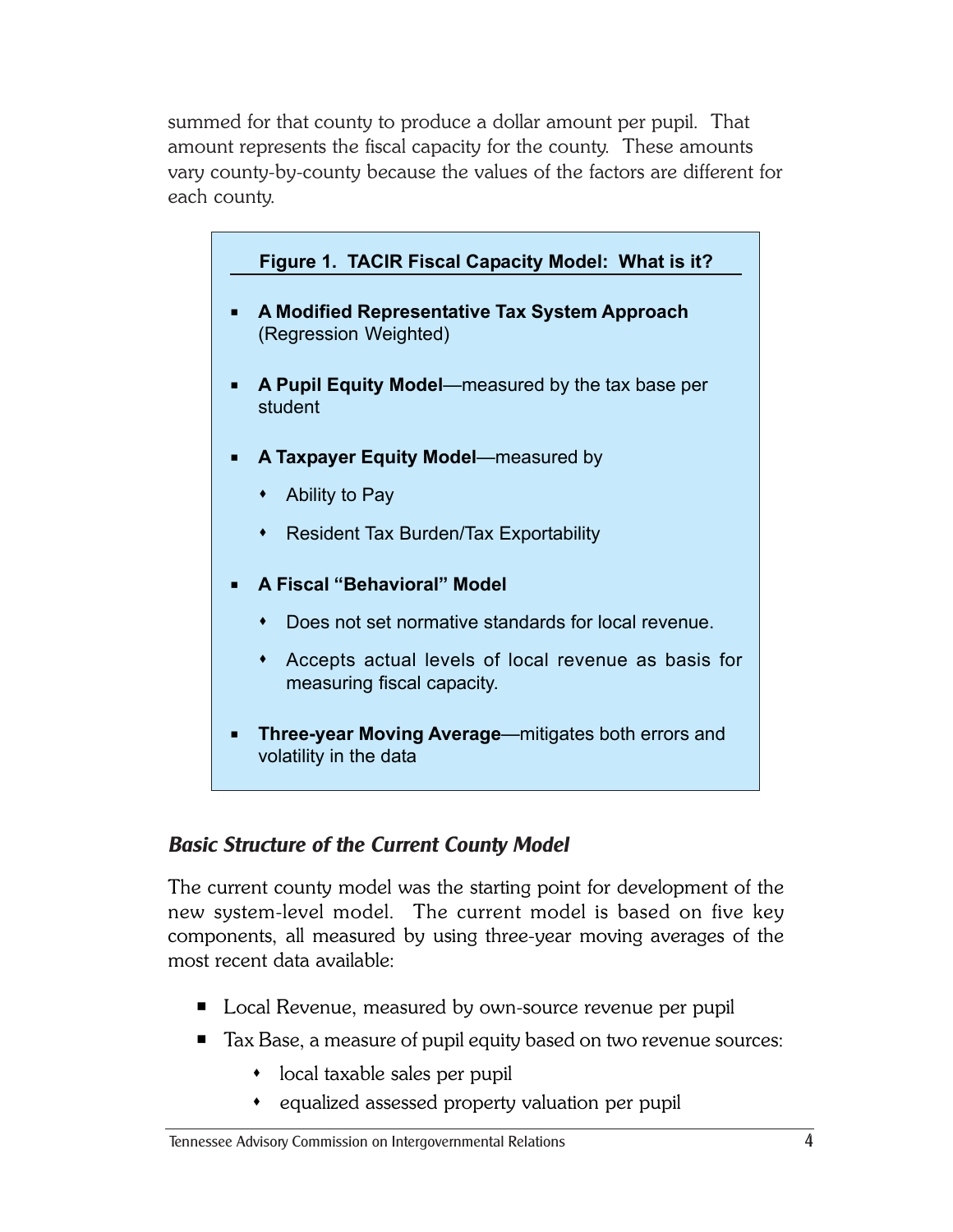- Ability to Pay, a measure of taxpayer equity based on per capita income
- Resident Tax Burden, a measure of taxpayer equity based on the ratio of residential and farm assessments to total assessments
- Service Responsibility, a measure of pupil equity based on the ratio between the number of public school students (average daily membership) and the county population

#### **Figure 2. OVERVIEW—Prototype Model Compared to Current Model**

- **Provides system-level fiscal capacity for use in equalizing system-level** funding formula
- Retains regression-based modified representative tax system approach
- Retains and enhances pupil and taxpayer equity measures
	- Tax base variables include state-shared tax revenue available to fund school systems
	- Per Capita Income replaced by
		- 9 *Median Household Income for county area—eliminates problem of group quarters and outliers in smaller counties*
		- 9 *Child Poverty Rate for school systems—only income-related data available at that level*
- Remains a fiscal behavioral model—does not set normative standards for local revenue
- Own-source revenue includes state-shared tax revenue used to fund school systems
	- 9 *More comprehensive—state-shared tax revenue substitutes for local revenues*
	- 9 *Improves data integrity— state-shared tax revenue cannot be separated out of city general fund transfers*
- Service Burden (public school students divided by population) dropped *no longer needed to extent covered by more comprehensive BEP Formula (separately funds academic, vocational and special education plus additional funds for English language learners and at-risk students)*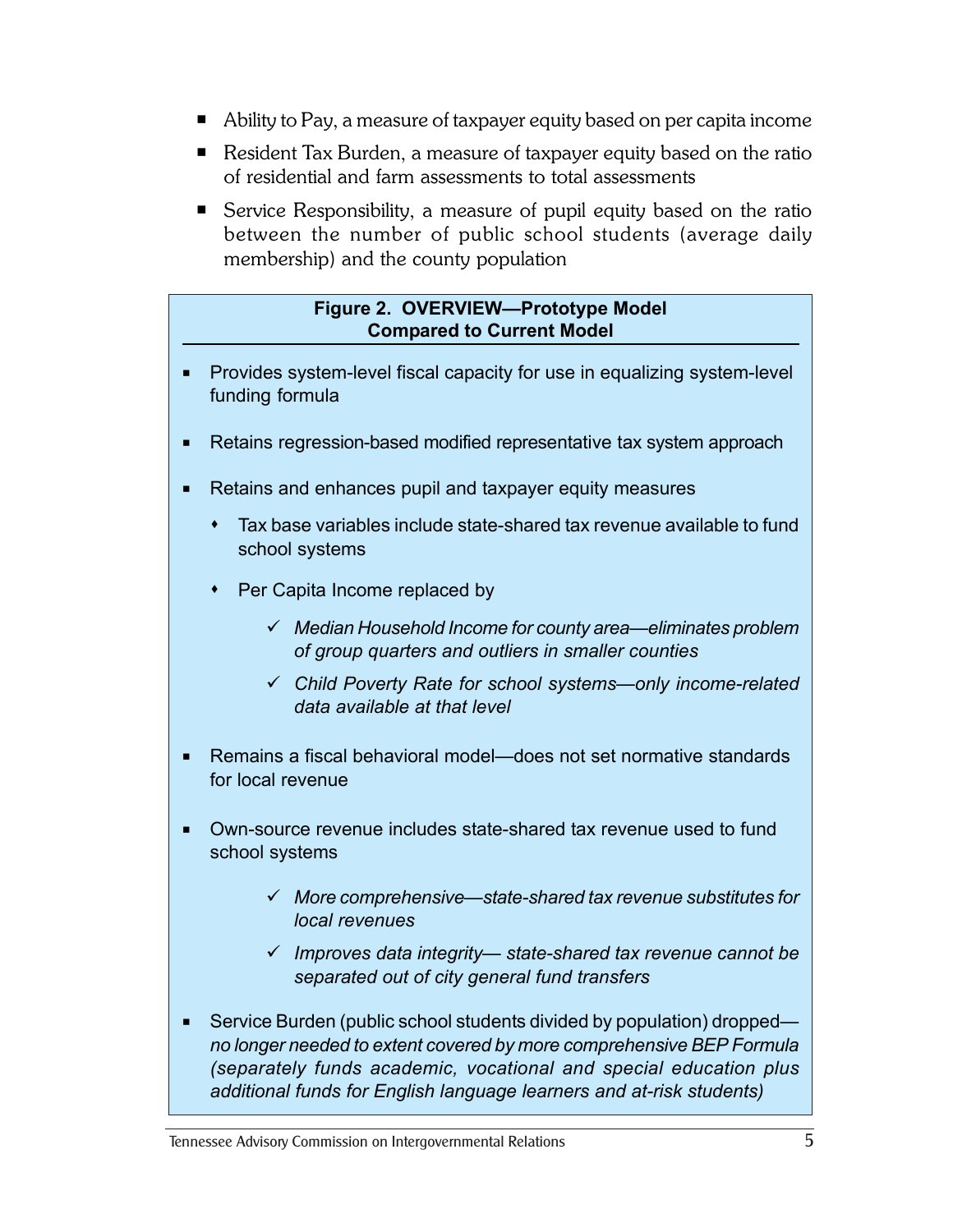| Variables                                                        | <b>Current Model</b>                                                                         | <b>New Model</b>                                                                                             |  |  |  |
|------------------------------------------------------------------|----------------------------------------------------------------------------------------------|--------------------------------------------------------------------------------------------------------------|--|--|--|
| <b>Local Revenue</b>                                             | Does not include state-shared tax<br>revenue except in City General<br><b>Fund Transfers</b> | Includes state-shared tax revenues<br>used to fund all school systems                                        |  |  |  |
| <b>Property per Pupil</b>                                        | County area                                                                                  | County area & school systems                                                                                 |  |  |  |
| <b>Sales per Pupil</b>                                           | County area                                                                                  | County area & school systems                                                                                 |  |  |  |
| <b>State-shared Tax</b><br><b>Revenue per Pupil</b>              | Does not include                                                                             | Includes state-shared tax revenues<br>available to fund school systems                                       |  |  |  |
| <b>Ability to Pay</b>                                            | County-area Per Capita Income                                                                | ■ County-area Median<br>Household Income<br>■ System Child Poverty Rate                                      |  |  |  |
| <b>Resident Tax</b><br><b>Burden/Tax</b><br><b>Exportability</b> | County-area residential & farm<br>assessment divided by total<br>assessment                  | Business-related <sup>1</sup> assessment<br>divided by total assessment for<br>County-area<br>School systems |  |  |  |
| <b>Service Burden</b>                                            | Public School Students (ADM)<br>divided by Population                                        | Not included because BEP has<br>become more comprehensive                                                    |  |  |  |

**Figure 3. Summary of Differences Between Current and Prototype Models**

#### *Best Features of the County Model Retained*

Like the current county model, the new system-level model uses a modified representative tax system approach that includes measures to ensure both pupil equity and taxpayer equity. The approach uses a common statistical method (ordinary least squares multiple linear regression) to develop weighting factors for the data used in the model. The new system-level model retains all of the components in the county model except the service burden. If all of the principles adopted by the Governor's Task Force are incorporated in the BEP, then the BEP formula itself will become a much more comprehensive measure of service burden, and it will no longer be necessary to include a component for service burden in the fiscal capacity model. If not, then the need for a service burden variable in the system-level model should be reevaluated.

If the BEP does not adequately meet the need, for example, of disadvantaged students, then the fiscal capacity model should include a factor that captures the effort of local governments to meet that need on their own. The current BEP formula has a component that measures the cost of reducing class sizes **by five** for one-third of kindergarten-through-

<sup>1</sup> Commercial, industrial, utility and business-related personal property.

Tennessee Advisory Commission on Intergovernmental Relations 6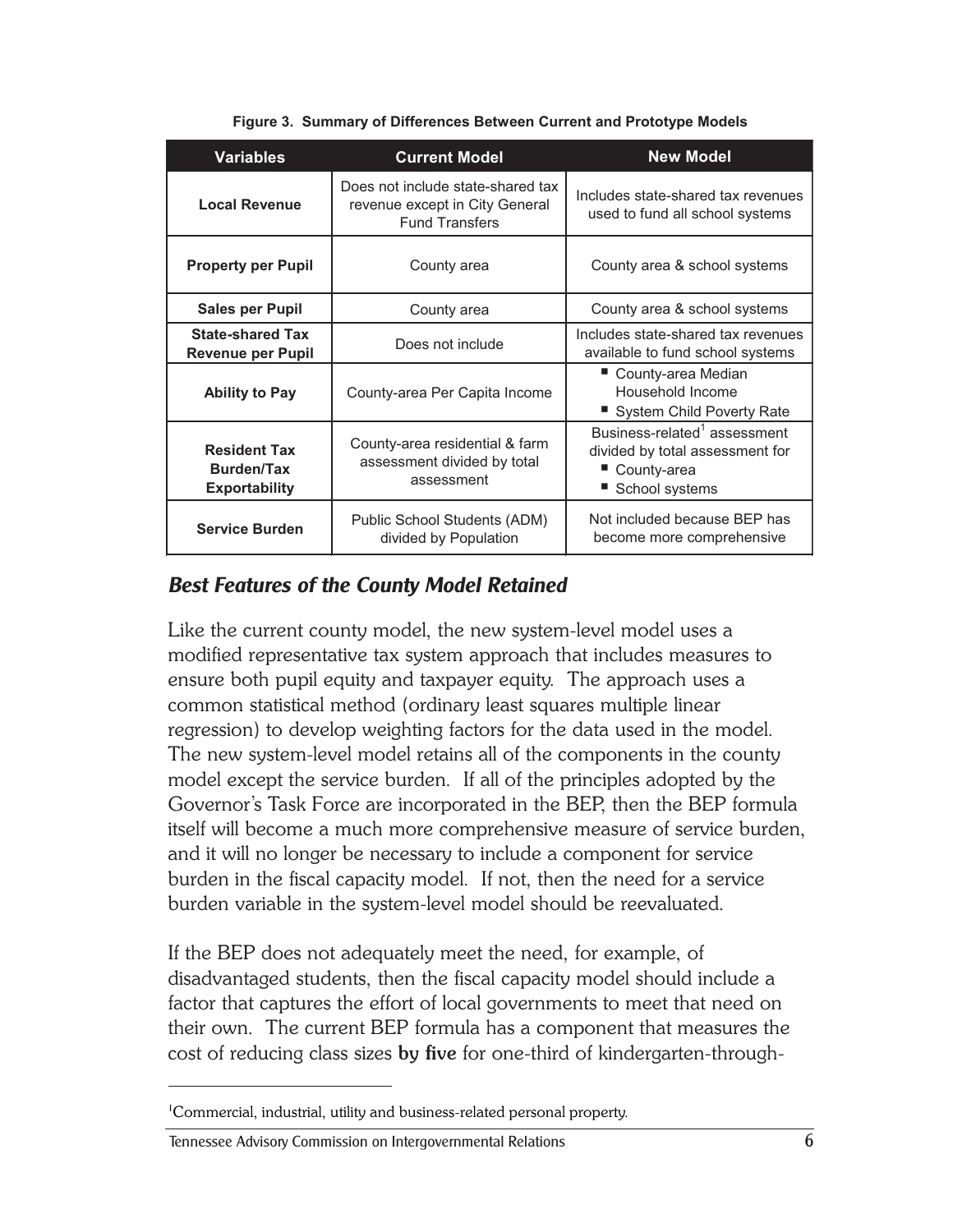grade-three students in the federally funded Free or Reduced-price Lunch Program. **No provision is made to enhance funding for any other disadvantaged students.** Therefore, the cost of programs for those students is paid entirely out of local funds with limited supplemental support through the federal Title 1 program. Such local funds are less an indicator of fiscal capacity and more an indicator of need. In the absence of direct provision in the BEP for that need, the fiscal capacity model would need a factor to measure it so that it could be factored out. Such a measure could be derived from the measure currently used in the BEP formula to calculate the cost of reducing class sizes for kindergarten through third grade.

### *Three Current Components Enhanced*

In preparation for developing the prototype, staff reviewed the factors used to measure the remaining components of the current county model and found three opportunities to improve the factors used to measure them. These enhancements established the foundation on which the new systemlevel model was constructed.

*Local Revenue Component—inclusion of state-shared tax revenue used to fund schools.* Based on a recent TACIR analysis of state tax sharing, staff determined that some local governments use revenues from state-shared taxes in place of higher local tax rates. To the extent that these revenues are unrestricted, this funding stream is interchangeable with local revenue, and in fact, it appears to be treated that way with respect to funding schools. **From TACIR's current work on fiscal capacity, staff determined that revenue from state-shared taxes is often used to fund schools.** Many school systems report these revenues explicitly, often from sources other than the portion of the mixed drink tax that is earmarked for schools. And city school systems and some county systems (e.g., Hamilton) may be receiving additional amounts from state-shared tax revenues through the general fund transfers that are often used by cities to fund schools.

General fund transfers have always been included in the local revenue component of the county model in order to ensure consistency across counties and avoid understating local revenues for counties with city systems. It is impossible to determine the actual source of revenue for general fund transfers; therefore, we must assume that they must include the portion of the mixed drink tax revenue that is earmarked for education and that they may include revenue from unrestricted state-shared tax revenue. Given that general fund transfers include state-shared tax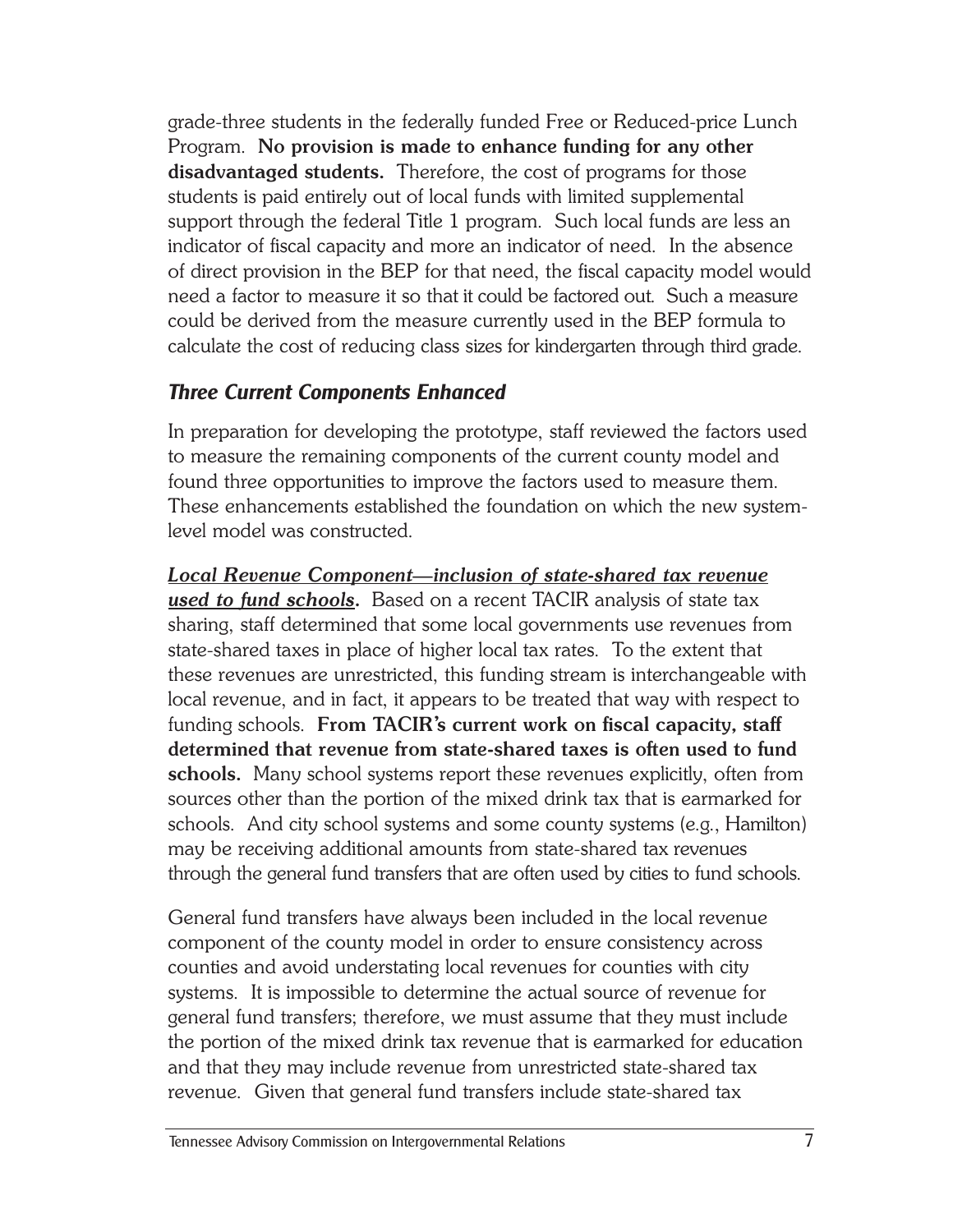revenue, in order to ensure consistency across school systems in the prototype model, TACIR staff concluded that explicitly reported stateshared tax revenues in the local revenue component must be included.

*Tax Base Component—inclusion of state-shared tax revenue available to fund schools.* Having concluded that state-shared tax revenues explicitly reported by school systems must be included in the local revenue component, it became equally clear that the revenue streams themselves were the functional equivalent of a local tax base. In order to ensure consistency between the local revenue and the tax base components of the model—as well as consistency across counties and school systems revenue from state-shared taxes must be included along with taxable sales and property values as a tax base factor. However, funds earmarked for other purposes, such as local roads, must be excluded.

*Ability to Pay Component—minimizing bias in the county-area income measure by substituting median household income.* The final component of the current model that has been substantially improved is the county-level measure of the ability to pay taxes, one of two taxpayer equity components in the current county model. The county model has historically used per capita personal income (PCI) to measure ability to pay. Personal income is a broad measure based mainly on administrative data sources, which means that they are related to place of work and must be adjusted to produce place of residence estimates. Estimates are produced annually and lag about two years (e.g., estimates for 2002 were not published until May 2004). PCI is a long-standing, highly regarded and widely used measure of individual wealth and ability to pay taxes; however, it presents two problems that led staff to substitute median household income as the county-area measure of ability to pay taxes in the systemlevel model.

First, the U.S. Bureau of Economic Analysis (BEA) uses population figures from the U.S. Census Bureau that include residents in group-quarters, such as college students and prison inmates, in the population numbers used to compute per capita income; therefore, the measure tends to underestimate what we would consider true per capita income for some counties. BEA notes that this lower per capita income is not indicative of the economic well-being of most residents of the area or even the institutional populations themselves because some of them, such as college students, typically receive support from their families who may live in other areas. Work was already under way to estimate and control for that problem, but staff had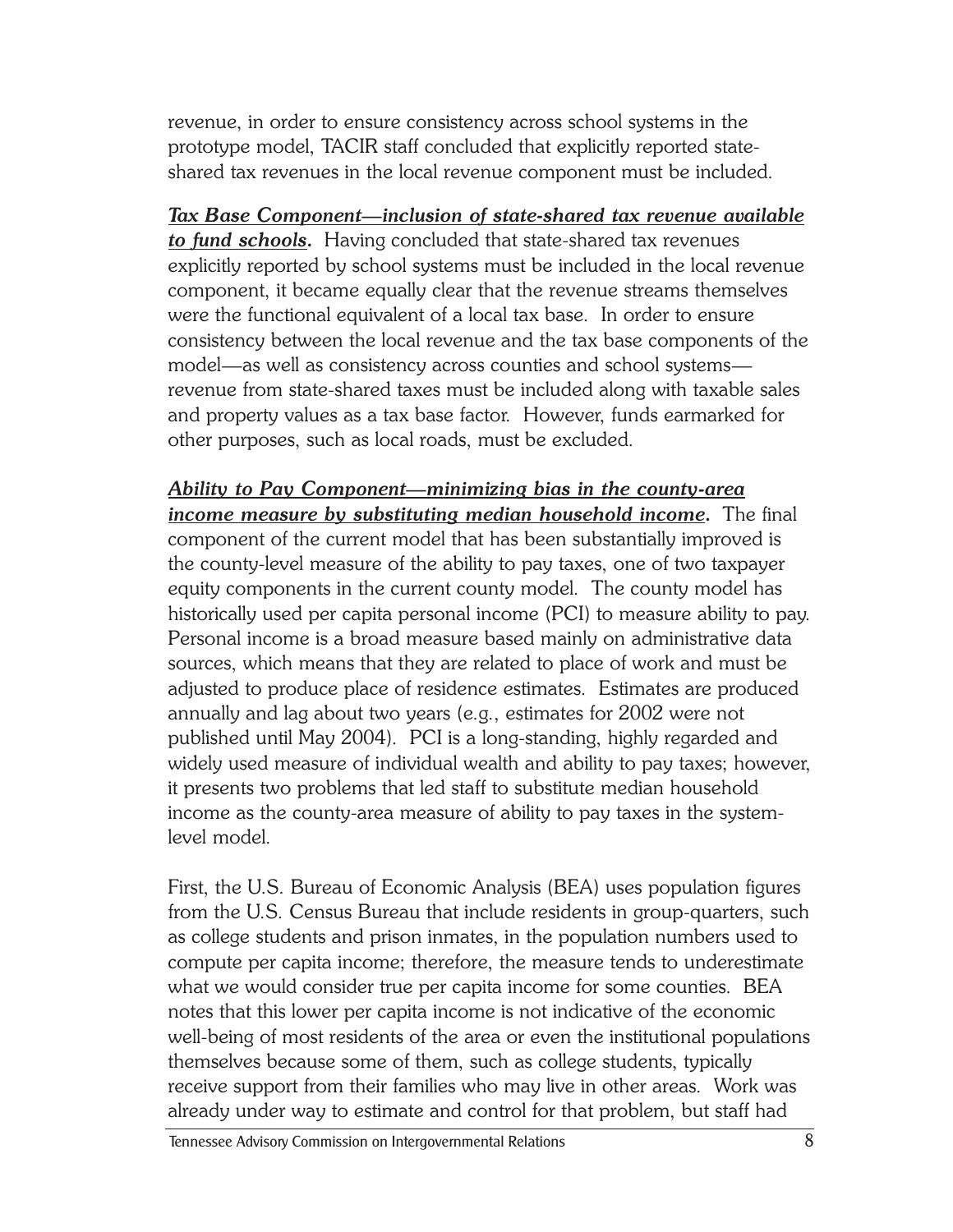not yet found a satisfactory and timely source of data for residents in group quarters.

Second, we know that per capita income can be heavily influenced by outliers, small numbers of residents with extraordinarily high income, especially in small counties. Similarly, the BEA warns that their income figures may be overstated for a particular area from time to time because of temporary conditions, such as major construction projects. The smaller the county, the larger the effect. Such an effect was evident in sales tax receipts for Pickett County during the mid-1990s when a particularly large road project was under construction. It is not known whether or how that project affected per capita income for Pickett County, and it would not have been possible to determine how to adjust for it.

For these reasons, TACIR staff looked again for alternatives that might be more consistent across counties, and two were found: poverty rates and median household income. The Census Bureau produces both measures, which like PCI, are estimates. These measures became available for counties on an annual basis in 1995 and have a three-year time lag (e.g., estimates for 2001 will be published in November 2004). Unlike PCI, poverty rates and median household income are not derived from administrative data based on place of work, but rather come mainly from Census and IRS data that are based on residence. All are highly correlated (see Table 2). Neither of these measures is affected by group quarters or by extreme values in the population. Median household income was chosen because it represents the mid-point for all households and does not depend on poverty levels, which change from time to time and vary with household size. Moreover, it is more closely correlated to PCI than are poverty rates as shown in Table 2, which means its substitution for PCI will cause less of a change in the distribution of fiscal capacity estimates across counties than would poverty.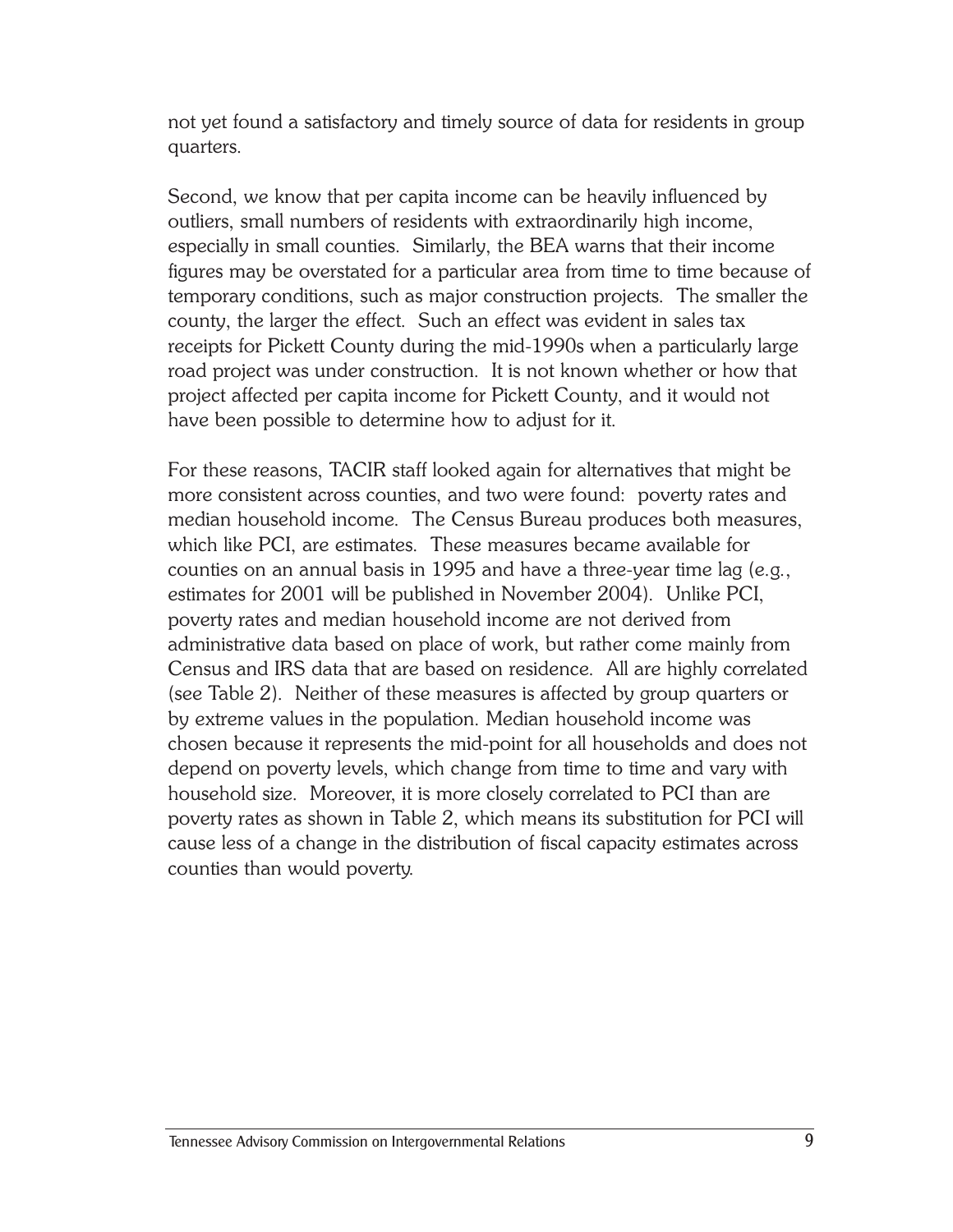#### **Table 2. Correlation Coefficients for Alternative County-level Measures of Income and Poverty in Tennessee**

|                                                      | <b>Per Capita</b><br><b>Personal</b><br><b>Income</b><br>1999-2001 | <b>Median</b><br><b>Household</b><br><b>Income</b><br>1998-2000 | <b>Poverty</b><br>Rate for<br><b>All Ages</b><br>1998-2000 | <b>Poverty</b><br><b>Rate for</b><br><b>Ages 5-17</b><br>1998-2000 |
|------------------------------------------------------|--------------------------------------------------------------------|-----------------------------------------------------------------|------------------------------------------------------------|--------------------------------------------------------------------|
| <b>Per Capita</b><br><b>Personal Income</b>          | 1.0000                                                             |                                                                 |                                                            |                                                                    |
| <b>Median</b><br><b>Household</b><br><b>Income</b>   | 0.8188                                                             | 1.0000                                                          |                                                            |                                                                    |
| <b>Poverty</b><br><b>Rate for</b><br><b>All Ages</b> | (0.7104)                                                           | (0.8662)                                                        | 1.0000                                                     |                                                                    |
| <b>Poverty Rate for</b><br><b>Ages 5-17</b>          | (0.7039)                                                           | (0.8797)                                                        | 0.9770                                                     | 1.0000                                                             |

*Based on Most Current Three-year Averages*

## **Meeting the Challenges of Producing a System-level Fiscal Capacity Model**

Past sub-county prototypes have taken an algebraic approach to creating a representative tax system model based on revenue and tax base data. The algebraic approach requires matching particular revenues to specific tax bases in order to compute average tax rates. The only readily available tax base data that can be matched to specific local education revenues in Tennessee are property and sales. This approach seems straightforward because those two tax bases generate most of the local revenue for public schools, but calculating average rates for school systems is challenging because the majority of cities use general fund transfers to fund their schools and do not identify whether the revenues come from the property tax base, the sales tax base or some other source such as state-shared tax revenue. The algebraic approach was never considered entirely satisfactory for this reason and because it has no mechanism of accounting for taxpayer equity. Until recently, the inability to account for taxpayer equity was less of an issue because it was impossible to produce a threeyear average of data to measure one of the primary components of the county model, ability to pay at the system level. That is no longer the case.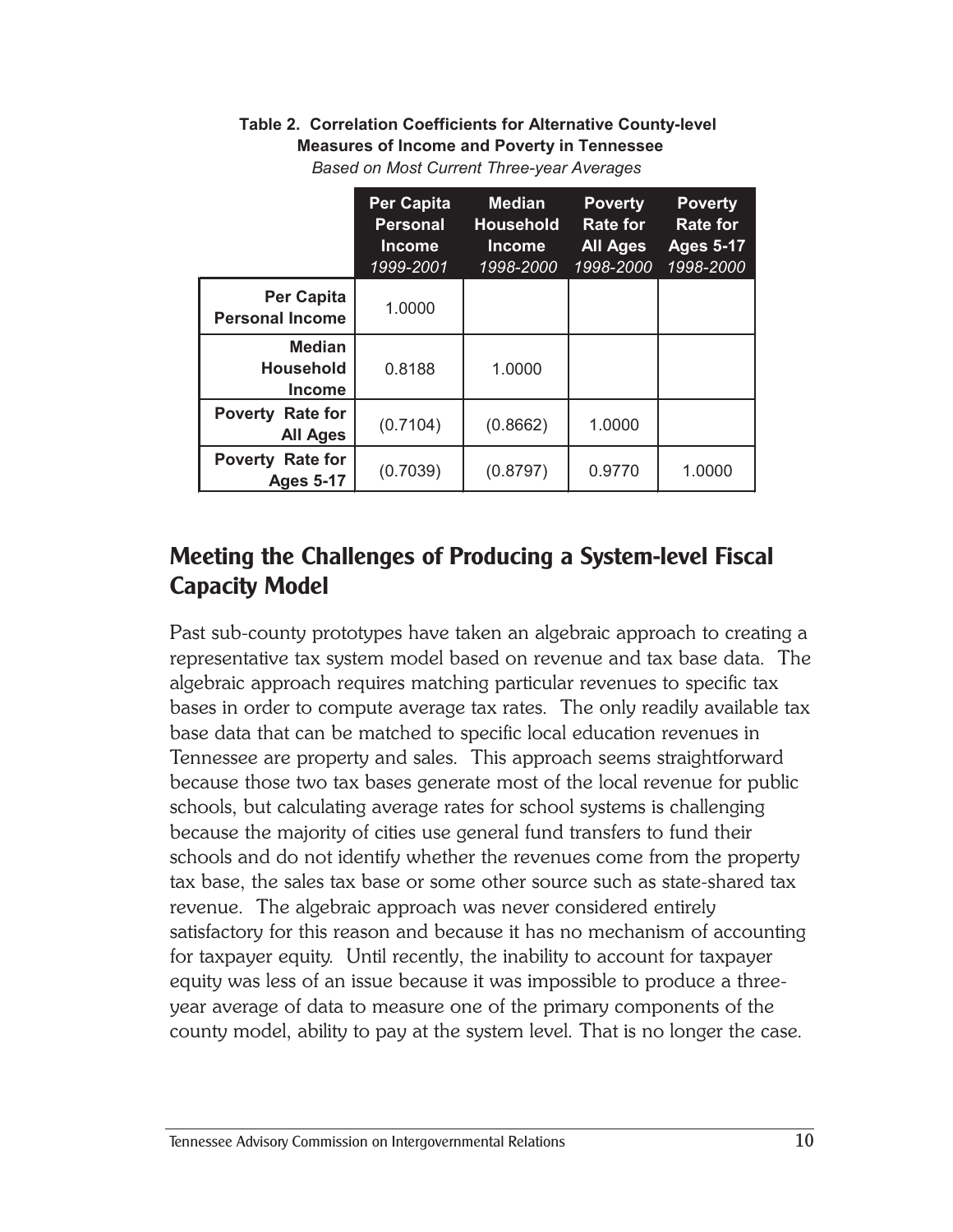#### **Figure 4. Tennessee's Unique Challenge** *How to Handle Disparate Fiscal Entities in a Single Model*

 **Measuring fiscal capacity for Tennessee's 136 school systems presents**

*Two Significant Challenges*

*different authority to tax and raise revenue*

*different fiscal relationships among systems*

#### **County Governments2**

- Must levy county-wide tax for schools
	- May tax property
	- · May tax sales
	- May tax other activities (e.g., wheel tax)
- Must share school taxes with other systems in county
- May use revenue from state-shared taxes for schools without sharing

#### **City Governments**

- May make general fund transfers for schools (some do; some don't)
	- · May tax property
	- · May tax sales
	- May tax other activities
- Need not share school funds with any other system
- May use revenue from state-shared taxes for schools without sharing
- Receive share of county governments' school revenue
- **Special School Districts**
	- May only tax property
	- Need not share school funds with any other system
	- Receive share of county governments' school revenue

#### *Measuring Ability to Pay at the System Level—Child Poverty Rates for Title 1*

The primary impediment to using the modified representative tax system approach at the school system level has been the lack of a suitable systemlevel measure of ability to pay. **Neither per capita income nor median**

 $^2$ County governments are not required to operate schools, but if they do so, must establish education taxes for them.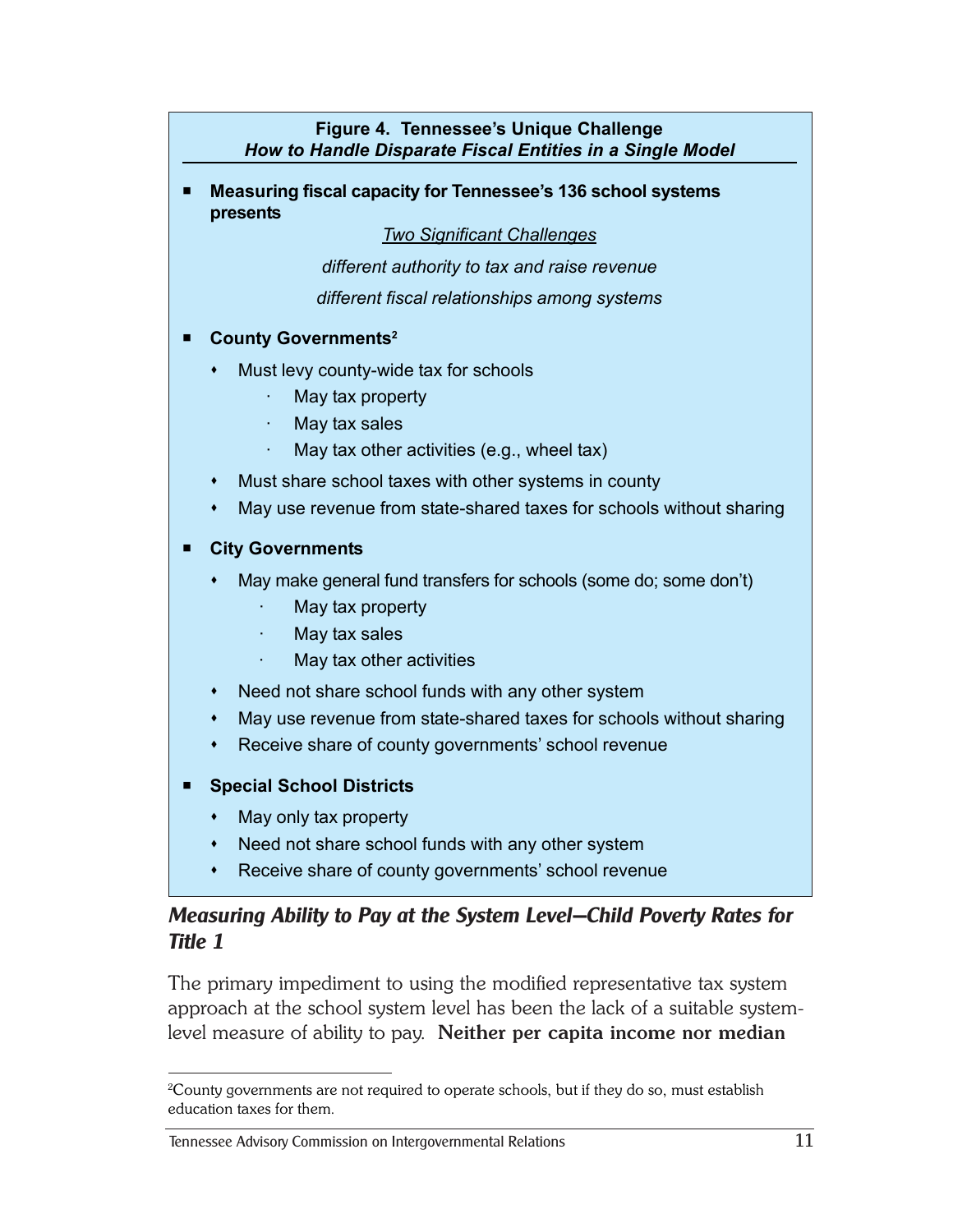**household income has ever been available for all school districts, and it is not likely that they will become available.** Searching for a substitute, TACIR staff worked with the Comptroller's staff to develop a process for creating an income data set for school systems using geographic information system (GIS) technology and income data made available by the IRS to the Department of Revenue. However, because of the lack of staff resources, confidentiality concerns, and the difficulty of matching taxpayer addresses to school district boundaries, staff eventually determined that such a process was neither practical on an annual basis nor sufficiently reliable.

Interest in a system-level model intensified as state policy makers began seeking a solution to the October 2002 ruling by the Tennessee Supreme Court in the Small Systems Lawsuit. As a result, TACIR staff renewed the search for a system-level measure of ability to pay. In the interim, the U.S. Census Bureau had produced a third year of school district poverty data for use by the U.S. Department of Education in allocating funds under Title 1 of the Elementary and Secondary Education Act (recently reauthorized and called No Child Left Behind). This data is developed by the same office that produces county-level median household income and poverty data—the Census Bureau's Housing and Household Economics Statistics Division, Small Area Estimates Branch—and is a comparable measure of household wealth in that it is based on a broad definition of income and a similar estimation process. Child poverty is highly correlated with median household income at the county level (see Table 2), which indicates that it is a reasonable measure of ability to pay. For more information about the child poverty estimates, see Appendix A.

When system-level child poverty rates are included in a modified representative tax system model along with county median household income, the poverty rates function as a measure of ability to pay at the system level. Inclusion of district poverty rates works in this manner because poverty rates are based on income levels. Higher poverty rates indicate lower income for families living within a district's boundaries; lower rates indicate higher incomes. This is demonstrated at the county level by the relatively high inverse correlation coefficient (-0.8622) for child poverty and median household income. Estimates are available on an annual basis beginning with 1999 and have a three-year time lag (estimates for 2001 will be published in November 2004). The availability of three-year averages has finally made it possible to adequately account for taxpayer equity in a system level model.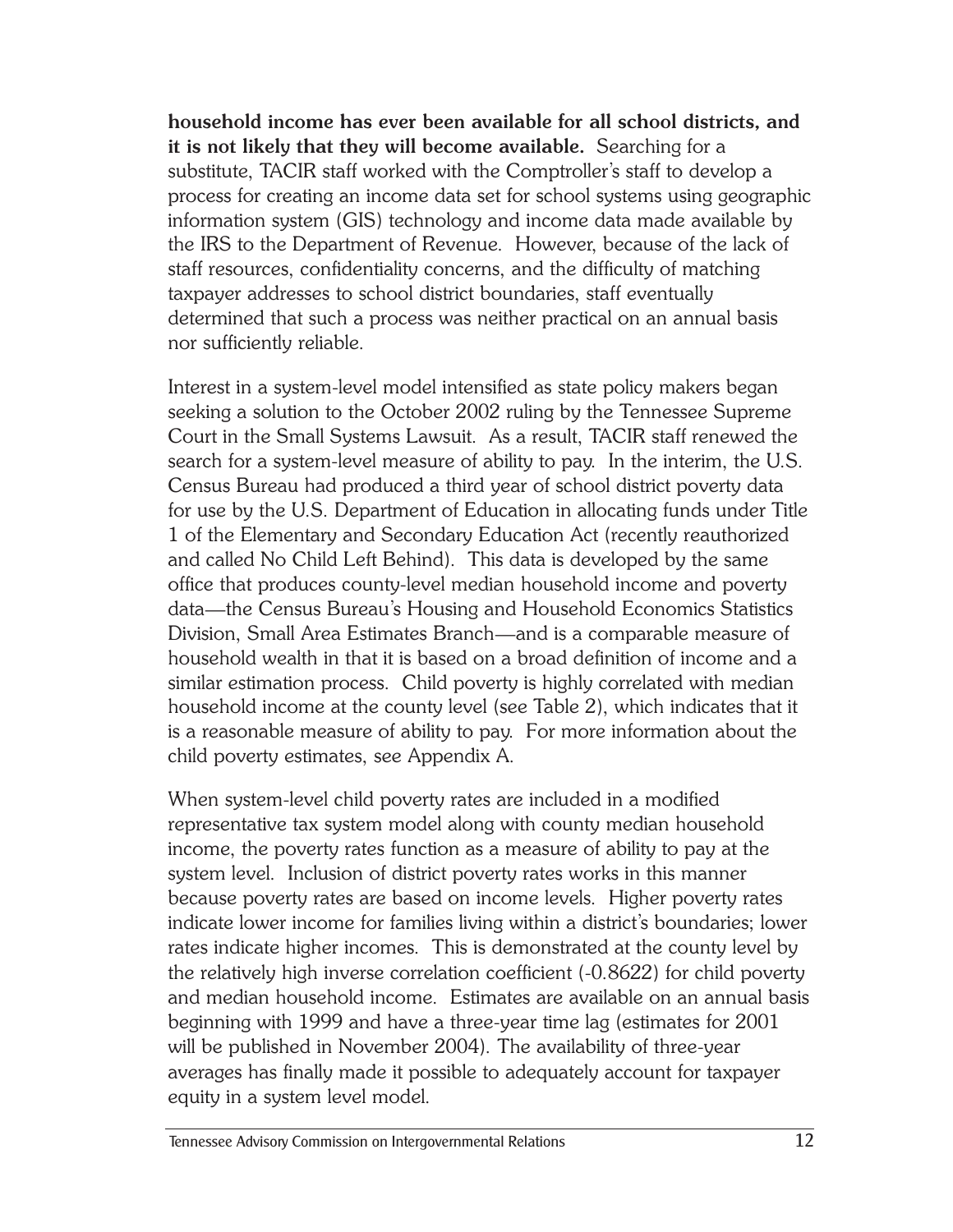#### *Matching Data in the Model to School Systems' Tax Structures— Understanding Shared and Unshared Revenue*

Tennessee has three distinct types of school systems–cities, counties, and special school districts–each type with its own unique tax structure. All school systems receive revenue from county tax bases because of a provision in the law that requires counties to share all school funds collected by the county with all other systems within the county based on the number of students attending each system (see Tennessee Code Annotated  $§49-3-315$ ).<sup>3</sup> City school systems receive those county funds plus revenue or appropriations from city taxes, which are not subject to that sharing requirement. The third type of system, special school districts, also receive shared funds from the county plus revenue from their own property taxes as authorized by the state legislature, which are not subject to sharing requirements. In addition, cities and counties receive revenue from state-shared taxes, which are not subject to sharing. These primary revenue sources are summarized in Figure 5.

| <b>Revenue</b>                  | <b>County School</b>                                 | <b>City School Systems</b>                                                 | <b>Special School</b>               |
|---------------------------------|------------------------------------------------------|----------------------------------------------------------------------------|-------------------------------------|
| <b>Source</b>                   | <b>Systems</b>                                       |                                                                            | <b>Districts</b>                    |
| <b>Taxable Property</b>         |                                                      |                                                                            |                                     |
| Shared                          | Yes—retain portion of                                | Yes—receive from                                                           | Yes—receive from                    |
|                                 | county taxes based on                                | county based on share                                                      | county based on share               |
|                                 | share of WFTEADA                                     | of WFTEADA                                                                 | of WFTEADA                          |
| Unshared                        | No-county revenue for                                | Yes-at individual city's                                                   | Yes-based on rate                   |
|                                 | education must be                                    | discretion or through                                                      | established by                      |
|                                 | shared $2$                                           | general fund transfer                                                      | legislature                         |
| <b>Taxable Sales</b>            |                                                      |                                                                            |                                     |
| Shared                          | Yes—retain portion of                                | Yes—receive from                                                           | Yes-receive from                    |
|                                 | county taxes based on                                | county based on share                                                      | county based on share               |
|                                 | share of WFTEADA                                     | of WFTEADA                                                                 | of WFTEADA                          |
| Unshared                        | No-county revenue for<br>education must be<br>shared | Yes-at individual city's<br>discretion or through<br>general fund transfer | No-not authorized by<br>legislature |
| <b>State-shared Tax Revenue</b> |                                                      |                                                                            |                                     |
|                                 | Yes-no sharing                                       | Yes-no sharing                                                             | No-not eligible to                  |
|                                 | requirement                                          | requirement                                                                | receive                             |

| Figure 5.  Sources of Shared and Unshared Revenue by Type of School System |  |  |  |  |  |
|----------------------------------------------------------------------------|--|--|--|--|--|
|                                                                            |  |  |  |  |  |

 ${}^{3}\!$ Except in very limited circumstances (i.e., to support countywide transportation fund or to repay rural education debt).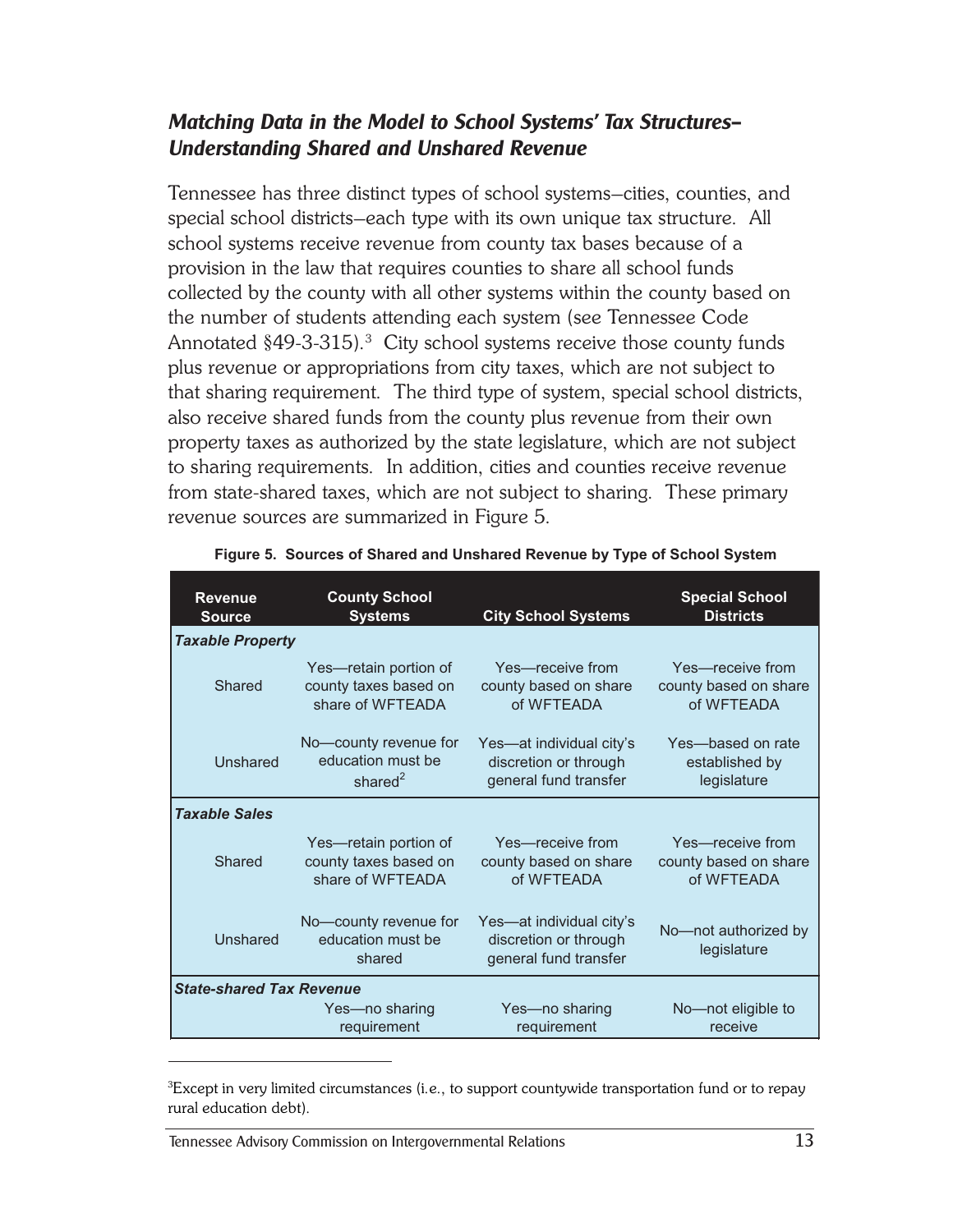Each school system relies more or less heavily on each source of revenue. In order to reflect those differences and account for the disparate tax structures of the three types of systems, the system-level model must include a separate factor for each of these five separate funding sources. All systems receive funding from the shared county education taxes, and all systems in the same county receive exactly the same amount of funding per student from each of those taxes; therefore, the model includes county tax base values for every system, and those values are the same for all systems in the same county. $^4\,$  In contrast, each system will have a unique value for the unshared funding sources based on its own unique revenue base, and systems that do not have access to any particular unshared source will have a zero for that factor.

# **Constructing the Prototype System-level Fiscal Capacity Model**

With these issues resolved and appropriate data sources identified, it is possible to construct a system-level model that applies the same basic modified representative-tax-system approach to account for student and taxpayer equity. This model includes the following components and factors:

- Local Revenue, measured by own-source revenue per pupil
- Tax Base, a measure of pupil equity based on three revenue sources:
	- local taxable sales per pupil
	- equalized assessed property valuation per pupil
	- state-shared tax revenues
- Ability to Pay, a measure of taxpayer equity based on two income measures:
	- median household income
	- child poverty rates, which are based on income levels

<sup>4</sup> County values are adjusted for systems that cross county lines and for which the Department of Education collects county-based student counts (weighted full-time equivalent average daily attendance, which is the measure used to allocate county education revenue among systems in multi-system counties). Other systems may cross county lines, but if they do not report these figures to the Department of Education, they cannot be used to weight those systems' county variables.

Tennessee Advisory Commission on Intergovernmental Relations 14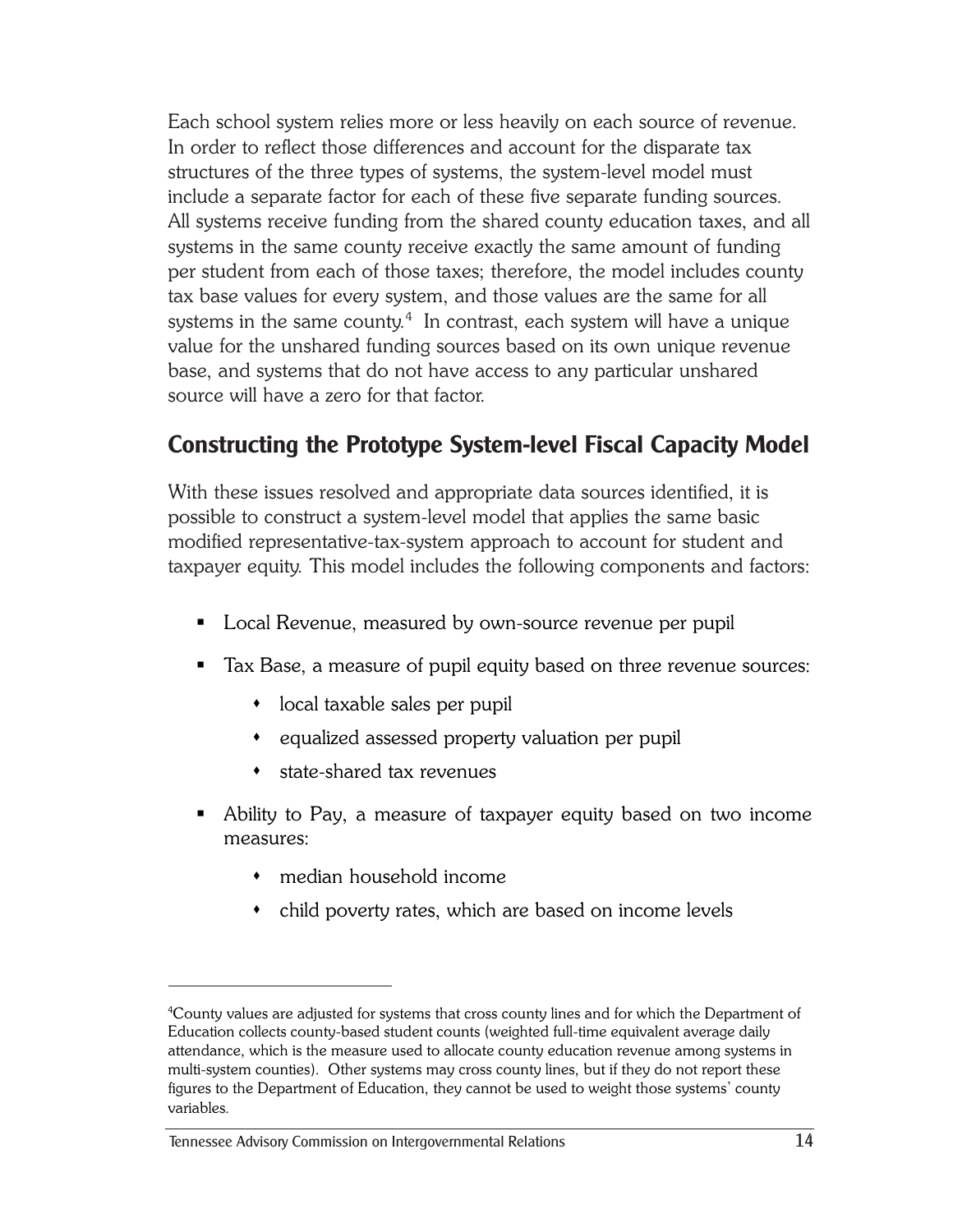- Tax Exportability, a measure of taxpayer equity based on the ratio of business-related property<sup>5</sup> assessments to total assessments for cities and special school districts. This is based on the theory that by selling products and services to non-residents, businesses can export the cost of the taxes they pay local governments
	- for all systems, county-area ratios representing the shared tax base
	- for all cities and special school districts, system-level ratios representing their unshared tax bases (county systems have no unshared tax base and, therefore, have zeros for this factor)

The prototype model uses tax exportability ratios in place of the tax burden ratio used in the county model. These concepts are opposite sides of the same coin: the resident tax burden ratio is the percentage of the property tax base that is residential or agricultural; the exportability ratio is the percentage attributable to businesses, including commercial and industrial property and business's taxable personal property. Together these ratios equal one hundred percent of the property tax base.

- All school systems have ratios greater than zero for the exportability ratio that is based on the shared tax base; each one is based on the county area property tax base for the county in which the system is located.
- All city systems and special school districts have ratios greater than zero for the exportability ratio that is based on their unshared tax bases. County systems have zeros for this variable because they have no unshared tax base.

#### *Structure of the Prototype Model*

Based on these components and factors, the system-level model uses nine independent variables to predict fiscal capacity based on their relationship to the dependent variable, local revenue, as indicated in Figure 6.

■ Each system has its own unique, own-source revenue per student. This factor includes all local sources of current revenue, including the general fund transfers commonly used by cities to fund their systems and the state-shared taxes explicitly reported as used to fund schools.

#### Tennessee Advisory Commission on Intergovernmental Relations 15

<sup>&</sup>lt;sup>5</sup>Commercial, industrial, utility and business-related personal property.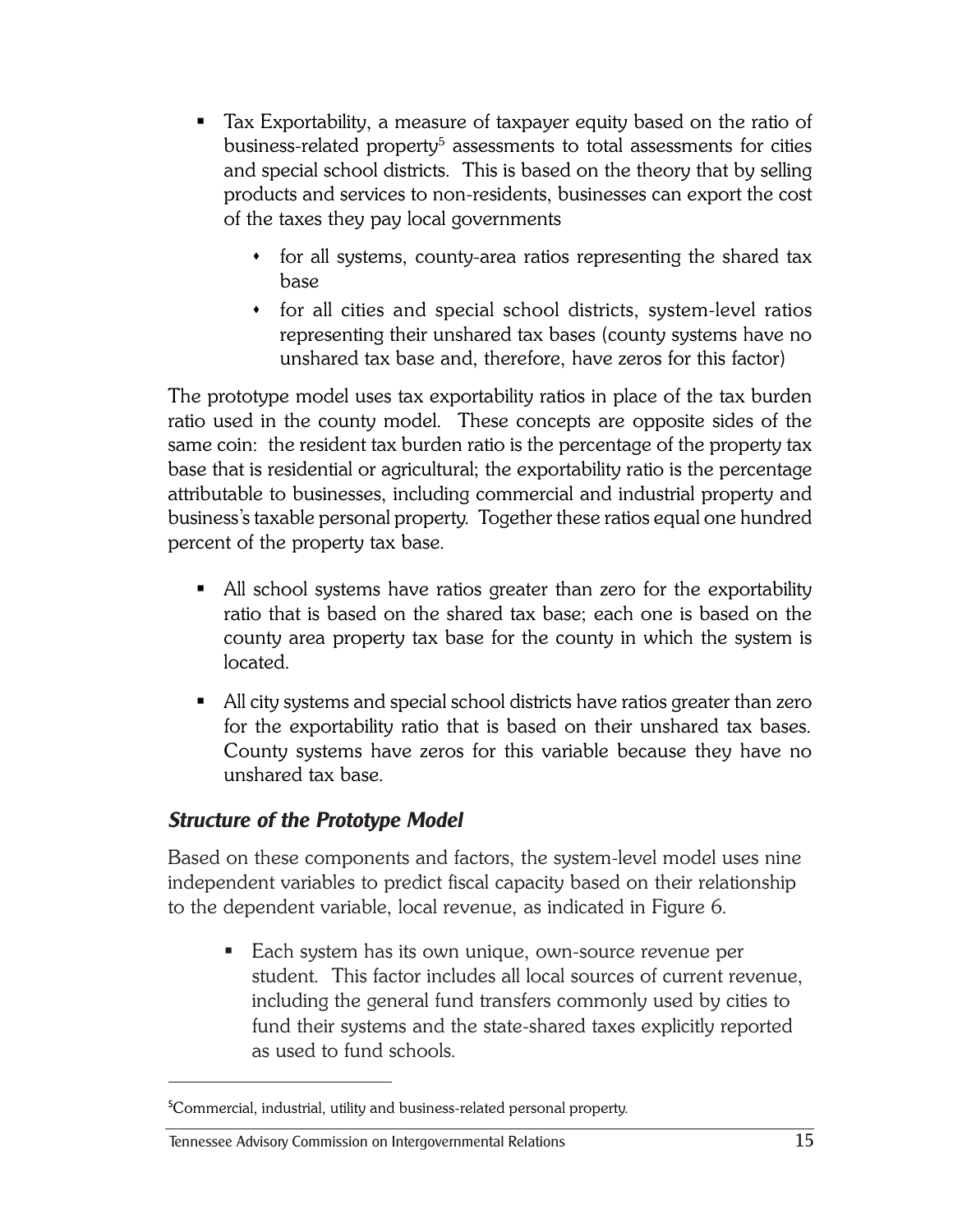- Systems in the same county have exactly the same values for the four independent variables related to shared revenue sources, including county property and sales tax bases and the ability to pay and tax exportability variables related to those tax bases.
- Every system has unique values for the other five independent variables, those related to unshared revenue sources, including city and special school district property tax bases, city sales tax bases, state-shared tax revenues, school district child poverty rates, and tax exportability ratios for cities and special school districts.

| Figure 6. Prototype System Fiscal Capacity Model Components and Factors |      |                                                                                     |                       |                                |  |  |  |  |  |  |  |
|-------------------------------------------------------------------------|------|-------------------------------------------------------------------------------------|-----------------------|--------------------------------|--|--|--|--|--|--|--|
| <b>Components</b>                                                       |      | <b>Factors</b>                                                                      | County<br><b>Area</b> | <b>School</b><br><b>System</b> |  |  |  |  |  |  |  |
| Local Revenue                                                           | ☞    | Own-source Revenue per Pupil                                                        |                       | ☑                              |  |  |  |  |  |  |  |
| Tax Base<br>(Pupil Equity)                                              | ক্টে | " Taxable Sales per Pupil<br>■ Property per Pupil<br>■ State-shared Taxes per Pupil | ⊠<br>⊠                | ⊠<br>⊠<br>⊠                    |  |  |  |  |  |  |  |
| Ability to Pay<br>(Taxpayer Equity)                                     | œ    | ■ Median Household Income<br>■ Child Poverty Rate                                   | ⊠                     | ⊠                              |  |  |  |  |  |  |  |
| <b>Tax Burden/Exportability</b><br>(Taxpayer Equity)                    | æ    | Ratio of Business-related <sup>6</sup><br>Assessment to Total Assessment            | ⊠                     | ⊠                              |  |  |  |  |  |  |  |

#### *Values for the Factors in the Prototype Model*

All systems have values greater than zero for the county property and sales tax bases, the revenues from which must be shared among all school systems in the county. Whether they have values greater than zero for the system-level data elements depends on whether their funding body can tax that base (or in the case of state-shared taxes, is eligible to receive those revenues) and whether it can retain the revenue for its own system (i.e., state law does not require that the funding body share the revenue with any other school system) as indicated in Figures 5 and 6 and as shown in Table 3.

<sup>6</sup> Commercial, industrial, utility and business-related personal property.

Tennessee Advisory Commission on Intergovernmental Relations 16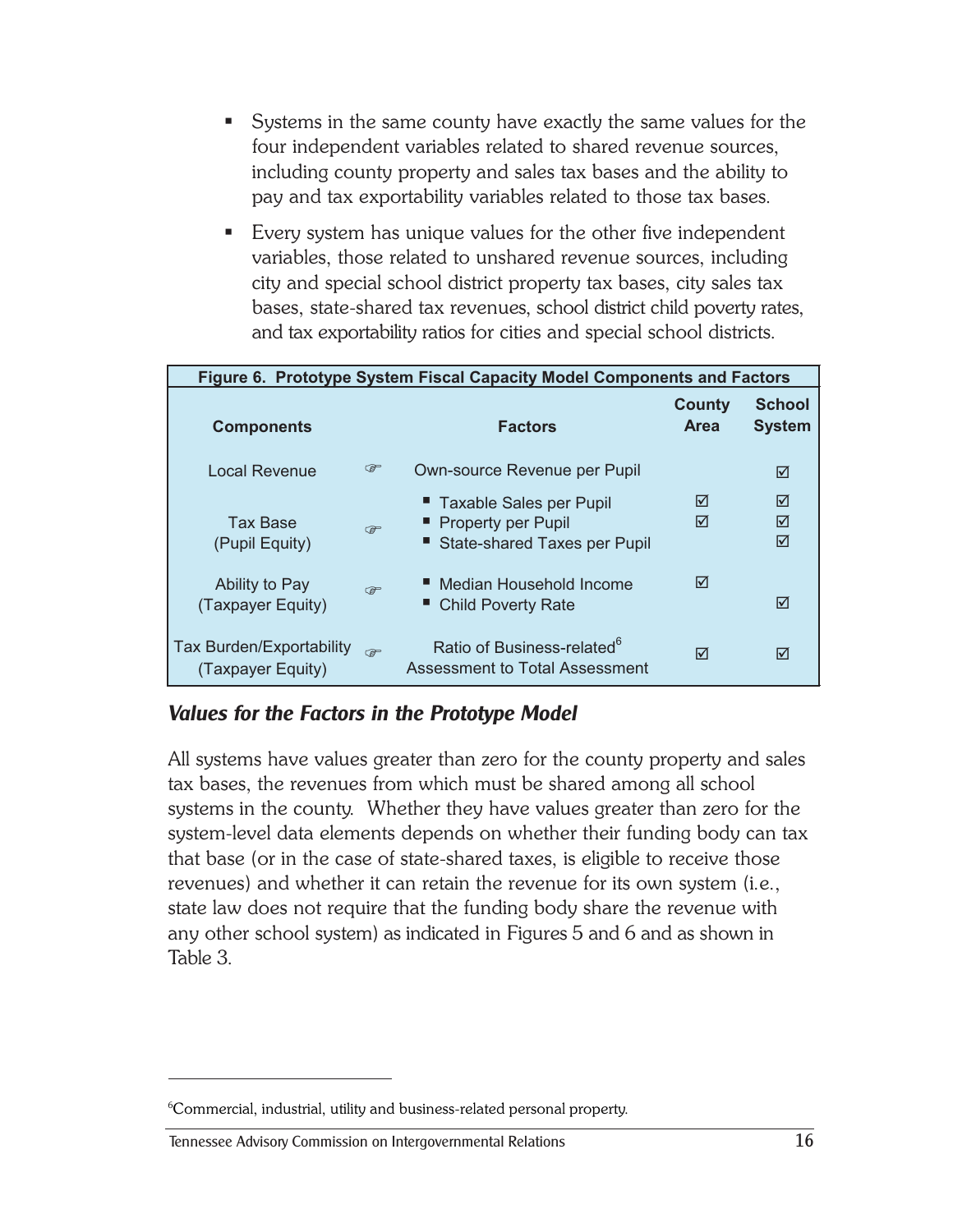|                                        |                            | <b>School Systems in Volunteer County</b> |                 |
|----------------------------------------|----------------------------|-------------------------------------------|-----------------|
| <b>Fiscal Capacity Factor</b>          | <b>Volunteer</b><br>County | <b>Polk City</b>                          | <b>Best SSD</b> |
| Revenue per Pupil                      | \$2,254                    | \$3,140                                   | \$2,612         |
| <b>Shared Property per Pupil</b>       | \$100,823                  | \$100,823                                 | \$100,823       |
| Unshared Property per Pupil            | \$0                        | \$131,912                                 | \$74,638        |
| Shared Taxable Sales per Pupil         | \$64,001                   | \$64,001                                  | \$64,001        |
| Unshared Taxable Sales per Pupil       | \$0                        | \$134,287                                 | \$0             |
| <b>Shared Tax Exportability Ratio</b>  | 44.17%                     | 44.17%                                    | 44.17%          |
| Unshared Tax Exportability Ratio       | 0.00%                      | 58.97%                                    | 40.96%          |
| State-shared Tax Revenue per Pupil     | \$177                      | \$612                                     | \$0             |
| County Median Household Income         | \$33,953                   | \$33,953                                  | \$33,953        |
| <b>System Child Poverty Rate</b>       | 15.73%                     | 19.89%                                    | 17.03%          |
| System-level Fiscal Capacity per Pupil | \$2,229                    | \$3,089                                   | \$2,690         |

**Table 3. Volunteer County Example**

The model includes county-area median household income for all systems as a measure of the ability to pay shared county education taxes and the system-level child poverty rate as a separate measure of ability to pay the system's unshared taxes. $^7\,$  Finally, every school system has a value greater than zero for the tax exportability ratio based on the county area shared tax base, and cities and special school districts have values greater than zero for the tax exportability variable based on their unshared tax bases. As with the tax base factors, whether a system has a value greater than zero for the system-level measure of tax exportability depends on whether the system has a tax base that generates unshared revenues. Therefore, county school systems have zeros for this system-level factor.

### *Combining the Factors to Estimate Fiscal Capacity—Multiple Linear Regression*

The TACIR fiscal capacity model uses multiple linear regression to produce a set of weights that can be multiplied by the factors to estimate the amount of revenue per pupil each school system should be able to raise

#### Tennessee Advisory Commission on Intergovernmental Relations 17

<sup>7</sup> The Census Bureau does not produce poverty data for the Carroll County school system because it provides limited services, primarily transportation and vocation classes for students enrolled in the other five systems in the county; therefore, the Carroll County system will have a zero for this variable.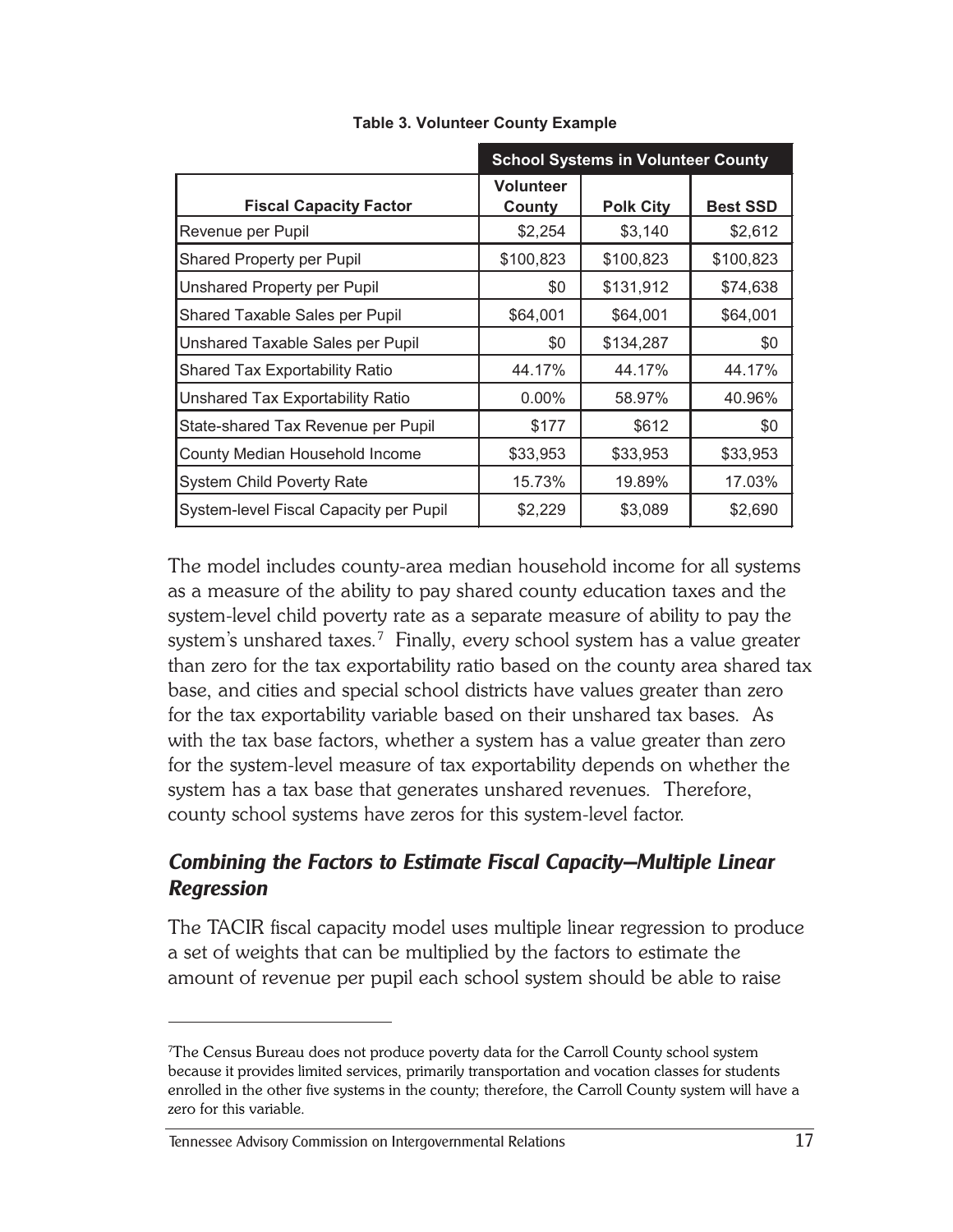based on the system's value for each of those factors. These weights represent the amount by which each factor increases or decreases on average as actual revenue per pupil increases. The process also produces a set amount, called a constant because it is the same for every observation (school system in this case), that is included in each estimate. Table 4 shows the state average for each factor and its weight based on the prototype model. Actual values for each school system, including its estimated fiscal capacity, are included in Appendix B.

| Average Actual Revenue per Pupil: \$1,803               |                                       |                                                      |
|---------------------------------------------------------|---------------------------------------|------------------------------------------------------|
| <b>Factors used to estimate Revenue per Pupil</b>       | <b>Average</b><br><b>System Value</b> | <b>Weights</b><br><b>Produced by</b><br><b>Model</b> |
| Constant Value to be Included in Each System's Estimate | n/a                                   | $-$236$                                              |
| Taxable Property per Pupil<br>Shared<br>Unshared        | \$81,845<br>\$32,116                  | $+0.0041$<br>$+0.0032$                               |
| Taxable Sales per Pupil<br>Shared<br>Unshared           | \$40,997<br>\$25,982                  | $+0.0202$<br>$+0.0022$                               |
| State-shared Tax Revenue per Pupil (Unshared)           | \$235                                 | $+0.0471$                                            |
| Tax Exportability Ratios<br>Shared<br>Unshared          | 35.80%<br>16.57%                      | $+$ \$296<br>+\$327                                  |
| County Median Household Income                          | \$32,815                              | $+0.0209$                                            |
| <b>System Child Poverty Rate</b>                        | 18.34%                                | $-$795$                                              |
| Average Estimated Revenue per Pupil: \$1,803            |                                       |                                                      |

**Table 4. Prototype System-level Fiscal Capacity Factors and Weights**

The weights produced by the regression model are unique to a particular set of data. Each year as the data is updated and the values for each factor included in the model change, the weights, as well as the constant, will change. This happens because all of the three-year-average values for each county change each year and they do not all change at the same rate for all counties. The expected effects of changes in the factors on estimates of fiscal capacity are shown in Figure 7.

The direction of change depicted for each factor in Figure 7 is based on the assumption that all values for all other factors remain unchanged for all systems. In reality, values change throughout the model from one year to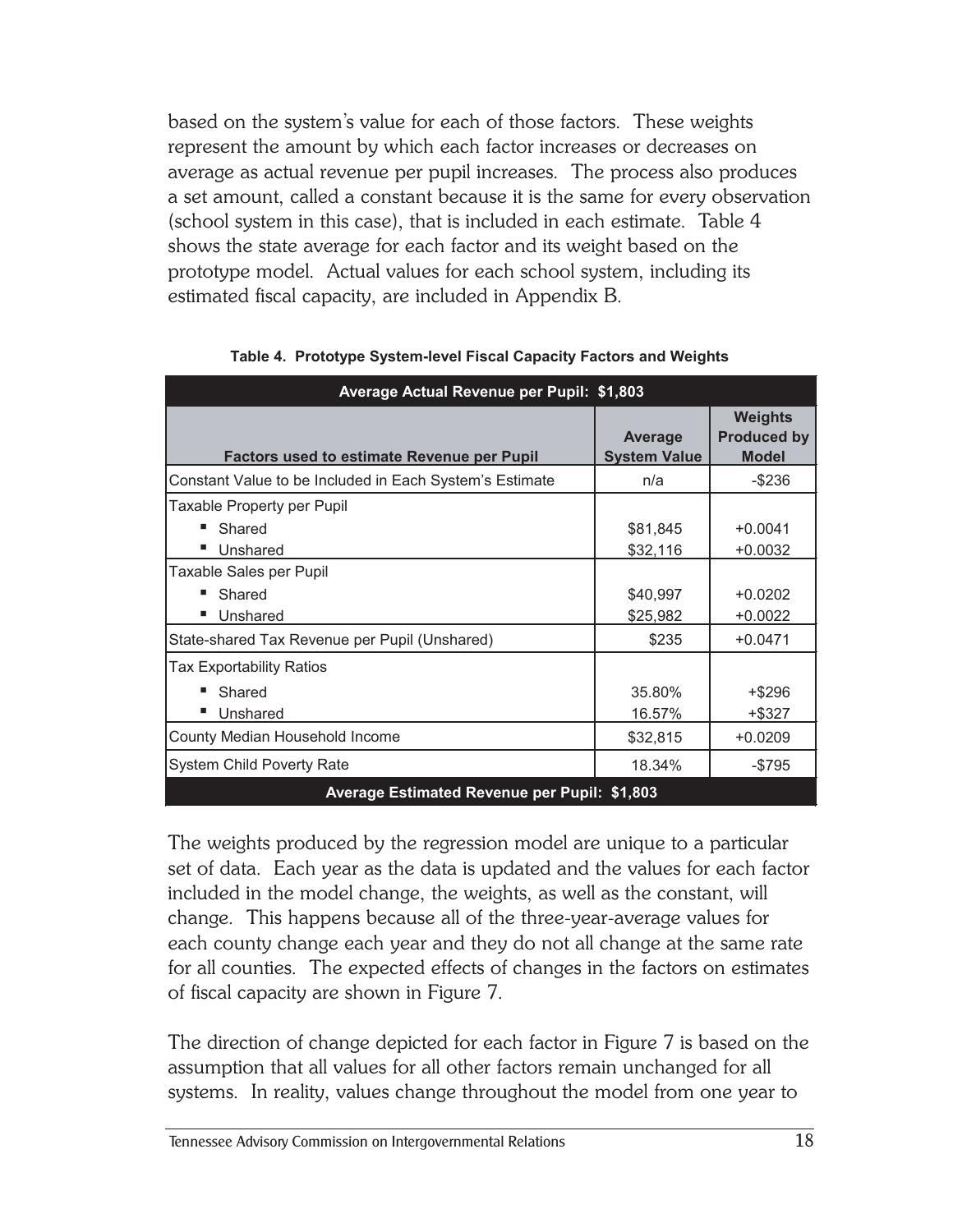| <b>Figure 7. Effect of Changes in Fiscal Capacity Factors</b>                                                          |    |                                  |   |  |  |  |  |  |  |  |
|------------------------------------------------------------------------------------------------------------------------|----|----------------------------------|---|--|--|--|--|--|--|--|
| The relationship between fiscal capacity and specific factors (other things being<br>equal) is illustrated as follows: |    |                                  |   |  |  |  |  |  |  |  |
| <b>Property Assessment Increases</b>                                                                                   | ↑  | <b>Fiscal Capacity Increases</b> | T |  |  |  |  |  |  |  |
| <b>Taxable Sales Increase</b>                                                                                          | ⋔  | <b>Fiscal Capacity Increases</b> | ₼ |  |  |  |  |  |  |  |
| State-shared Tax Revenue Increases                                                                                     | ↑  | <b>Fiscal Capacity Increases</b> | ↑ |  |  |  |  |  |  |  |
| <b>Tax Exportability Ratio Increases</b>                                                                               | ↑  | <b>Fiscal Capacity Increases</b> | ₼ |  |  |  |  |  |  |  |
| Median Household Income Increases                                                                                      | ́↑ | <b>Fiscal Capacity Increases</b> | ₼ |  |  |  |  |  |  |  |
| <b>Child Poverty Rate Increases</b>                                                                                    | ₼  | <b>Fiscal Capacity Decreases</b> |   |  |  |  |  |  |  |  |
|                                                                                                                        |    |                                  |   |  |  |  |  |  |  |  |

the next as they are updated for all systems. Whether fiscal capacity actually increases or decreases depends on the changes and interaction of all values for all systems. Moreover, the effect for an individual system depends on the interaction of changes in its own values. For example, if both the property assessment and the child poverty rate increase, the effect could be mixed.

Changes from year to year are moderated by the use of three-year averages. In order to have the most current data possible for each factor in the fiscal capacity model, the model does not become available until about six months prior to the beginning of the fiscal year to which it applies. More information about data sources and availability is included in the Appendix.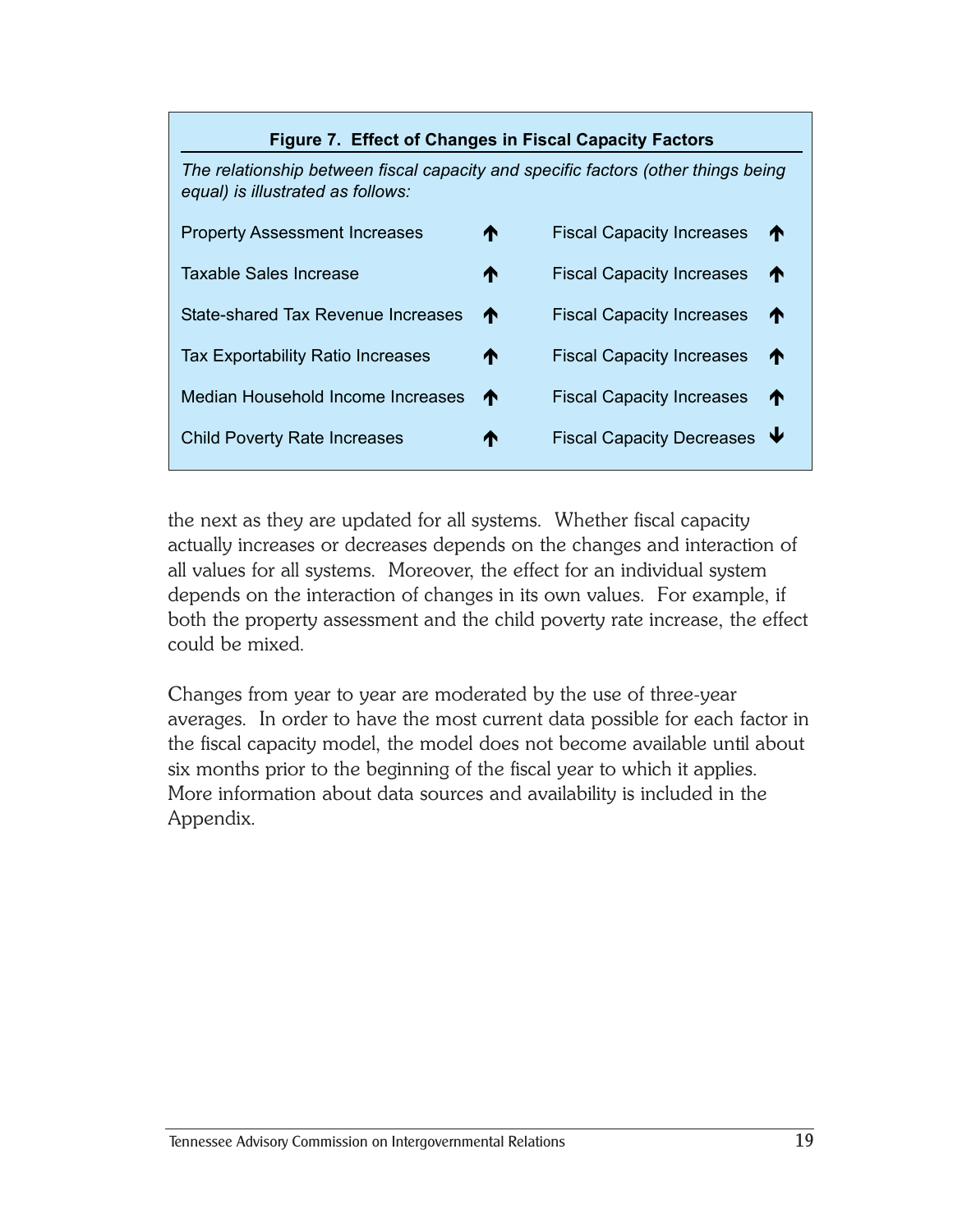# **TABLE OF APPENDICES**

|                                                                                                        | Page |
|--------------------------------------------------------------------------------------------------------|------|
| <b>Appendix A</b>                                                                                      |      |
|                                                                                                        |      |
| <b>Appendix B</b> - Prototype System-level Model Variables and Results                                 |      |
| B-2: Comparison of County Fiscal Capacity Model Results                                                |      |
|                                                                                                        |      |
| B-3: Comparison of State Funding with Actual and                                                       |      |
| B-4: Comparison of One-year change in State Funding                                                    |      |
|                                                                                                        |      |
| Appendix C<br>Prototype System-level Fiscal Capacity Model—How We                                      |      |
| Appendix D<br>Recommendations of the Governor's Task Force                                             |      |
| <b>Appendix E</b> - Analysis of Variables<br>E-1: Dispersion of Variables—Coefficient of Variation  42 |      |
| <b>Appendix F</b>                                                                                      |      |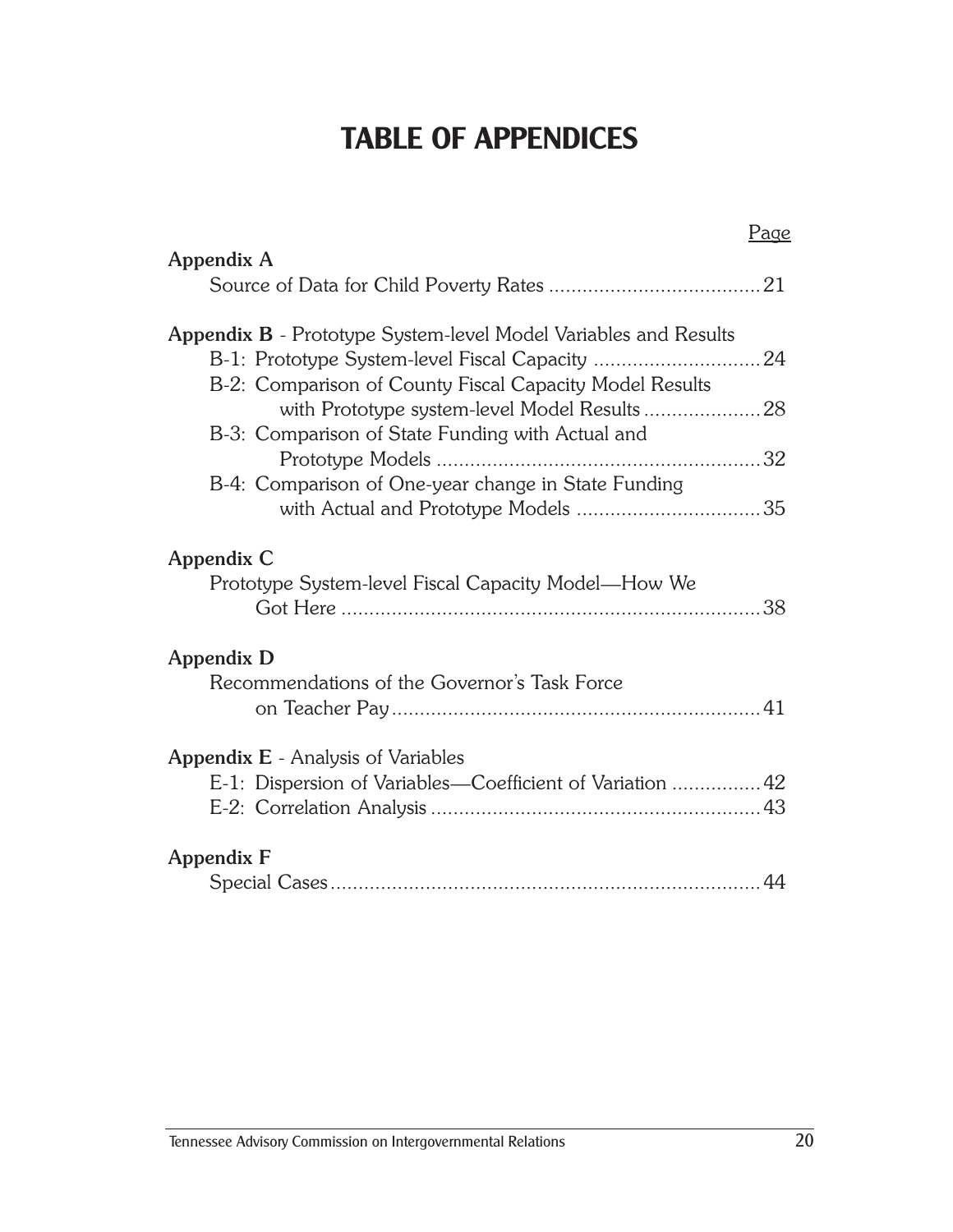# **Appendix A**

# **Source of Data for Child Poverty Rates**

#### *School System Child Poverty Rates*

The U.S. Census Bureau, with support from other Federal agencies, created the Small Area Income and Poverty Estimates (SAIPE) program to provide more current estimates of selected income and poverty statistics than the most recent decennial census.

Estimates are created for states, counties, and school districts. The main objective of this program is to provide updated estimates of income and poverty statistics for the administration of federal programs and the allocation of federal funds to local jurisdictions.

#### **Highlights—***School District estimates, income year 2000*

- Total population
- · Children ages 5 17
- Related children ages 5 17 in families in poverty

The estimates are not direct counts from enumerations or administrative records, nor direct estimates from sample surveys. Data from those sources are not adequate to provide intercensal estimates for all counties. Instead, they model the relation between income or poverty and tax and program data for the states and a subset of counties using estimates of income or poverty from the Current Population Survey (CPS) Annual Social and Economic Supplement (ASEC). They then use the modeled relations to obtain estimates for all states and counties. For school districts, they use the model-based county estimates and the decennial census distribution of the population of poor of each county over its constituent school districts.

The school system estimates are derived from the Bureau's school district mapping project. This project's survey asks each state's department of education for a list of all schools districts and their boundaries. The school district boundary survey is conducted biennially.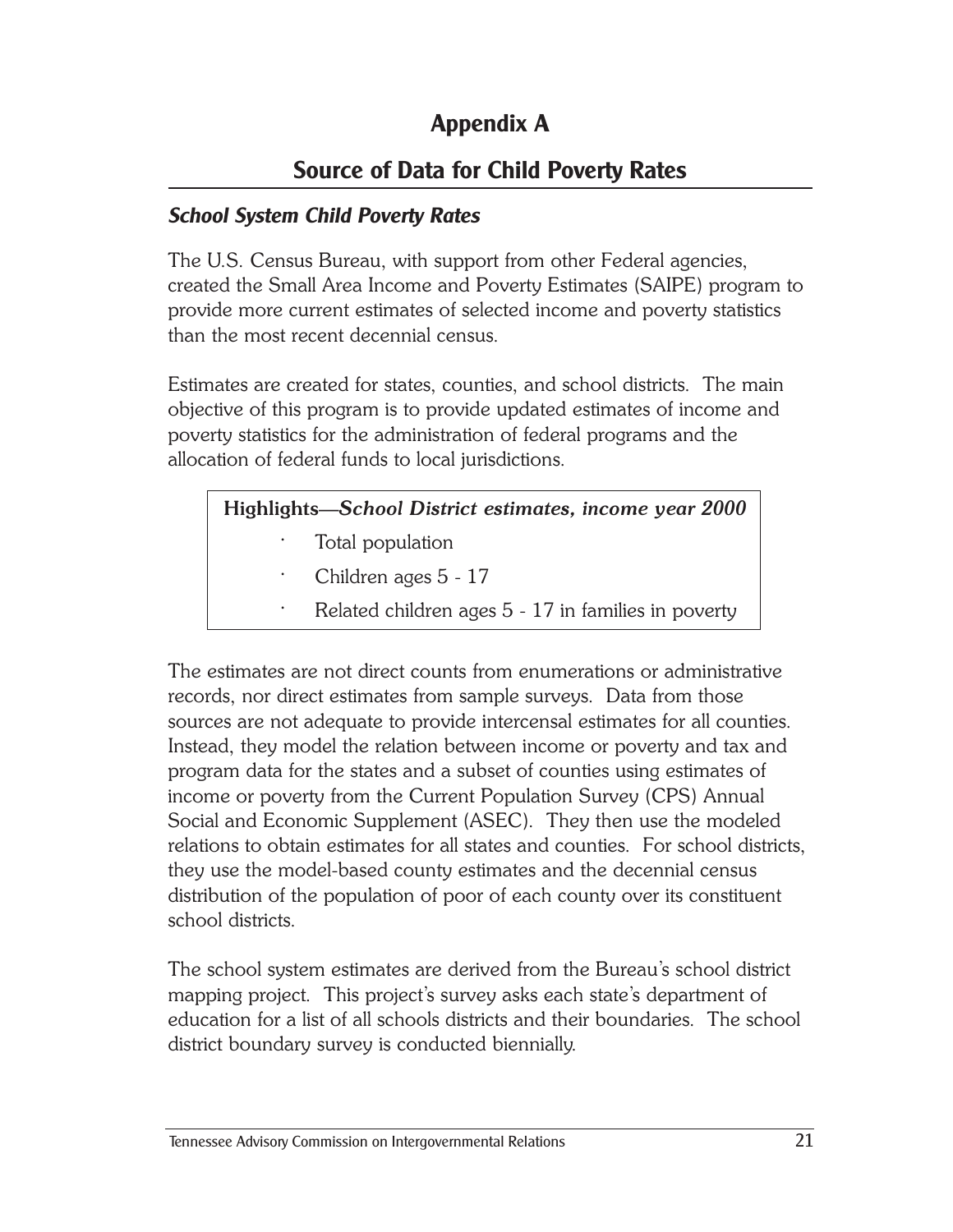The population and poverty estimates for each estimate-year are produced for all school districts identified in the most recent boundary update. The boundary year does not always match the year to which the estimates refer. For example, the 2000 poverty estimates were produced for school districts in existence for the 2001-2002 school year. The Bureau uses the most current list of school districts and associated geography because it allows for more efficient allocation of funds under the No Child Left Behind Act of 2001, for which the estimates are produced. These estimates are the only system-level data available to measure the ability of residents to pay taxes. School system information is available at http://www.census.gov/hhes/ www/saipe/district.html.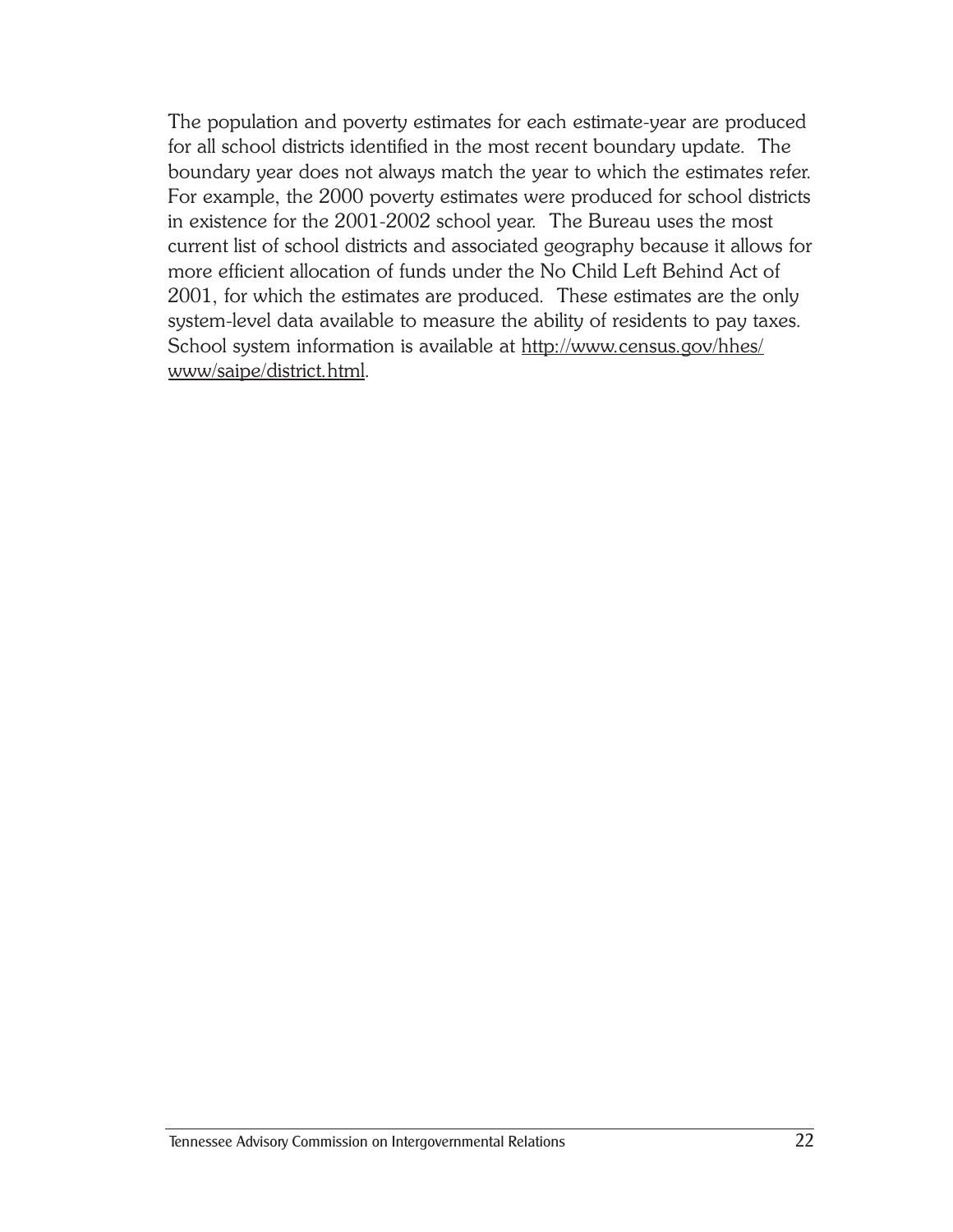**Prototype System-level Model Variables and Results**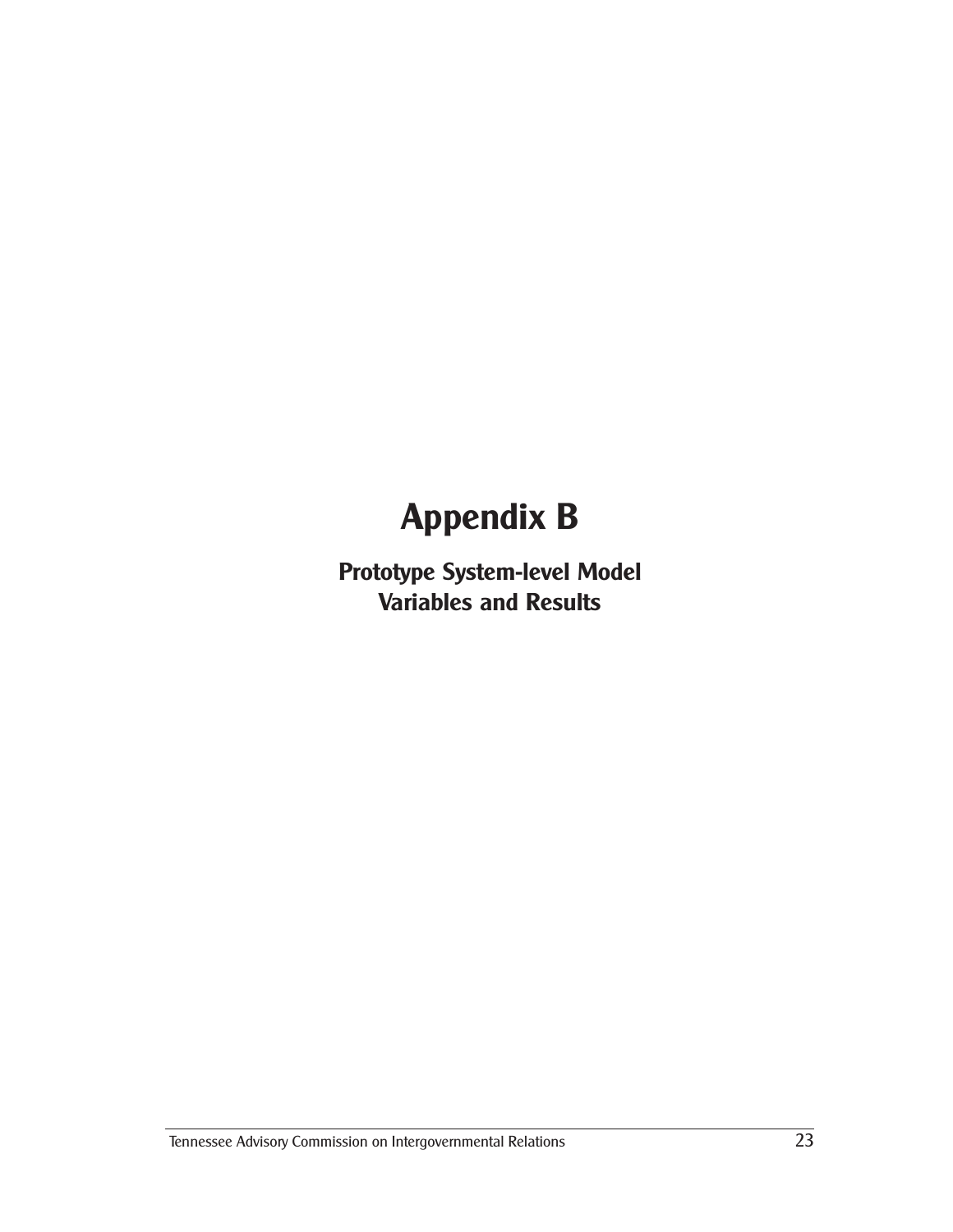|                            | <b>LEA</b>       |               | <b>Property per Pupil</b> |               | <b>Sales per Pupil</b> | <b>LEA</b>            |        | Tax Exportability*  | County   | <b>LEA</b>     | <b>Fiscal</b>    |             |                     |                         |
|----------------------------|------------------|---------------|---------------------------|---------------|------------------------|-----------------------|--------|---------------------|----------|----------------|------------------|-------------|---------------------|-------------------------|
|                            | <b>Revenue</b>   | <b>Shared</b> | <b>Unshared</b>           | <b>Shared</b> |                        | Unshared State-shared | Shared | <b>Unshared</b>     | Median   | % Child        | Capacity         |             | <b>Total Fiscal</b> | <b>Percent of Total</b> |
|                            | <b>Per Pupil</b> |               | (County) (City/SSD)       | (County)      | (City)                 | <b>Taxes</b>          |        | (County) (City/SSD) | HH Inc   | <b>Poverty</b> | <b>Per Pupil</b> | <b>ADMs</b> | Capacity            | <b>Fiscal Capacity</b>  |
| <b>Anderson County</b>     | \$2,478          | \$84,696      | \$0                       | \$52,700      | \$0                    | \$124.09              | 42.97% | 0.00%               | \$36,670 | 16.89%         | \$1,946          | 6,956 \$    | 13,537,866          | 0.6312%                 |
| <b>Clinton City</b>        | \$2,556          | \$84,696      | \$206,917                 | \$52,700      | \$129,154              | \$794.93              | 42.97% | 64.02%              | \$36,670 | 18.91%         | \$3,116          | 928         | 2,890,524           | 0.1348%                 |
| Oak Ridge City             | \$4,508          | \$85,556      | \$126,286                 | \$52,303      | \$115,992              | \$574.93              | 41.47% | 48.26%              | \$36,321 | 14.37%         | \$2,788          | 4,408       | 12,286,618          | 0.5728%                 |
| <b>Bedford County</b>      | \$1,370          | \$81,717      | \$0                       | \$37,954      | \$0                    | \$92.42               | 40.84% | 0.00%               | \$35,072 | 15.59%         | \$1,605          | 6,343       | 10,177,554          | 0.4745%                 |
| <b>Benton County</b>       | \$1,911          | \$61,564      | \$0                       | \$38,349      | \$0                    | \$427.75              | 28.70% | $0.00\%$            | \$28,308 | 22.14%         | \$1,316          | 2,502       | 3,291,631           | 0.1535%                 |
| <b>Bledsoe County</b>      | \$899            | \$81,489      | \$0                       | \$17,794      | \$0                    | \$190.98              | 25.19% | 0.00%               | \$28,786 | 21.83%         | \$973            | 1,779       | 1,731,240           | 0.0807%                 |
| <b>Blount County</b>       | \$2,006          | \$109,084     | \$0                       | \$61,220      | \$0                    | \$128.34              | 37.87% | $0.00\%$            | \$37,878 | 12.55%         | \$2,265          | 10,812      | 24,484,023          | 1.1415%                 |
| Alcoa City                 | \$4,330          | \$109,084     | \$231,585                 | \$61,220      | \$340,401              | \$465.76              | 37.87% | 76.57%              | \$37,878 | 16.59%         | \$3,988          | 1,301       | 5,188,058           | 0.2419%                 |
| <b>Maryville City</b>      | \$3,399          | \$109,084     | \$113,937                 | \$61,220      | \$90,101               | \$487.35              | 37.87% | 53.24%              | \$37,878 | 12.84%         | \$3,015          | 4,341       | 13,088,164          | 0.6102%                 |
| <b>Bradley County</b>      | \$1,724          | \$92,495      | \$0                       | \$54,687      | \$0                    | \$108.83              | 41.80% | $0.00\%$            | \$35,626 | 12.07%         | \$2,031          | 9,012       | 18,303,556          | 0.8534%                 |
| <b>Cleveland City</b>      | \$2,664          | \$92,495      | \$153,081                 | \$54,687      | \$141,383              | \$742.61              | 41.80% | 60.51%              | \$35,626 | 18.83%         | \$3,005          | 4,376       | 13,149,102          | 0.6131%                 |
| <b>Campbell County</b>     | \$1,156          | \$70,471      | \$0                       | \$38,286      | \$0                    | \$149.37              | 33.26% | 0.00%               | \$25,110 | 26.54%         | \$1,250          | 6,210       | 7,760,884           | 0.3618%                 |
| <b>Cannon County</b>       | \$973            | \$68,290      | \$0                       | \$17,863      | \$0                    | \$122.50              | 17.97% | 0.00%               | \$32,395 | 16.38%         | \$1,014          | 2,103       | 2,132,809           | 0.0994%                 |
| <b>Carroll County</b>      | \$1,579          | \$53,971      | \$53,930                  | \$26,225      | \$0                    | \$129.82              | 28.86% | 28.86%              | \$30,755 | 0.00%          | \$1,519          | 4,940       | 709,310             | 0.0331%                 |
| <b>Hollow Rock-Bruceto</b> | \$1,235          | \$53,971      | \$42,282                  | \$26,225      | \$0                    | \$0.00                | 28.86% | 30.57%              | \$30,755 | 13.12%         | \$1,377          | 784         | 1,079,169           | 0.0503%                 |
| Huntingdon SSD             | \$1,566          | \$53,971      | \$59,397                  | \$26,225      | \$0                    | \$0.00                | 28.86% | 33.55%              | \$30,755 | 19.38%         | \$1,391          | 1,327       | 1,846,334           | 0.0861%                 |
| <b>McKenzie SSD</b>        | \$1,372          | \$53,971      | \$58,632                  | \$26,225      | \$0                    | \$0.00                | 28.86% | 40.40%              | \$30,755 | 15.06%         | \$1,446          | 1,306       | 1,888,610           | 0.0881%                 |
| South Carroll Co SSD       | \$1,206          | \$53,971      | \$51,915                  | \$26,225      | \$0                    | \$0.00                | 28.86% | 10.56%              | \$30,755 | 12.95%         | \$1,343          | 396         | 532,569             | 0.0248%                 |
| <b>West Carroll Co SSD</b> | \$1,349          | \$53,971      | \$51,081                  | \$26,225      | \$0                    | \$0.00                | 28.86% | 12.31%              | \$30,755 | 20.02%         | \$1,290          | 1,121       | 1,446,492           | 0.0674%                 |
| <b>Carter County</b>       | \$1,225          | \$60,194      | \$0                       | \$30,652      | \$0                    | \$114.25              | 29.62% | 0.00%               | \$27,967 | 20.02%         | \$1,152          | 5,993       | 6,904,001           | 0.3219%                 |
| <b>Elizabethton City</b>   | \$2,229          | \$60,194      | \$69,739                  | \$30,652      | \$87,784               | \$529.97              | 29.62% | 52.69%              | \$27,967 | 22.88%         | \$1,737          | 2,199       | 3,819,327           | 0.1781%                 |
| <b>Cheatham County</b>     | \$1,131          | \$67,807      | \$0                       | \$19,819      | \$0                    | \$59.46               | 21.01% | 0.00%               | \$44,615 | 9.84%          | \$1,365          | 6,869       | 9,376,912           | 0.4372%                 |
| <b>Chester County</b>      | \$875            | \$58,035      | \$0                       | \$27,596      | \$0                    | \$114.87              | 29.13% | 0.00%               | \$33,041 | 17.50%         | \$1,206          | 2,450       | 2,954,112           | 0.1377%                 |
| <b>Claiborne County</b>    | \$1,478          | \$69,169      | \$0                       | \$25,077      | \$0                    | \$150.66              | 32.81% | 0.00%               | \$26,027 | 24.75%         | \$1,009          | 4,624       | 4,667,347           | 0.2176%                 |
| <b>Clay County</b>         | \$1,260          | \$63,829      | \$0                       | \$25,324      | \$0                    | \$169.75              | 27.18% | $0.00\%$            | \$23,524 | 25.01%         | \$922            | 1,200       | 1,106,421           | 0.0516%                 |
| <b>Cocke County</b>        | \$1,227          | \$63,602      | \$0                       | \$39,124      | \$0                    | \$120.51              | 38.33% | 0.00%               | \$25,550 | 26.65%         | \$1,260          | 4,666       | 5,880,551           | 0.2742%                 |
| <b>Newport City</b>        | \$1,898          | \$63,602      | \$145,783                 | \$39,124      | \$249,997              | \$872.83              | 38.33% | 69.48%              | \$25,550 | 27.11%         | \$2,535          | 683         | 1,730,552           | 0.0807%                 |
| <b>Coffee County</b>       | \$1,823          | \$69,784      | \$0                       | \$58,137      | \$0                    | \$169.54              | 42.84% | $0.00\%$            | \$34,738 | 12.19%         | \$1,993          | 4,169       | 8,309,977           | 0.3874%                 |
| <b>Manchester City</b>     | \$2,631          | \$69,784      | \$106,288                 | \$58,137      | \$136,453              | \$588.33              | 42.84% | 63.15%              | \$34,738 | 19.71%         | \$2,799          | 1,194       | 3,343,646           | 0.1559%                 |
| <b>Tullahoma City</b>      | \$2,969          | \$70,383      | \$76,075                  | \$57,491      | \$80,465               | \$433.45              | 42.32% | 50.42%              | \$34,734 | 20.11%         | \$2,515          | 3,604       | 9,064,419           | 0.4226%                 |
| <b>Crockett County</b>     | \$969            | \$65,617      | \$0                       | \$15,508      | \$0                    | \$172.98              | 32.26% | 0.00%               | \$29,951 | 17.11%         | \$943            | 1,715       | 1,617,792           | 0.0754%                 |
| <b>Alamo City</b>          | \$802            | \$65,617      | \$54,133                  | \$15,508      | \$30,520               | \$362.82              | 32.26% | 60.08%              | \$29,951 | 25.62%         | \$1,321          | 539         | 711,922             | 0.0332%                 |
| <b>Bells City</b>          | \$884            | \$65,617      | \$77,241                  | \$15,508      | \$23,686               | \$453.72              | 32.26% | 68.48%              | \$29,951 | 22.71%         | \$1,434          | 391         | 561,193             | 0.0262%                 |
| <b>Cumberland County</b>   | \$1,453          | \$117,382     | \$0                       | \$64,518      | \$0                    | \$130.90              | 28.37% | 0.00%               | \$30,050 | 20.22%         | \$2,113          | 6,735       | 14,232,122          | 0.6635%                 |
| Davidson County            | \$4,307          | \$191,472     | \$0                       | \$139,037     | \$0                    | \$665.01              | 57.27% | $0.00\%$            | \$40,359 | 16.29%         | \$4,285          | 68,203      | 292,264,354         | 13.6263%                |
| <b>Decatur County</b>      | \$1,488          | \$76,758      | \$0                       | \$44,494      | \$0                    | \$263.51              | 30.68% | $0.00\%$            | \$28,442 | 18.86%         | \$1,530          | 1,601       | 2,449,207           | 0.1142%                 |
| DeKalb County              | \$1,029          | \$106,278     | \$0                       | \$34,497      | \$0                    | \$130.16              | 32.17% | $0.00\%$            | \$30,218 | 20.32%         | \$1,474          | 2,600       | 3,831,134           | 0.1786%                 |
| <b>Dickson County</b>      | \$1,890          | \$85,820      | \$0                       | \$49,948      | \$0                    | \$77.40               | 38.89% | 0.00%               | \$37,654 | 14.03%         | \$1,924          | 7,965       | 15,326,508          | 0.7146%                 |
| <b>Dyer County</b>         | \$2,283          | \$73,031      | \$0                       | \$45,376      | \$0                    | \$174.39              | 42.69% | 0.00%               | \$32,924 | 11.61%         | \$1,715          | 3,236       | 5,549,706           | 0.2587%                 |
| <b>Dyersburg City</b>      | \$2,215          | \$73,031      | \$70,998                  | \$45,376      | \$78,434               | \$434.26              | 42.69% | 60.04%              | \$32,924 | 26.40%         | \$2,205          | 3,487       | 7,688,676           | 0.3585%                 |
| <b>Fayette County</b>      | \$1,416          | \$137,517     | \$0                       | \$29,949      | \$0                    | \$190.90              | 24.73% | 0.00%               | \$37,669 | 16.03%         | \$1,682          | 3,473       | 5,841,040           | 0.2723%                 |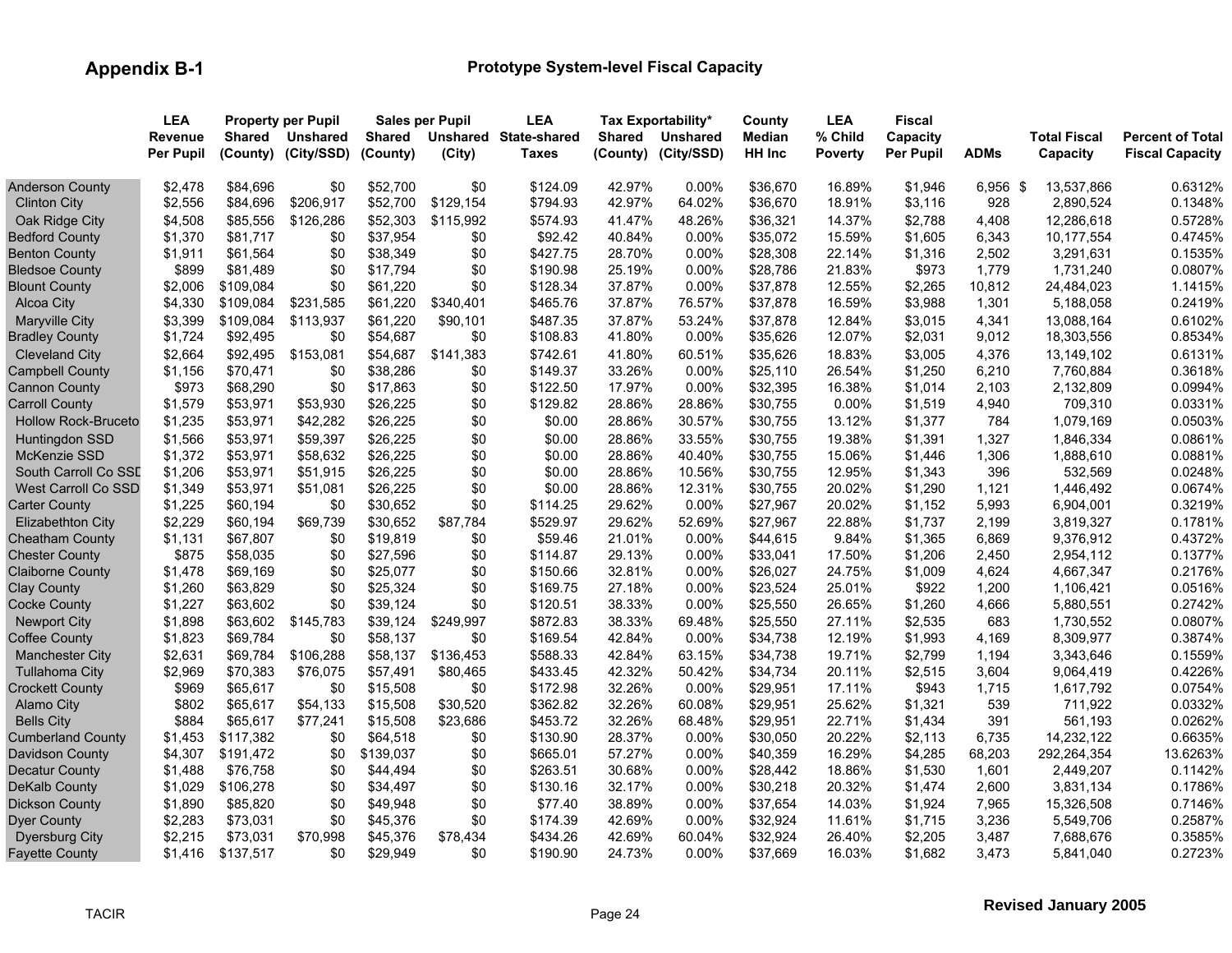|                          | <b>LEA</b>       |               | <b>Property per Pupil</b> |               | Sales per Pupil | <b>LEA</b>            |               | Tax Exportability*  | County   | <b>LEA</b> | <b>Fiscal</b> |             |                     |                         |
|--------------------------|------------------|---------------|---------------------------|---------------|-----------------|-----------------------|---------------|---------------------|----------|------------|---------------|-------------|---------------------|-------------------------|
|                          | <b>Revenue</b>   | <b>Shared</b> | <b>Unshared</b>           | <b>Shared</b> |                 | Unshared State-shared | <b>Shared</b> | <b>Unshared</b>     | Median   | % Child    | Capacity      |             | <b>Total Fiscal</b> | <b>Percent of Total</b> |
|                          | <b>Per Pupil</b> | (County)      | (City/SSD)                | (County)      | (City)          | <b>Taxes</b>          |               | (County) (City/SSD) | HH Inc   | Poverty    | Per Pupil     | <b>ADMs</b> | Capacity            | <b>Fiscal Capacity</b>  |
| <b>Fentress County</b>   | \$1,181          | \$66,786      | \$0                       | \$36,052      | \$0             | \$194.17              | 28.91%        | 0.00%               | \$22,947 | 28.01%     | \$1,122       | 2,326       | 2,608,696           | 0.1216%                 |
| <b>Franklin County</b>   | \$1,676          | \$87,369      | \$0                       | \$39,184      | \$0             | \$161.58              | 27.62%        | 0.00%               | \$34,629 | 15.66%     | \$1,607       | 5,788       | 9,303,341           | 0.4338%                 |
| <b>Humboldt City</b>     | \$1,612          | \$67,755      | \$71,814                  | \$30,820      | \$51,851        | \$469.33              | 39.18%        | 60.06%              | \$31,122 | 21.34%     | \$1,827       | 1,657       | 3,026,303           | 0.1411%                 |
| <b>Milan SSD</b>         | \$2,016          | \$67,755      | \$72,158                  | \$30,820      | \$0             | \$0.00                | 39.18%        | 52.44%              | \$31,122 | 17.43%     | \$1,697       | 2,002       | 3,398,043           | 0.1584%                 |
| <b>Trenton SSD</b>       | \$1,507          | \$67,755      | \$64,284                  | \$30,820      | \$0             | \$0.00                | 39.18%        | 33.64%              | \$31,122 | 16.92%     | \$1,615       | 1,441       | 2,327,325           | 0.1085%                 |
| <b>Bradford SSD</b>      | \$1,280          | \$67,755      | \$53,782                  | \$30,820      | \$0             | \$0.00                | 39.18%        | 16.70%              | \$31,122 | 18.03%     | \$1,517       | 642         | 973,759             | 0.0454%                 |
| <b>Gibson County SSD</b> | \$1,346          | \$67,755      | \$67,675                  | \$30,820      | \$0             | \$0.00                | 39.18%        | 21.37%              | \$31,122 | 12.30%     | \$1,623       | 2,607       | 4,229,845           | 0.1972%                 |
| <b>Giles County</b>      | \$1,744          | \$80,937      | \$0                       | \$40,101      | \$0             | \$145.25              | 41.21%        | 0.00%               | \$34,646 | 15.23%     | \$1,642       | 4,516       | 7,417,896           | 0.3458%                 |
| <b>Grainger County</b>   | \$823            | \$54,431      | \$0                       | \$14,968      | \$0             | \$210.44              | 19.26%        | 0.00%               | \$28,537 | 21.84%     | \$782         | 3,272       | 2,559,007           | 0.1193%                 |
| Greene County            | \$1,282          | \$92,751      | \$0                       | \$44,557      | \$0             | \$126.68              | 36.72%        | $0.00\%$            | \$29,834 | 16.61%     | \$1,656       | 6,918       | 11,455,031          | 0.5341%                 |
| <b>Greeneville City</b>  | \$4,216          | \$92,751      | \$127,883                 | \$44,557      | \$129,918       | \$570.13              | 36.72%        | 64.59%              | \$29,834 | 21.43%     | \$2,544       | 2,635       | 6,704,206           | 0.3126%                 |
| <b>Grundy County</b>     | \$832            | \$49,492      | \$0                       | \$19,279      | \$0             | \$139.92              | 25.64%        | 0.00%               | \$23,943 | 28.35%     | \$717         | 2,284       | 1,636,544           | 0.0763%                 |
| <b>Hamblen County</b>    | \$2,313          | \$106,368     | \$0                       | \$66,909      | \$0             | \$86.79               | 51.55%        | $0.00\%$            | \$33,113 | 17.06%     | \$2,271       | 8,985       | 20,410,037          | 0.9516%                 |
| <b>Hamilton County</b>   | \$3,275          | \$130,342     | \$0                       | \$90,437      | \$0             | \$79.32               | 50.86%        | 0.00%               | \$37,396 | 14.87%     | \$2,951       | 40,747      | 120,258,114         | 5.6068%                 |
| <b>Hancock County</b>    | \$701            | \$59,270      | \$0                       | \$12,657      | \$0             | \$166.69              | 27.96%        | $0.00\%$            | \$20,618 | 33.87%     | \$518         | 1,102       | 570,687             | 0.0266%                 |
| Hardeman County          | \$1,291          | \$57,769      | \$0                       | \$25,746      | \$0             | \$129.76              | 33.55%        | $0.00\%$            | \$27,442 | 21.64%     | \$1,031       | 4,540       | 4,681,058           | 0.2182%                 |
| <b>Hardin County</b>     | \$1,697          | \$102,899     | \$0                       | \$45,787      | \$0             | \$194.29              | 36.25%        | $0.00\%$            | \$27,899 | 23.36%     | \$1,631       | 3,835       | 6,253,161           | 0.2915%                 |
| <b>Hawkins County</b>    | \$1,573          | \$83,903      | \$0                       | \$28,332      | \$0             | \$127.92              | 38.96%        | 0.00%               | \$32,187 | 18.34%     | \$1,333       | 7,154       | 9,536,909           | 0.4446%                 |
| Rogersville City         | \$1,790          | \$83,903      | \$108,980                 | \$28,332      | \$156,853       | \$607.42              | 38.96%        | 64.70%              | \$32,187 | 20.73%     | \$2,241       | 633         | 1,418,704           | 0.0661%                 |
| <b>Haywood County</b>    | \$1,459          | \$79,639      | \$0                       | \$25,381      | \$0             | \$198.14              | 39.46%        | 0.00%               | \$27,483 | 21.64%     | \$1,136       | 3,574       | 4,060,208           | 0.1893%                 |
| <b>Henderson County</b>  | \$1,177          | \$63,720      | \$0                       | \$38,244      | \$0             | \$182.03              | 37.69%        | 0.00%               | \$32,423 | 14.85%     | \$1,481       | 3,442       | 5,099,504           | 0.2378%                 |
| <b>Lexington City</b>    | \$1,587          | \$63,720      | \$148,000                 | \$38,244      | \$142,685       | \$630.96              | 37.69%        | 63.22%              | \$32,423 | 19.61%     | \$2,458       | 933         | 2,294,183           | 0.1070%                 |
| <b>Henry County</b>      | \$2,316          | \$86,947      | \$0                       | \$55,419      | \$0             | \$383.58              | 35.68%        | 0.00%               | \$29,694 | 17.92%     | \$1,847       | 3,150       | 5,819,095           | 0.2713%                 |
| Paris SSD                | \$2,458          | \$86,947      | \$97,289                  | \$55,419      | \$0             | \$0.00                | 35.68%        | 68.71%              | \$29,694 | 22.82%     | \$2,325       | 1,458       | 3,389,398           | 0.1580%                 |
| <b>Hickman County</b>    | \$963            | \$62,430      | \$0                       | \$19,077      | \$0             | \$147.67              | 24.11%        | $0.00\%$            | \$31,688 | 17.34%     | \$1,011       | 3,798       | 3,840,817           | 0.1791%                 |
| <b>Houston County</b>    | \$992            | \$53,031      | \$0                       | \$19,612      | \$0             | \$181.43              | 28.15%        | 0.00%               | \$29,016 | 20.23%     | \$918         | 1,419       | 1,302,665           | 0.0607%                 |
| <b>Humphreys County</b>  | \$1,305          | \$95,095      | \$0                       | \$34,088      | \$0             | \$324.54              | 48.55%        | 0.00%               | \$33,631 | 15.05%     | \$1,590       | 3,003       | 4,774,301           | 0.2226%                 |
| <b>Jackson County</b>    | \$1,068          | \$65,943      | \$0                       | \$15,725      | \$0             | \$159.37              | 27.56%        | $0.00\%$            | \$26,657 | 19.35%     | \$848         | 1,659       | 1,406,444           | 0.0656%                 |
| Jefferson County         | \$1,220          | \$91,148      | \$0                       | \$36,380      | \$0             | \$112.57              | 30.01%        | 0.00%               | \$32,029 | 17.42%     | \$1,503       | 6,849       | 10,292,643          | 0.4799%                 |
| <b>Johnson County</b>    | \$1,411          | \$73,962      | \$0                       | \$27,847      | \$0             | \$181.66              | 25.55%        | 0.00%               | \$23,734 | 25.66%     | \$1,010       | 2,286       | 2,309,038           | 0.1077%                 |
| <b>Knox County</b>       | \$3,414          | \$119,402     | \$0                       | \$105,309     | \$0             | \$82.22               | 44.34%        | $0.00\%$            | \$38,126 | 13.44%     | \$3,214       | 51,850      | 166,667,069         | 7.7706%                 |
| <b>Lake County</b>       | \$1,274          | \$67,369      | \$0                       | \$26,143      | \$0             | \$170.94              | 33.34%        | 0.00%               | \$22,031 | 29.51%     | \$905         | 883         | 798,656             | 0.0372%                 |
| Lauderdale County        | \$1,105          | \$55,193      | \$0                       | \$25,703      | \$0             | \$97.11               | 39.59%        | $0.00\%$            | \$28,428 | 20.55%     | \$1,065       | 4,568       | 4,865,786           | 0.2269%                 |
| Lawrence County          | \$1,224          | \$65,917      | \$0                       | \$38,186      | \$0             | \$94.51               | 38.46%        | $0.00\%$            | \$30,647 | 17.26%     | \$1,431       | 6,782       | 9,706,514           | 0.4525%                 |
| <b>Lewis County</b>      | \$761            | \$60,907      | \$0                       | \$27,868      | \$0             | \$122.61              | 30.31%        | 0.00%               | \$28,689 | 19.19%     | \$1,123       | 1,947       | 2,185,229           | 0.1019%                 |
| <b>Lincoln County</b>    | \$1,334          | \$69,169      | \$0                       | \$37,295      | \$0             | \$143.86              | 28.41%        | 0.00%               | \$33,353 | 13.36%     | \$1,487       | 4,025       | 5,985,196           | 0.2790%                 |
| <b>Fayetteville City</b> | \$1,956          | \$69,169      | \$105,832                 | \$37,295      | \$156,321       | \$605.21              | 28.41%        | 65.71%              | \$33,353 | 29.13%     | \$2,280       | 1,046       | 2,384,044           | 0.1112%                 |
| <b>Loudon County</b>     | \$1,756          | \$116,458     | \$0                       | \$40,503      | \$0             | \$202.59              | 33.50%        | 0.00%               | \$39,104 | 12.63%     | \$1,892       | 4,877       | 9,224,577           | 0.4301%                 |
| Lenoir City              | \$2,643          | \$116,458     | \$51,690                  | \$40,503      | \$90,302        | \$295.45              | 33.50%        | 64.78%              | \$39,104 | 21.98%     | \$2,397       | 1,990       | 4,770,238           | 0.2224%                 |
| <b>McMinn County</b>     | \$1.601          | \$103,333     | \$0                       | \$45,688      | \$0             | \$126.84              | 55.00%        | 0.00%               | \$32,330 | 13.97%     | \$1,850       | 5,794       | 10,717,482          | 0.4997%                 |
| <b>Athens City</b>       | \$2,313          | \$103,333     | \$169,807                 | \$45,688      | \$159,719       | \$644.44              | 55.00%        | 72.07%              | \$32,330 | 24.42%     | \$2,920       | 1,741       | 5,085,724           | 0.2371%                 |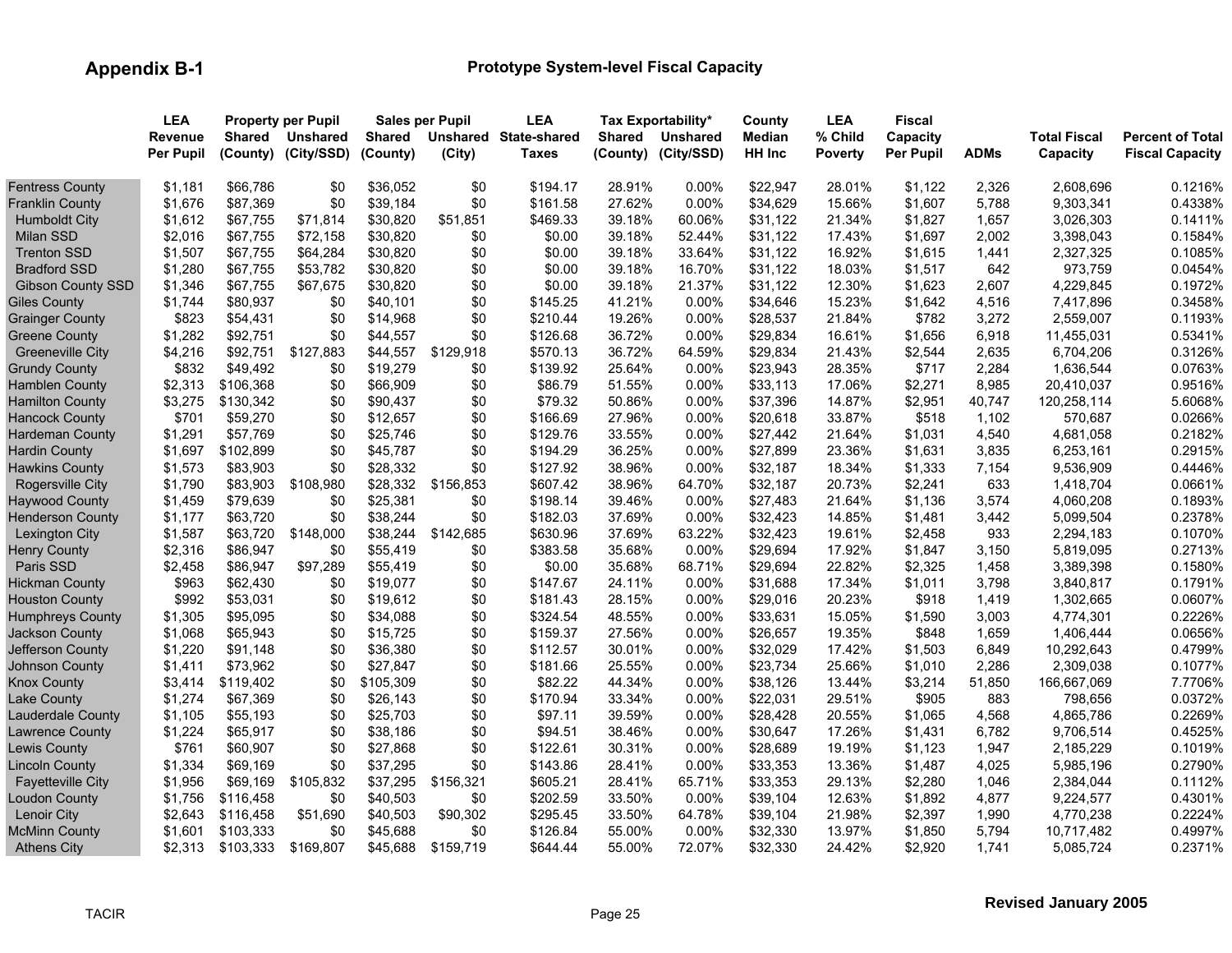|                          | <b>LEA</b>       |               | <b>Property per Pupil</b> |               | <b>Sales per Pupil</b> | <b>LEA</b>            |               | Tax Exportability*  | County        | <b>LEA</b> | Fiscal           |             |                     |                         |
|--------------------------|------------------|---------------|---------------------------|---------------|------------------------|-----------------------|---------------|---------------------|---------------|------------|------------------|-------------|---------------------|-------------------------|
|                          | <b>Revenue</b>   | <b>Shared</b> | <b>Unshared</b>           | <b>Shared</b> |                        | Unshared State-shared | <b>Shared</b> | <b>Unshared</b>     | <b>Median</b> | % Child    | Capacity         |             | <b>Total Fiscal</b> | <b>Percent of Total</b> |
|                          | <b>Per Pupil</b> | (County)      | (City/SSD)                | (County)      | (City)                 | <b>Taxes</b>          |               | (County) (City/SSD) | HH Inc        | Poverty    | <b>Per Pupil</b> | <b>ADMs</b> | Capacity            | <b>Fiscal Capacity</b>  |
| <b>Etowah City</b>       | \$1.622          | \$103,333     | \$90.029                  | \$45,688      | \$92.468               | \$742.17              | 55.00%        | 46.32%              | \$32,330      | 27.05%     | \$2,417          | 381         | 921,223             | 0.0430%                 |
| <b>McNairy County</b>    | \$1,187          | \$65,383      | \$0                       | \$28,448      | \$0                    | \$122.58              | 39.14%        | 0.00%               | \$29,780      | 19.96%     | \$1,196          | 4,111       | 4,915,076           | 0.2292%                 |
| <b>Macon County</b>      | \$1,029          | \$55,387      | \$0                       | \$29,984      | \$0                    | \$105.00              | 33.78%        | 0.00%               | \$29,930      | 18.40%     | \$1,184          | 3,566       | 4,223,462           | 0.1969%                 |
| <b>Madison County</b>    | \$2,971          | \$106,807     | \$0                       | \$92,104      | \$0                    | \$71.34               | 51.42%        | 0.00%               | \$35,847      | 16.45%     | \$2,844          | 13,668      | 38,871,952          | 1.8123%                 |
| <b>Marion County</b>     | \$1,404          | \$82,957      | \$0                       | \$45,415      | \$0                    | \$195.68              | 33.79%        | 0.00%               | \$31,460      | 18.31%     | \$1,648          | 4,119       | 6,787,438           | 0.3165%                 |
| <b>Richard City SSD</b>  | \$1,533          | \$82,957      | \$24,006                  | \$45,415      | \$0                    | \$0.00                | 33.79%        | 43.49%              | \$31,460      | 25.75%     | \$1,798          | 319         | 573,758             | 0.0268%                 |
| <b>Marshall County</b>   | \$2,050          | \$86,053      | \$0                       | \$36,943      | \$0                    | \$94.63               | 46.64%        | 0.00%               | \$37,469      | 12.50%     | \$1,694          | 4,793       | 8,119,489           | 0.3786%                 |
| <b>Maury County</b>      | \$1,960          | \$88,909      | \$0                       | \$54,123      | \$0                    | \$88.52               | 37.07%        | 0.00%               | \$40,074      | 13.23%     | \$2,074          | 11,219      | 23,263,069          | 1.0846%                 |
| <b>Meigs County</b>      | \$915            | \$70,215      | \$0                       | \$17,426      | \$0                    | \$263.63              | 21.57%        | 0.00%               | \$29,322      | 22.59%     | \$917            | 1,821       | 1,670,250           | 0.0779%                 |
| Monroe County            | \$1,471          | \$82,524      | \$0                       | \$39,604      | \$0                    | \$219.00              | 40.67%        | 0.00%               | \$30,019      | 19.03%     | \$1,514          | 5,035       | 7,622,329           | 0.3554%                 |
| <b>Sweetwater City</b>   | \$1,473          | \$82,524      | \$55,876                  | \$39,604      | \$62,346               | \$294.92              | 40.67%        | 58.27%              | \$30,019      | 27.71%     | \$1,955          | 1,448       | 2,830,892           | 0.1320%                 |
| <b>Montgomery County</b> | \$1,761          | \$65,511      | \$0                       | \$48,050      | \$0                    | \$43.57               | 42.47%        | 0.00%               | \$38,335      | 13.70%     | \$1,828          | 24,286      | 44,384,490          | 2.0693%                 |
| <b>Moore County</b>      | \$1,795          | \$114,978     | \$0                       | \$13,774      | \$0                    | \$238.77              | 41.54%        | $0.00\%$            | \$36,972      | 13.96%     | \$1,315          | 950         | 1,248,878           | 0.0582%                 |
| Morgan County            | \$805            | \$48,564      | \$0                       | \$11,401      | \$0                    | \$129.53              | 25.93%        | 0.00%               | \$27,724      | 20.05%     | \$699            | 3,242       | 2,265,398           | 0.1056%                 |
| <b>Obion County</b>      | \$1,958          | \$75,120      | \$0                       | \$47,821      | \$0                    | \$138.36              | 39.67%        | 0.00%               | \$33,670      | 14.62%     | \$1,754          | 4,035       | 7,077,724           | 0.3300%                 |
| <b>Union City</b>        | \$3,593          | \$75,120      | \$107,176                 | \$47,821      | \$148.777              | \$671.82              | 39.67%        | 56.67%              | \$33,670      | 22.34%     | \$2,573          | 1,392       | 3,580,730           | 0.1669%                 |
| <b>Overton County</b>    | \$1,050          | \$64,956      | \$0                       | \$27,801      | \$0                    | \$126.17              | 29.91%        | 0.00%               | \$27,469      | 20.31%     | \$1,103          | 3,152       | 3,476,118           | 0.1621%                 |
| <b>Perry County</b>      | \$1,184          | \$85,175      | \$0                       | \$22,938      | \$0                    | \$398.17              | 38.77%        | 0.00%               | \$28,347      | 19.53%     | \$1,152          | 1,155       | 1,329,804           | 0.0620%                 |
| <b>Pickett County</b>    | \$1,219          | \$85,796      | \$0                       | \$30,738      | \$0                    | \$216.47              | 21.11%        | $0.00\%$            | \$24,781      | 25.28%     | \$1,131          | 714         | 807,860             | 0.0377%                 |
| <b>Polk County</b>       | \$1,274          | \$80,107      | \$0                       | \$21,395      | \$0                    | \$254.36              | 29.32%        | $0.00\%$            | \$29,716      | 17.74%     | \$1,108          | 2,406       | 2,664,555           | 0.1242%                 |
| <b>Putnam County</b>     | \$1,937          | \$96,158      | \$0                       | \$76,881      | \$0                    | \$73.50               | 43.55%        | 0.00%               | \$31,899      | 15.94%     | \$2,390          | 9,528       | 22,772,996          | 1.0617%                 |
| <b>Rhea County</b>       | \$1,278          | \$75,933      | \$0                       | \$33,377      | \$0                    | \$206.27              | 36.18%        | 0.00%               | \$30,334      | 18.71%     | \$1,356          | 3,770       | 5,111,687           | 0.2383%                 |
| Dayton City              | \$1,248          | \$75,933      | \$136,814                 | \$33,377      | \$129,755              | \$631.79              | 36.18%        | 67.40%              | \$30,334      | 23.25%     | \$2,283          | 745         | 1,700,478           | 0.0793%                 |
| Roane County             | \$1,871          | \$92,922      | \$0                       | \$48,903      | \$0                    | \$148.63              | 28.64%        | 0.00%               | \$33,331      | 17.84%     | \$1,785          | 7,250       | 12,941,961          | 0.6034%                 |
| <b>Robertson County</b>  | \$1,601          | \$80,876      | \$0                       | \$34,168      | \$0                    | \$60.41               | 29.92%        | 0.00%               | \$42,126      | 11.74%     | \$1,669          | 9,704       | 16,194,189          | 0.7550%                 |
| <b>Rutherford County</b> | \$2,243          | \$91,214      | \$0                       | \$55,584      | \$0                    | \$58.59               | 42.92%        | 0.00%               | \$46,085      | 7.51%      | \$2,300          | 26,876      | 61,807,262          | 2.8817%                 |
| Murfreesboro City        | \$2,727          | \$91,214      | \$222,060                 | \$55,584      | \$219,667              | \$978.50              | 42.92%        | 54.08%              | \$46,085      | 14.44%     | \$3,657          | 5,760       | 21,067,713          | 0.9822%                 |
| <b>Scott County</b>      | \$1,120          | \$51,994      | \$0                       | \$32,333      | \$0                    | \$188.60              | 41.68%        | 0.00%               | \$24,053      | 26.40%     | \$1,059          | 2,619       | 2,772,472           | 0.1293%                 |
| Oneida SSD               | \$1,442          | \$51,994      | \$37,103                  | \$32,333      | \$0                    | \$0.00                | 41.68%        | 70.13%              | \$24,053      | 23.90%     | \$1,417          | 1,240       | 1,756,722           | 0.0819%                 |
| Sequatchie County        | \$1,692          | \$75,149      | \$0                       | \$28,775      | \$0                    | \$142.30              | 27.38%        | 0.00%               | \$30,185      | 21.23%     | \$1,207          | 1,867       | 2,254,001           | 0.1051%                 |
| <b>Sevier County</b>     | \$3,101          | \$165,620     | \$0                       | \$148,391     | \$0                    | \$99.98               | 45.25%        | 0.00%               | \$33,011      | 16.47%     | \$4,150          | 12,512      | 51,927,616          | 2.4210%                 |
| <b>Shelby County</b>     | \$2,600          | \$91,166      | \$0                       | \$60,856      | \$0                    | \$216.44              | 49.57%        | 0.00%               | \$38,596      | 4.43%      | \$2,301          | 44,976      | 103,497,455         | 4.8254%                 |
| <b>Memphis SSD City</b>  | \$3,190          | \$91,166      | \$82,013                  | \$60,856      | \$63,566               | \$510.90              | 49.57%        | 60.91%              | \$38,596      | 23.14%     | \$2,767          | 116,651     | 322,781,651         | 15.0491%                |
| <b>Smith County</b>      | \$1,046          | \$74,981      | \$0                       | \$29,319      | \$0                    | \$151.73              | 36.40%        | 0.00%               | \$34,702      | 15.50%     | \$1,385          | 3,148       | 4,359,396           | 0.2032%                 |
| <b>Stewart County</b>    | \$1,239          | \$67,356      | \$0                       | \$20,461      | \$0                    | \$727.39              | 22.73%        | 0.00%               | \$31,858      | 15.62%     | \$1,100          | 2,073       | 2,280,819           | 0.1063%                 |
| <b>Sullivan County</b>   | \$2,840          | \$106,366     | \$0                       | \$67,661      | \$0                    | \$129.04              | 48.07%        | 0.00%               | \$34,227      | 12.46%     | \$2,338          | 12,850      | 30,046,722          | 1.4009%                 |
| <b>Bristol City</b>      | \$3,692          | \$106,366     | \$110,701                 | \$67,661      | \$90,758               | \$611.73              | 48.07%        | 56.21%              | \$34,227      | 15.00%     | \$3,078          | 3,584       | 11,030,273          | 0.5143%                 |
| <b>Kingsport City</b>    | \$4,589          | \$104,616     | \$167,592                 | \$64,597      | \$162,724              | \$645.98              | 47.36%        | 64.64%              | \$34,068      | 23.40%     | \$3,306          | 6,353       | 20,999,996          | 0.9791%                 |
| <b>Sumner County</b>     | \$1,764          | \$95,039      | \$0                       | \$34,651      | \$0                    | \$52.27               | 31.51%        | 0.00%               | \$44,982      | 10.18%     | \$1,814          | 22,887      | 41,509,262          | 1.9353%                 |
| <b>Tipton County</b>     | \$898            | \$50,843      | \$0                       | \$18,972      | \$0                    | \$53.95               | 27.24%        | 0.00%               | \$38,190      | 15.33%     | \$1,118          | 10,938      | 12,228,234          | 0.5701%                 |
| <b>Trousdale County</b>  | \$943            | \$62,043      | \$0                       | \$20,399      | \$0                    | \$293.95              | 31.52%        | 0.00%               | \$30,902      | 16.28%     | \$1,057          | 1,277       | 1,350,182           | 0.0629%                 |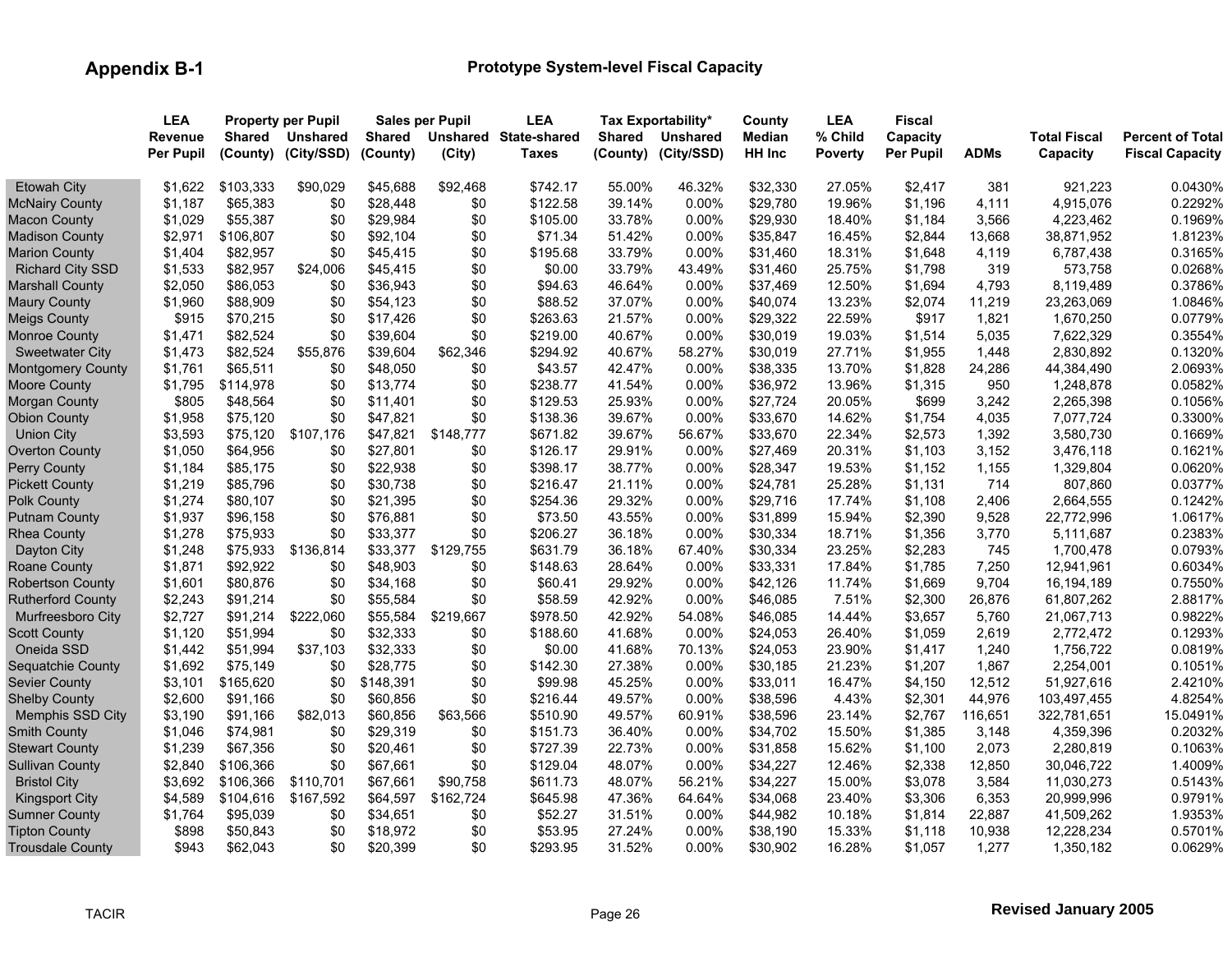|                       | LEA       |           | <b>Property per Pupil</b> |               | <b>Sales per Pupil</b> | LEA                 |          | Tax Exportability* | County        | <b>LEA</b>     | Fiscal    |             |                 |                         |
|-----------------------|-----------|-----------|---------------------------|---------------|------------------------|---------------------|----------|--------------------|---------------|----------------|-----------|-------------|-----------------|-------------------------|
|                       | Revenue   | Shared    | Unshared                  | <b>Shared</b> | <b>Unshared</b>        | <b>State-shared</b> | Shared   | <b>Unshared</b>    | Median        | % Child        | Capacity  |             | Total Fiscal    | <b>Percent of Total</b> |
|                       | Per Pupil | (County)  | (City/SSD)                | (County)      | (City)                 | Taxes               | (County) | (City/SSD)         | <b>HH</b> Inc | <b>Poverty</b> | Per Pupil | <b>ADMs</b> | Capacity        | <b>Fiscal Capacity</b>  |
| Unicoi County         | \$1,223   | \$79.810  | \$0                       | \$26,149      | \$0                    | \$99.31             | 33.82%   | $0.00\%$           | \$30,346      | 17.69%         | \$1,222   | 2.487       | 3.039.982       | 0.1417%                 |
| Union County          | \$826     | \$54,683  | \$0                       | \$14.268      | \$0                    | \$221.90            | 21.11%   | $0.00\%$           | \$28,132      | 22.84%         | \$759     | 3.057       | 2,318,969       | 0.1081%                 |
| Van Buren County      | \$1,262   | \$78,176  | \$0                       | \$18,134      | \$0                    | \$270.44            | 13.26%   | $0.00\%$           | \$29,110      | 19.69%         | \$959     | 777         | 744.807         | 0.0347%                 |
| Warren County         | \$1,724   | \$78.624  | \$0                       | \$45,472      | \$0                    | \$113.71            | 39.75%   | $0.00\%$           | \$31,349      | 18.49%         | \$1,641   | 6.184       | 10.146.728      | 0.4731%                 |
| Washington County     | \$2,145   | \$108,732 | \$0                       | \$82,305      | \$0                    | \$115.38            | 41.21%   | $0.00\%$           | \$33,657      | 15.45%         | \$2,588   | 8,562       | 22, 155, 108    | 1.0329%                 |
| Johnson City          | \$3,752   | \$108,732 | \$157,187                 | \$82,305      | \$171.500              | \$713.18            | 41.21%   | 54.91%             | \$33,657      | 15.86%         | \$3,672   | 6,731       | 24,714,463      | 1.1523%                 |
| Wayne County          | \$889     | \$55.813  | \$0                       | \$20.071      | \$0                    | \$224.88            | 29.21%   | $0.00\%$           | \$26,265      | 21.08%         | \$880     | 2,633       | 2,316,399       | 0.1080%                 |
| <b>Weakley County</b> | \$1,240   | \$73,993  | \$0                       | \$35,504      | \$0                    | \$120.78            | 38.16%   | $0.00\%$           | \$30,992      | 15.85%         | \$1,429   | 4,900       | 7,003,213       | 0.3265%                 |
| <b>White County</b>   | \$1.016   | \$67.916  | \$0                       | \$30.124      | \$0                    | \$117.08            | 31.94%   | $0.00\%$           | \$29,122      | 18.58%         | \$1,216   | 3,850       | 4,680,826       | 0.2182%                 |
| Williamson County     | \$3,136   | \$159.336 | \$0                       | \$80,416      | \$0                    | \$88.33             | 36.16%   | $0.00\%$           | \$69,352      | 4.21%          | \$3,578   | 20,277      | 72,557,784      | 3.3829%                 |
| <b>Franklin SSD</b>   | \$5,234   | \$159.336 | \$109.162                 | \$80,416      | \$0                    | \$0.00              | 36.16%   | 32.80%             | \$69,352      | 9.71%          | \$3,986   | 3.797       | 15,134,469      | 0.7056%                 |
| Wilson County         | \$1.807   | \$109.159 | \$0                       | \$46.517      | \$0                    | \$93.71             | 31.98%   | $0.00\%$           | \$48.596      | 6.89%          | \$2,217   | 11.820      | 26,209,226      | 1.2220%                 |
| Lebanon SSD           | \$2,446   | \$109,159 | \$179,601                 | \$46,517      | \$0                    | \$0.00              | 31.98%   | 56.71%             | \$48,596      | 19.20%         | \$2,873   | 2,891       | 8,304,900       | 0.3872%                 |
| Statewide             | \$2.454   | \$100.673 | \$98,404                  | \$62,547      | \$88.911               | \$247.00            | 43.79%   | 41.59%             | \$35,191      | 16.06%         | \$2.383   | 900.152     | \$2,144,855,363 | 100.0000%               |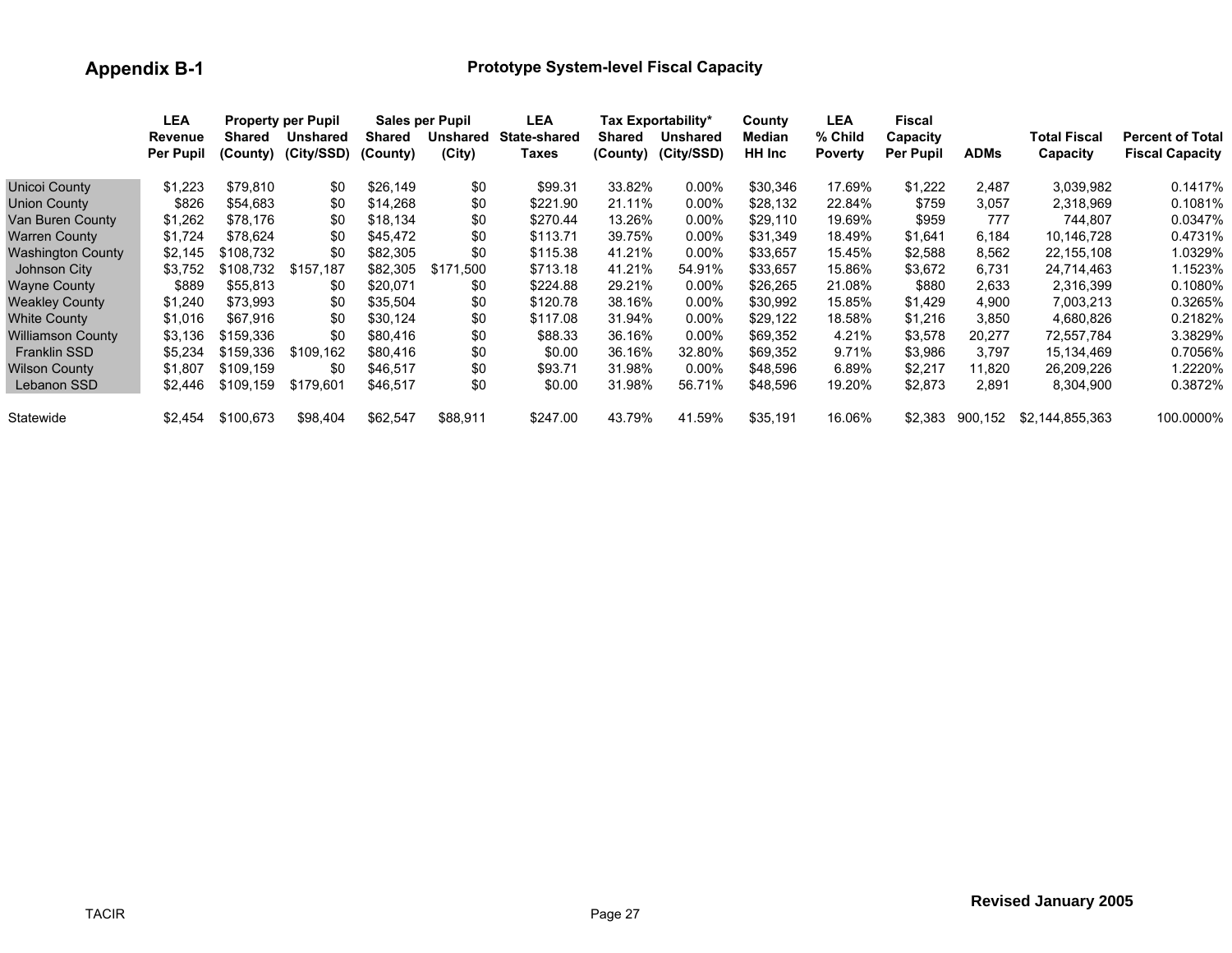|                             |           | <b>FY05 County Model</b> |                |           |                           | Prototype System-level Model |                |                   |
|-----------------------------|-----------|--------------------------|----------------|-----------|---------------------------|------------------------------|----------------|-------------------|
|                             | Capacity  | Allocated <sup>1</sup>   | <b>Percent</b> | Capacity  |                           | <b>Total</b>                 | <b>Percent</b> |                   |
|                             | Per Pupil | Capacity                 | of Total       | Per Pupil |                           | Capacity                     | of Total       | <b>Difference</b> |
| <b>Anderson County</b>      | \$2,240   | \$<br>15,829,910         | 0.7407%        | \$1,946   | $\boldsymbol{\mathsf{S}}$ | 13,537,866                   | 0.6312%        | \$(2,292,044)     |
| <b>Clinton City</b>         | \$2,240   | 2,034,083                | 0.0952%        | \$3,116   |                           | 2,890,524                    | 0.1348%        | 856,441           |
| Oak Ridge City              | \$2,240   | 9,666,063                | 0.4523%        | \$2,788   |                           | 12,286,618                   | 0.5728%        | 2,620,555         |
| <b>Bedford County</b>       | \$1,656   | 10,503,684               | 0.4915%        | \$1,605   |                           | 10,177,554                   | 0.4745%        | (326, 130)        |
| <b>Benton County</b>        | \$1,448   | 3,621,752                | 0.1695%        | \$1,316   |                           | 3,291,631                    | 0.1535%        | (330, 121)        |
| <b>Bledsoe County</b>       | \$885     | 1,574,741                | 0.0737%        | \$973     |                           | 1,731,240                    | 0.0807%        | 156,499           |
| <b>Blount County</b>        | \$2,218   | 24, 164, 533             | 1.1307%        | \$2,265   |                           | 24,484,023                   | 1.1415%        | 319,489           |
| Alcoa City                  | \$2,218   | 2,701,489                | 0.1264%        | \$3,988   |                           | 5,188,058                    | 0.2419%        | 2,486,568         |
| Maryville City              | \$2,218   | 9,620,125                | 0.4502%        | \$3,015   |                           | 13,088,164                   | 0.6102%        | 3,468,038         |
| <b>Bradley County</b>       | \$2,180   | 19,875,522               | 0.9300%        | \$2,031   |                           | 18,303,556                   | 0.8534%        | (1,571,965)       |
| <b>Cleveland City</b>       | \$2,180   | 9,314,686                | 0.4359%        | \$3,005   |                           | 13,149,102                   | 0.6131%        | 3,834,416         |
| <b>Campbell County</b>      | \$1,263   | 7,841,983                | 0.3670%        | \$1,250   |                           | 7,760,884                    | 0.3618%        | (81,099)          |
| <b>Cannon County</b>        | \$1,069   | 2,247,960                | 0.1052%        | \$1,014   |                           | 2,132,809                    | 0.0994%        | (115, 151)        |
| Carroll County <sup>2</sup> | \$1,304   | 1,207,680                | 0.0565%        | \$1,519   |                           | 709,310                      | 0.0331%        | (498, 370)        |
| Hollow Rock-Bruceton SSD    | \$1,304   | 1,807,674                | 0.0846%        | \$1,377   |                           | 1,079,169                    | 0.0503%        | (728, 505)        |
| Huntingdon SSD              | \$1,304   | 3,082,019                | 0.1442%        | \$1,391   |                           | 1,846,334                    | 0.0861%        | (1, 235, 685)     |
| McKenzie SSD                | \$1,304   | 3,105,096                | 0.1453%        | \$1,446   |                           | 1,888,610                    | 0.0881%        | (1, 216, 486)     |
| South Carroll Co SSD        | \$1,304   | 1,048,707                | 0.0491%        | \$1,343   |                           | 532,569                      | 0.0248%        | (516, 138)        |
| West Carroll Co SSD         | \$1,304   | 2,623,050                | 0.1227%        | \$1,290   |                           | 1,446,492                    | 0.0674%        | (1, 176, 557)     |
| <b>Carter County</b>        | \$1,248   | 7,712,971                | 0.3609%        | \$1,152   |                           | 6,904,001                    | 0.3219%        | (808, 970)        |
| Elizabethton City           | \$1,248   | 2,511,528                | 0.1175%        | \$1,737   |                           | 3,819,327                    | 0.1781%        | 1,307,799         |
| Cheatham County             | \$1,223   | 8,397,471                | 0.3929%        | \$1,365   |                           | 9,376,912                    | 0.4372%        | 979,441           |
| <b>Chester County</b>       | \$1,211   | 2,967,152                | 0.1388%        | \$1,206   |                           | 2,954,112                    | 0.1377%        | (13,040)          |
| <b>Claiborne County</b>     | \$1,243   | 5,749,427                | 0.2690%        | \$1,009   |                           | 4,667,347                    | 0.2176%        | (1,082,080)       |
| Clay County                 | \$1,045   | 1,254,227                | 0.0587%        | \$922     |                           | 1,106,421                    | 0.0516%        | (147, 806)        |
| <b>Cocke County</b>         | \$1,420   | 6,677,741                | 0.3125%        | \$1,260   |                           | 5,880,551                    | 0.2742%        | (797, 190)        |
| <b>Newport City</b>         | \$1,420   | 919,120                  | 0.0430%        | \$2,535   |                           | 1,730,552                    | 0.0807%        | 811,432           |
| <b>Coffee County</b>        | \$2,031   | 8,624,223                | 0.4036%        | \$1,993   |                           | 8,309,977                    | 0.3874%        | (314, 246)        |
| <b>Manchester City</b>      | \$2,031   | 2,511,548                | 0.1175%        | \$2,799   |                           | 3,343,646                    | 0.1559%        | 832,098           |
| <b>Tullahoma City</b>       | \$2,031   | 7,077,766                | 0.3312%        | \$2,515   |                           | 9,064,419                    | 0.4226%        | 1,986,653         |
| <b>Crockett County</b>      | \$1,185   | 2,105,887                | 0.0985%        | \$943     |                           | 1,617,792                    | 0.0754%        | (488,095)         |
| Alamo City                  | \$1,185   | 559,517                  | 0.0262%        | \$1,321   |                           | 711,922                      | 0.0332%        | 152,406           |
| <b>Bells City</b>           | \$1,185   | 469,686                  | 0.0220%        | \$1,434   |                           | 561,193                      | 0.0262%        | 91,507            |
| <b>Cumberland County</b>    | \$1,859   | 12,521,849               | 0.5859%        | \$2,113   |                           | 14,232,122                   | 0.6635%        | 1,710,272         |
| Davidson County             | \$4,415   | 301,108,013              | 14.0899%       | \$4,285   |                           | 292,264,354                  | 13.6263%       | (8,843,660)       |
| Decatur County              | \$1,617   | 2,589,093                | 0.1212%        | \$1,530   |                           | 2,449,207                    | 0.1142%        | (139, 886)        |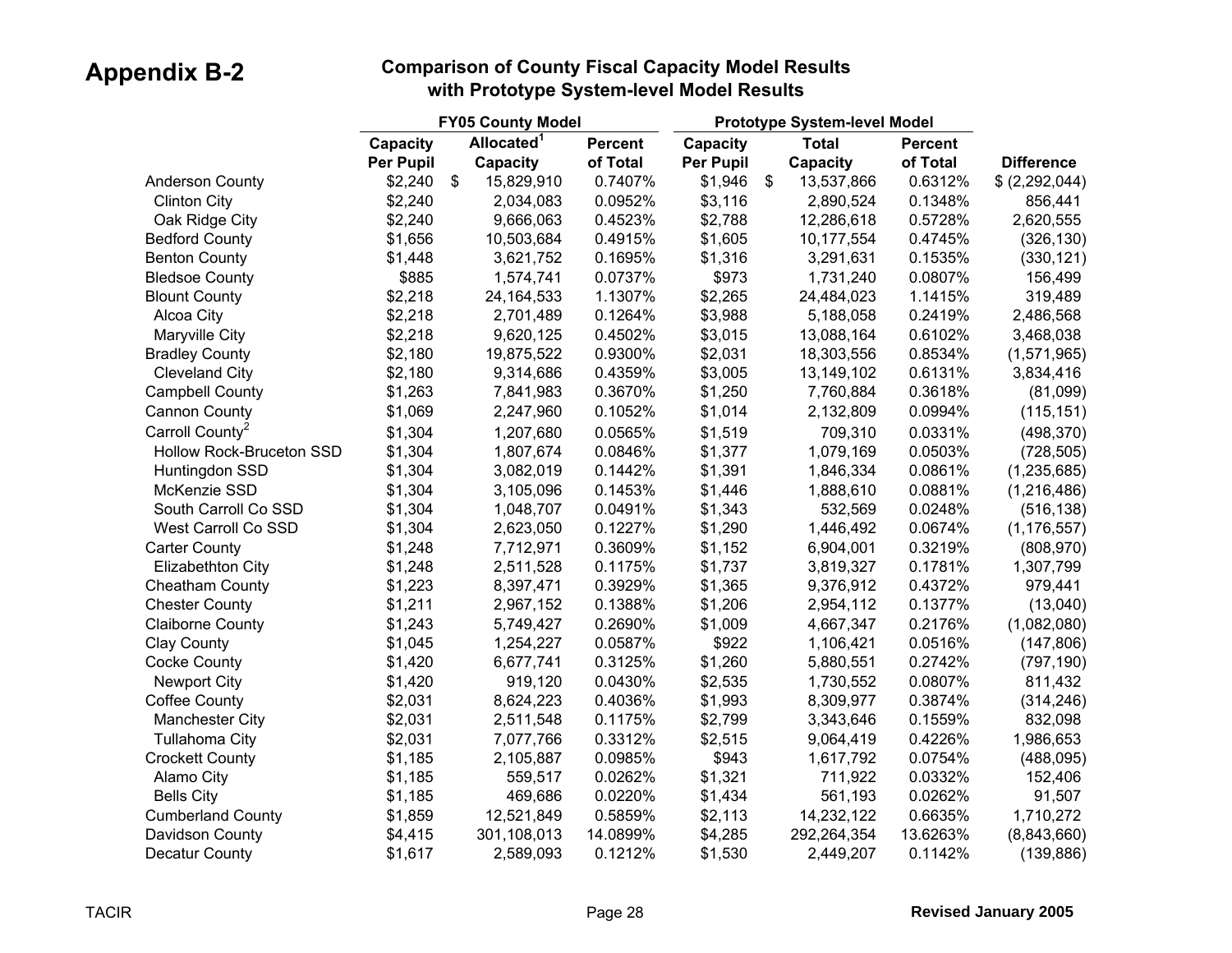|                          |           | <b>FY05 County Model</b> |                |           | <b>Prototype System-level Model</b> |                |                   |
|--------------------------|-----------|--------------------------|----------------|-----------|-------------------------------------|----------------|-------------------|
|                          | Capacity  | Allocated <sup>1</sup>   | <b>Percent</b> | Capacity  | <b>Total</b>                        | <b>Percent</b> |                   |
|                          | Per Pupil | Capacity                 | of Total       | Per Pupil | Capacity                            | of Total       | <b>Difference</b> |
| DeKalb County            | \$1,427   | 3,710,641                | 0.1736%        | \$1,474   | 3,831,134                           | 0.1786%        | 120,493           |
| Dickson County           | \$1,888   | 15,040,845               | 0.7038%        | \$1,924   | 15,326,508                          | 0.7146%        | 285,663           |
| <b>Dyer County</b>       | \$1,805   | 6,202,482                | 0.2902%        | \$1,715   | 5,549,706                           | 0.2587%        | (652, 775)        |
| Dyersburg City           | \$1,805   | 5,932,976                | 0.2776%        | \$2,205   | 7,688,676                           | 0.3585%        | 1,755,700         |
| <b>Fayette County</b>    | \$1,621   | 5,631,542                | 0.2635%        | \$1,682   | 5,841,040                           | 0.2723%        | 209,498           |
| <b>Fentress County</b>   | \$1,380   | 3,209,975                | 0.1502%        | \$1,122   | 2,608,696                           | 0.1216%        | (601, 278)        |
| <b>Franklin County</b>   | \$1,531   | 8,862,721                | 0.4147%        | \$1,607   | 9,303,341                           | 0.4338%        | 440,620           |
| <b>Humboldt City</b>     | \$1,583   | 2,483,352                | 0.1162%        | \$1,827   | 3,026,303                           | 0.1411%        | 542,951           |
| Milan SSD                | \$1,583   | 3,166,113                | 0.1482%        | \$1,697   | 3,398,043                           | 0.1584%        | 231,930           |
| <b>Trenton SSD</b>       | \$1,583   | 2,286,994                | 0.1070%        | \$1,615   | 2,327,325                           | 0.1085%        | 40,331            |
| <b>Bradford SSD</b>      | \$1,583   | 1,042,109                | 0.0488%        | \$1,517   | 973,759                             | 0.0454%        | (68, 350)         |
| <b>Gibson County SSD</b> | \$1,583   | 4,240,307                | 0.1984%        | \$1,623   | 4,229,845                           | 0.1972%        | (10, 462)         |
| <b>Giles County</b>      | \$1,900   | 8,581,124                | 0.4015%        | \$1,642   | 7,417,896                           | 0.3458%        | (1, 163, 228)     |
| <b>Grainger County</b>   | \$753     | 2,463,893                | 0.1153%        | \$782     | 2,559,007                           | 0.1193%        | 95,114            |
| <b>Greene County</b>     | \$1,863   | 12,853,080               | 0.6014%        | \$1,656   | 11,455,031                          | 0.5341%        | (1,398,049)       |
| <b>Greeneville City</b>  | \$1,863   | 4,944,874                | 0.2314%        | \$2,544   | 6,704,206                           | 0.3126%        | 1,759,332         |
| <b>Grundy County</b>     | \$1,015   | 2,318,006                | 0.1085%        | \$717     | 1,636,544                           | 0.0763%        | (681, 462)        |
| Hamblen County           | \$2,434   | 21,869,840               | 1.0234%        | \$2,271   | 20,410,037                          | 0.9516%        | (1,459,803)       |
| <b>Hamilton County</b>   | \$3,258   | 132,745,590              | 6.2117%        | \$2,951   | 120,258,114                         | 5.6068%        | (12, 487, 475)    |
| <b>Hancock County</b>    | \$530     | 583,556                  | 0.0273%        | \$518     | 570,687                             | 0.0266%        | (12, 869)         |
| Hardeman County          | \$1,001   | 4,546,529                | 0.2127%        | \$1,031   | 4,681,058                           | 0.2182%        | 134,528           |
| <b>Hardin County</b>     | \$1,701   | 6,522,133                | 0.3052%        | \$1,631   | 6,253,161                           | 0.2915%        | (268, 972)        |
| <b>Hawkins County</b>    | \$1,410   | 10,143,036               | 0.4746%        | \$1,333   | 9,536,909                           | 0.4446%        | (606, 126)        |
| Rogersville City         | \$1,410   | 837,981                  | 0.0392%        | \$2,241   | 1,418,704                           | 0.0661%        | 580,723           |
| <b>Haywood County</b>    | \$1,247   | 4,455,609                | 0.2085%        | \$1,136   | 4,060,208                           | 0.1893%        | (395, 401)        |
| <b>Henderson County</b>  | \$1,570   | 5,315,090                | 0.2487%        | \$1,481   | 5,099,504                           | 0.2378%        | (215, 586)        |
| Lexington City           | \$1,570   | 1,553,069                | 0.0727%        | \$2,458   | 2,294,183                           | 0.1070%        | 741,114           |
| <b>Henry County</b>      | \$1,938   | 6,119,781                | 0.2864%        | \$1,847   | 5,819,095                           | 0.2713%        | (300, 686)        |
| Paris SSD                | \$1,938   | 2,808,322                | 0.1314%        | \$2,325   | 3,389,398                           | 0.1580%        | 581,075           |
| <b>Hickman County</b>    | \$884     | 3,355,922                | 0.1570%        | \$1,011   | 3,840,817                           | 0.1791%        | 484,895           |
| <b>Houston County</b>    | \$863     | 1,224,240                | 0.0573%        | \$918     | 1,302,665                           | 0.0607%        | 78,425            |
| <b>Humphreys County</b>  | \$1,552   | 4,660,409                | 0.2181%        | \$1,590   | 4,774,301                           | 0.2226%        | 113,892           |
| Jackson County           | \$1,055   | 1,750,762                | 0.0819%        | \$848     | 1,406,444                           | 0.0656%        | (344, 318)        |
| Jefferson County         | \$1,412   | 9,672,927                | 0.4526%        | \$1,503   | 10,292,643                          | 0.4799%        | 619,716           |
| Johnson County           | \$885     | 2,023,748                | 0.0947%        | \$1,010   | 2,309,038                           | 0.1077%        | 285,290           |
| <b>Knox County</b>       | \$3,251   | 168,558,918              | 7.8875%        | \$3,214   | 166,667,069                         | 7.7706%        | (1,891,849)       |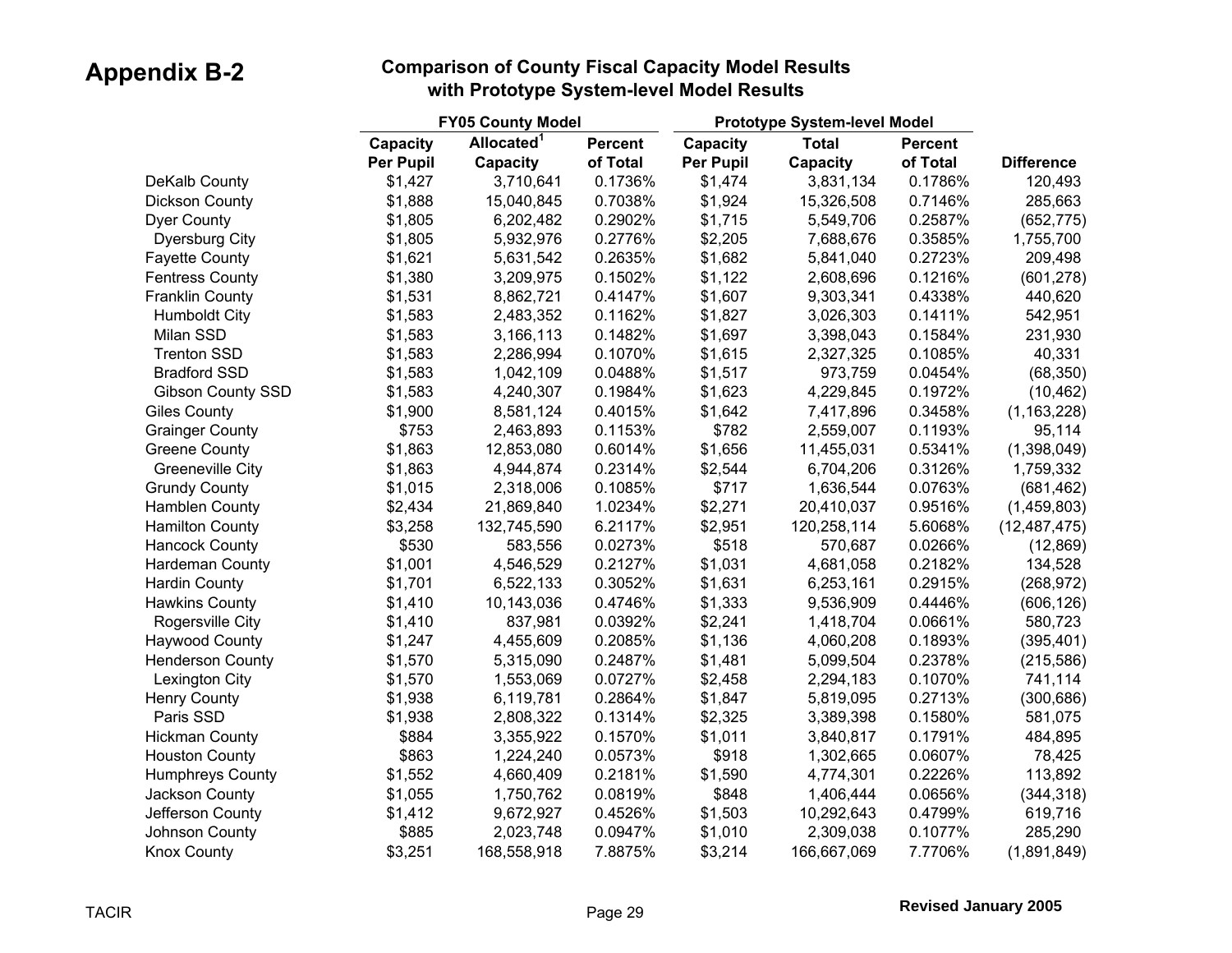|                          |           | <b>FY05 County Model</b> |                |                  | <b>Prototype System-level Model</b> |                |                   |
|--------------------------|-----------|--------------------------|----------------|------------------|-------------------------------------|----------------|-------------------|
|                          | Capacity  | Allocated <sup>1</sup>   | <b>Percent</b> | Capacity         | <b>Total</b>                        | <b>Percent</b> |                   |
|                          | Per Pupil | <b>Capacity</b>          | of Total       | <b>Per Pupil</b> | Capacity                            | of Total       | <b>Difference</b> |
| Lake County              | \$945     | 834,135                  | 0.0390%        | \$905            | 798,656                             | 0.0372%        | (35, 479)         |
| Lauderdale County        | \$1,084   | 4,951,600                | 0.2317%        | \$1,065          | 4,865,786                           | 0.2269%        | (85, 815)         |
| Lawrence County          | \$1,534   | 10,404,958               | 0.4869%        | \$1,431          | 9,706,514                           | 0.4525%        | (698, 443)        |
| Lewis County             | \$983     | 1,912,879                | 0.0895%        | \$1,123          | 2,185,229                           | 0.1019%        | 272,351           |
| <b>Lincoln County</b>    | \$1,436   | 5,835,623                | 0.2731%        | \$1,487          | 5,985,196                           | 0.2790%        | 149,573           |
| <b>Fayetteville City</b> | \$1,436   | 1,443,826                | 0.0676%        | \$2,280          | 2,384,044                           | 0.1112%        | 940,218           |
| Loudon County            | \$1,832   | 8,896,631                | 0.4163%        | \$1,892          | 9,224,577                           | 0.4301%        | 327,946           |
| Lenoir City              | \$1,832   | 3,683,400                | 0.1724%        | \$2,397          | 4,770,238                           | 0.2224%        | 1,086,838         |
| <b>McMinn County</b>     | \$1,856   | 10,789,838               | 0.5049%        | \$1,850          | 10,717,482                          | 0.4997%        | (72, 356)         |
| <b>Athens City</b>       | \$1,856   | 3,127,359                | 0.1463%        | \$2,920          | 5,085,724                           | 0.2371%        | 1,958,365         |
| Etowah City              | \$1,856   | 772,536                  | 0.0361%        | \$2,417          | 921,223                             | 0.0430%        | 148,687           |
| <b>McNairy County</b>    | \$1,407   | 5,784,702                | 0.2707%        | \$1,196          | 4,915,076                           | 0.2292%        | (869, 626)        |
| <b>Macon County</b>      | \$1,132   | 4,037,345                | 0.1889%        | \$1,184          | 4,223,462                           | 0.1969%        | 186,117           |
| <b>Madison County</b>    | \$2,923   | 39,954,819               | 1.8696%        | \$2,844          | 38,871,952                          | 1.8123%        | (1,082,867)       |
| <b>Marion County</b>     | \$1,656   | 6,778,685                | 0.3172%        | \$1,648          | 6,787,438                           | 0.3165%        | 8,753             |
| <b>Richard City SSD</b>  | \$1,656   | 569,702                  | 0.0267%        | \$1,798          | 573,758                             | 0.0268%        | 4,056             |
| <b>Marshall County</b>   | \$1,866   | 8,944,365                | 0.4185%        | \$1,694          | 8,119,489                           | 0.3786%        | (824, 876)        |
| <b>Maury County</b>      | \$1,949   | 21,860,077               | 1.0229%        | \$2,074          | 23,263,069                          | 1.0846%        | 1,402,992         |
| <b>Meigs County</b>      | \$684     | 1,246,528                | 0.0583%        | \$917            | 1,670,250                           | 0.0779%        | 423,722           |
| Monroe County            | \$1,393   | 7,123,200                | 0.3333%        | \$1,514          | 7,622,329                           | 0.3554%        | 499,128           |
| <b>Sweetwater City</b>   | \$1,393   | 1,905,594                | 0.0892%        | \$1,955          | 2,830,892                           | 0.1320%        | 925,298           |
| <b>Montgomery County</b> | \$1,965   | 47,727,035               | 2.2333%        | \$1,828          | 44,384,490                          | 2.0693%        | (3,342,545)       |
| Moore County             | \$1,145   | 1,087,605                | 0.0509%        | \$1,315          | 1,248,878                           | 0.0582%        | 161,273           |
| Morgan County            | \$640     | 2,074,684                | 0.0971%        | \$699            | 2,265,398                           | 0.1056%        | 190,714           |
| <b>Obion County</b>      | \$1,966   | 7,936,369                | 0.3714%        | \$1,754          | 7,077,724                           | 0.3300%        | (858, 644)        |
| <b>Union City</b>        | \$1,966   | 2,732,298                | 0.1279%        | \$2,573          | 3,580,730                           | 0.1669%        | 848,432           |
| Overton County           | \$1,135   | 3,577,234                | 0.1674%        | \$1,103          | 3,476,118                           | 0.1621%        | (101, 115)        |
| Perry County             | \$1,375   | 1,588,178                | 0.0743%        | \$1,152          | 1,329,804                           | 0.0620%        | (258, 374)        |
| <b>Pickett County</b>    | \$1,076   | 768,237                  | 0.0359%        | \$1,131          | 807,860                             | 0.0377%        | 39,623            |
| Polk County              | \$1,087   | 2,615,619                | 0.1224%        | \$1,108          | 2,664,555                           | 0.1242%        | 48,936            |
| <b>Putnam County</b>     | \$2,444   | 23,288,271               | 1.0897%        | \$2,390          | 22,772,996                          | 1.0617%        | (515, 275)        |
| Rhea County              | \$1,305   | 5,008,103                | 0.2343%        | \$1,356          | 5,111,687                           | 0.2383%        | 103,584           |
| Dayton City              | \$1,305   | 883,028                  | 0.0413%        | \$2,283          | 1,700,478                           | 0.0793%        | 817,450           |
| Roane County             | \$1,730   | 12,540,935               | 0.5868%        | \$1,785          | 12,941,961                          | 0.6034%        | 401,026           |
| <b>Robertson County</b>  | \$1,596   | 15,488,691               | 0.7248%        | \$1,669          | 16,194,189                          | 0.7550%        | 705,498           |
| <b>Rutherford County</b> | \$2,238   | 60,736,773               | 2.8421%        | \$2,300          | 61,807,262                          | 2.8817%        | 1,070,489         |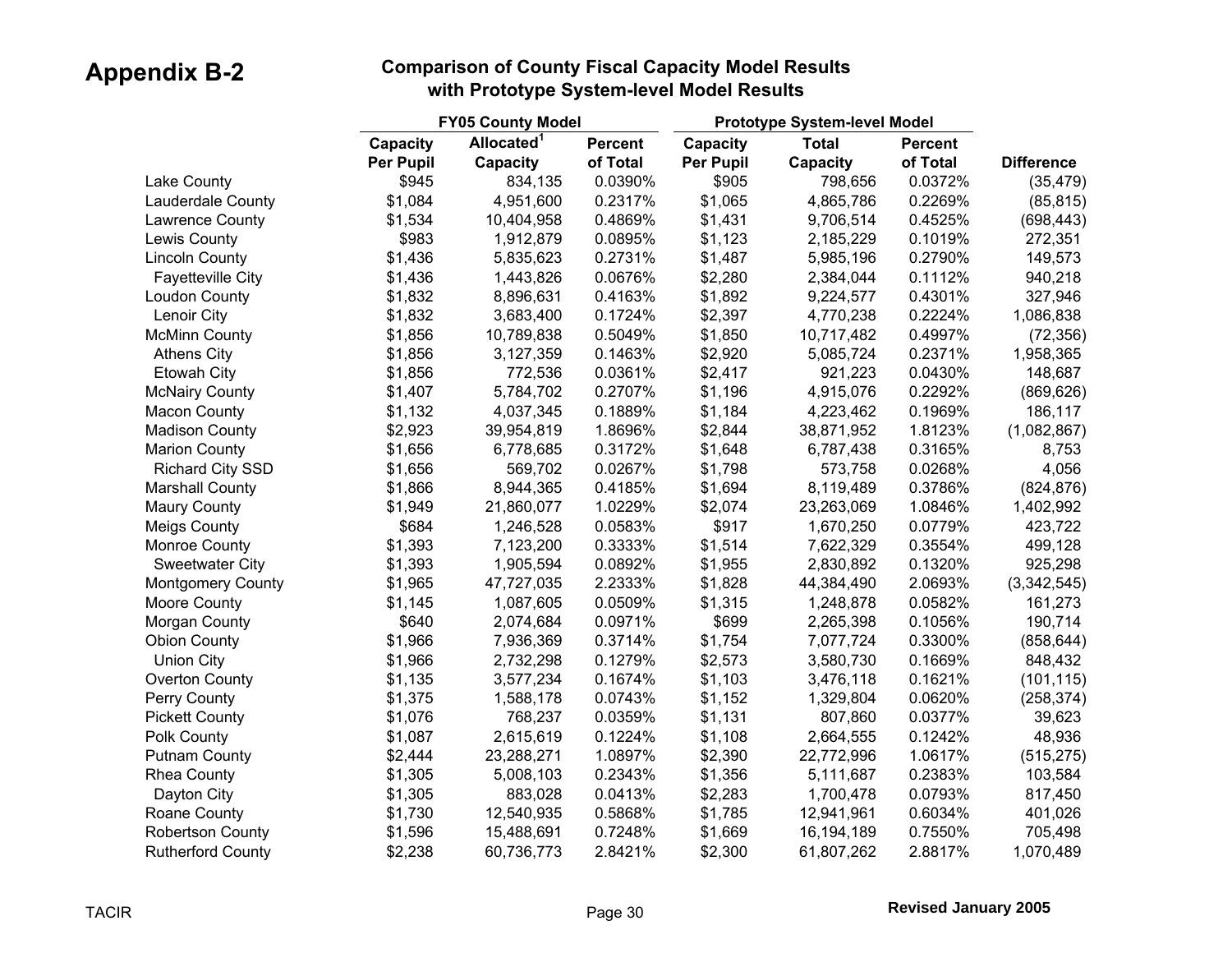|                          |                  | <b>FY05 County Model</b> |                |                  | <b>Prototype System-level Model</b> |                |                   |
|--------------------------|------------------|--------------------------|----------------|------------------|-------------------------------------|----------------|-------------------|
|                          | Capacity         | Allocated <sup>1</sup>   | <b>Percent</b> | Capacity         | <b>Total</b>                        | <b>Percent</b> |                   |
|                          | <b>Per Pupil</b> | Capacity                 | of Total       | <b>Per Pupil</b> | Capacity                            | of Total       | <b>Difference</b> |
| Murfreesboro City        | \$2,238          | 12,308,039               | 0.5759%        | \$3,657          | 21,067,713                          | 0.9822%        | 8,759,673         |
| <b>Scott County</b>      | \$1,177          | 3,086,674                | 0.1444%        | \$1,059          | 2,772,472                           | 0.1293%        | (314, 202)        |
| Oneida SSD               | \$1,177          | 1,456,099                | 0.0681%        | \$1,417          | 1,756,722                           | 0.0819%        | 300,623           |
| Sequatchie County        | \$1,103          | 2,059,912                | 0.0964%        | \$1,207          | 2,254,001                           | 0.1051%        | 194,088           |
| <b>Sevier County</b>     | \$3,211          | 40,182,137               | 1.8803%        | \$4,150          | 51,927,616                          | 2.4210%        | 11,745,479        |
| <b>Shelby County</b>     | \$2,808          | 124, 161, 072            | 5.8100%        | \$2,301          | 103,497,455                         | 4.8254%        | (20,663,618)      |
| Memphis SSD City         | \$2,808          | 329,621,569              | 15.4242%       | \$2,767          | 322,781,651                         | 15.0491%       | (6,839,917)       |
| <b>Smith County</b>      | \$1,392          | 4,381,302                | 0.2050%        | \$1,385          | 4,359,396                           | 0.2032%        | (21, 906)         |
| <b>Stewart County</b>    | \$850            | 1,761,660                | 0.0824%        | \$1,100          | 2,280,819                           | 0.1063%        | 519,159           |
| <b>Sullivan County</b>   | \$2,484          | 32,050,404               | 1.4998%        | \$2,338          | 30,046,722                          | 1.4009%        | (2,003,682)       |
| <b>Bristol City</b>      | \$2,484          | 8,989,873                | 0.4207%        | \$3,078          | 11,030,273                          | 0.5143%        | 2,040,400         |
| <b>Kingsport City</b>    | \$2,484          | 15,568,329               | 0.7285%        | \$3,306          | 20,999,996                          | 0.9791%        | 5,431,667         |
| <b>Sumner County</b>     | \$1,781          | 40,768,748               | 1.9077%        | \$1,814          | 41,509,262                          | 1.9353%        | 740,514           |
| <b>Tipton County</b>     | \$877            | 9,593,867                | 0.4489%        | \$1,118          | 12,228,234                          | 0.5701%        | 2,634,367         |
| <b>Trousdale County</b>  | \$939            | 1,199,692                | 0.0561%        | \$1,057          | 1,350,182                           | 0.0629%        | 150,490           |
| Unicoi County            | \$1,511          | 3,759,105                | 0.1759%        | \$1,222          | 3,039,982                           | 0.1417%        | (719, 123)        |
| <b>Union County</b>      | \$543            | 1,660,173                | 0.0777%        | \$759            | 2,318,969                           | 0.1081%        | 658,796           |
| Van Buren County         | \$703            | 546,023                  | 0.0256%        | \$959            | 744,807                             | 0.0347%        | 198,785           |
| <b>Warren County</b>     | \$1,808          | 11,180,207               | 0.5232%        | \$1,641          | 10,146,728                          | 0.4731%        | (1,033,479)       |
| <b>Washington County</b> | \$2,552          | 22,073,290               | 1.0329%        | \$2,588          | 22, 155, 108                        | 1.0329%        | 81,818            |
| Johnson City             | \$2,552          | 16,958,919               | 0.7936%        | \$3,672          | 24,714,463                          | 1.1523%        | 7,755,544         |
| <b>Wayne County</b>      | \$834            | 2,197,275                | 0.1028%        | \$880            | 2,316,399                           | 0.1080%        | 119,124           |
| <b>Weakley County</b>    | \$1,573          | 7,706,003                | 0.3606%        | \$1,429          | 7,003,213                           | 0.3265%        | (702, 790)        |
| <b>White County</b>      | \$1,203          | 4,632,894                | 0.2168%        | \$1,216          | 4,680,826                           | 0.2182%        | 47,931            |
| <b>Williamson County</b> | \$3,446          | 70,368,373               | 3.2928%        | \$3,578          | 72,557,784                          | 3.3829%        | 2,189,411         |
| Franklin SSD             | \$3,446          | 12,592,870               | 0.5893%        | \$3,986          | 15,134,469                          | 0.7056%        | 2,541,599         |
| <b>Wilson County</b>     | \$2,034          | 24,021,892               | 1.1241%        | \$2,217          | 26,209,226                          | 1.2220%        | 2,187,334         |
| Lebanon SSD              | \$2,034          | 5,897,344                | 0.2760%        | \$2,873          | 8,304,900                           | 0.3872%        | 2,407,555         |
| Statewide                | \$2,367          | \$2,137,041,077          | 100.0000%      | \$2,852          | \$2,144,855,363                     | 100.0000%      | \$7,814,286       |

 $1$  Allocated based on share of county-area BEP match as per actual BEP method.

2 Carroll County system's total capacity per system-level model is based on county-area capacity minus capacities of SSDs.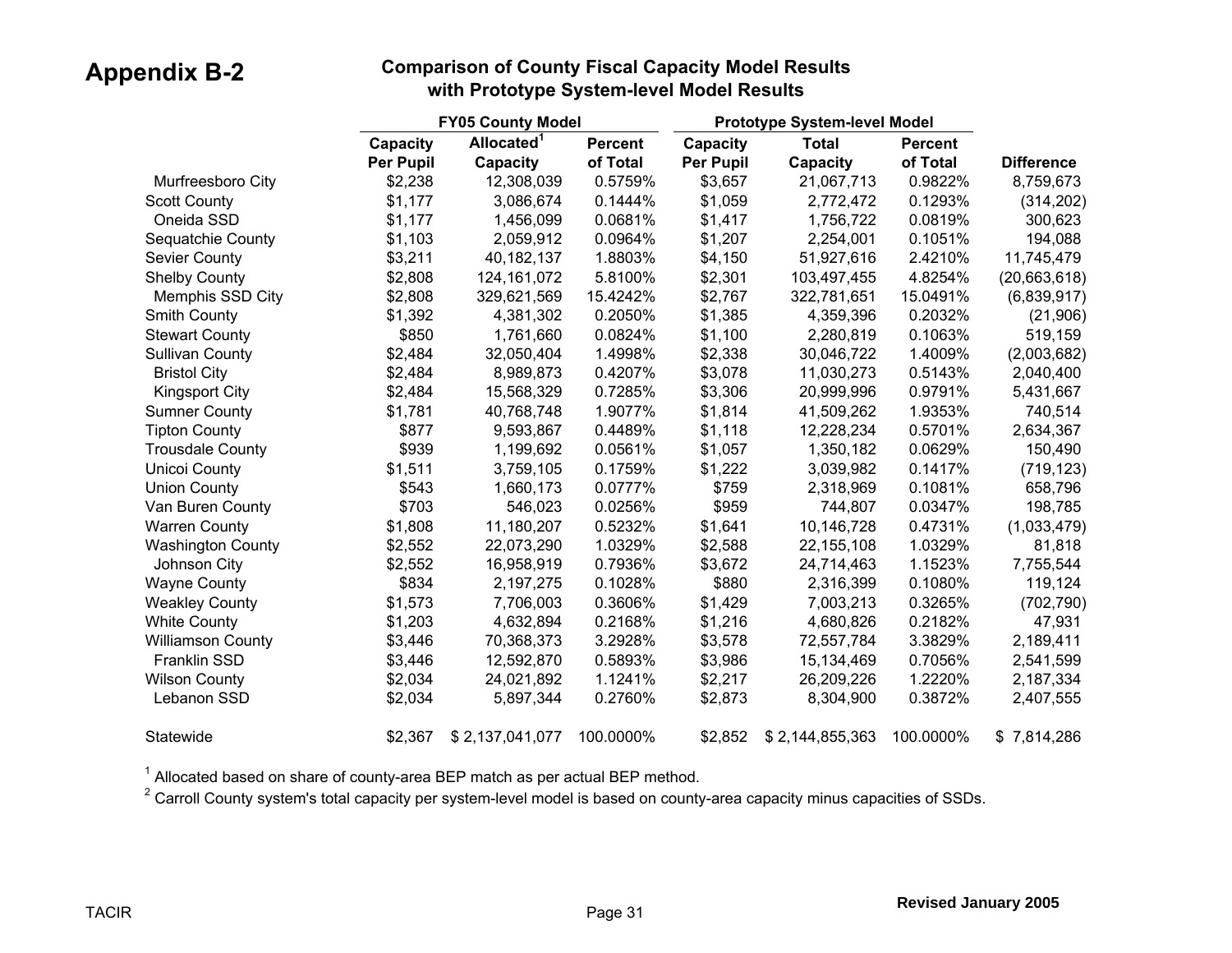#### **Comparison of State Funding with Actual and Prototype Models 2004-2005 School Year**

|                          |                     | <b>State Funding</b> |                   |
|--------------------------|---------------------|----------------------|-------------------|
| <b>System Name</b>       | <b>County Model</b> | Prototype            | <b>Difference</b> |
| <b>Anderson County</b>   | \$<br>22,233,000    | \$<br>24,089,000     | \$<br>1,856,000   |
| <b>Clinton City</b>      | 3,024,000           | 2,372,000            | (652,000)         |
| Oak Ridge City           | 13,781,000          | 11,803,000           | (1,978,000)       |
| <b>Bedford County</b>    | 23,181,000          | 23,487,000           | 306,000           |
| <b>Benton County</b>     | 8,699,000           | 8,975,000            | 276,000           |
| <b>Bledsoe County</b>    | 8,227,000           | 8,113,000            | (114,000)         |
| <b>Blount County</b>     | 33,372,000          | 33,251,000           | (121,000)         |
| Alcoa City               | 3,794,000           | 1,883,000            | (1,911,000)       |
| Maryville City           | 13,353,000          | 10,718,000           | (2,635,000)       |
| <b>Bradley County</b>    | 26,795,000          | 28,115,000           | 1,320,000         |
| <b>Cleveland City</b>    | 12,707,000          | 9,787,000            | (2,920,000)       |
| <b>Campbell County</b>   | 22,436,000          | 22,540,000           | 104,000           |
| Cannon County            | 8,512,000           | 8,614,000            | 102,000           |
| <b>Carroll County</b>    | 1,492,000           | 1,415,000            | (77,000)          |
| H Rock-Bruceton SSD      | 2,658,000           | 2,528,000            | (130,000)         |
| Huntingdon SSD           | 4,528,000           | 4,301,000            | (227,000)         |
| McKenzie SSD             | 4,575,000           | 4,324,000            | (251,000)         |
| South Carroll Co SSD     | 1,551,000           | 1,547,000            | (4,000)           |
| West Carroll Co SSD      | 3,861,000           | 3,765,000            | (96,000)          |
| <b>Carter County</b>     | 22,335,000          | 23,001,000           | 666,000           |
| Elizabethton City        | 7,307,000           | 6,308,000            | (999,000)         |
| Cheatham County          | 24,900,000          | 24,186,000           | (714,000)         |
| <b>Chester County</b>    | 9,299,000           | 9,325,000            | 26,000            |
| <b>Claiborne County</b>  | 18,239,000          | 19,105,000           | 866,000           |
| <b>Clay County</b>       | 4,994,000           | 5,115,000            | 121,000           |
| <b>Cocke County</b>      | 16,909,000          | 17,560,000           | 651,000           |
| <b>Newport City</b>      | 2,395,000           | 1,772,000            | (623,000)         |
| <b>Coffee County</b>     | 12,554,000          | 12,842,000           | 288,000           |
| <b>Manchester City</b>   | 3,827,000           | 3,196,000            | (631,000)         |
| <b>Tullahoma City</b>    | 10,509,000          | 9,007,000            | (1,502,000)       |
| <b>Crockett County</b>   | 6,775,000           | 7,164,000            | 389,000           |
| Alamo City               | 1,898,000           | 1,783,000            | (115,000)         |
| <b>Bells City</b>        | 1,586,000           | 1,518,000            | (68,000)          |
| <b>Cumberland County</b> | 22,420,000          | 21,161,000           | (1,259,000)       |
| Davidson County          | 140,628,000         | 149,031,000          | 8,403,000         |
| <b>Decatur County</b>    | 5,628,000           | 5,750,000            | 122,000           |
| DeKalb County            | 9,352,000           | 9,278,000            | (74,000)          |
| <b>Dickson County</b>    | 25,905,000          | 25,761,000           | (144,000)         |
| <b>Dyer County</b>       | 10,741,000          | 11,279,000           | 538,000           |
| <b>Dyersburg City</b>    | 10,707,000          | 9,378,000            | (1,329,000)       |
| <b>Fayette County</b>    | 12,432,000          | 12,299,000           | (133,000)         |
| <b>Fentress County</b>   | 8,809,000           | 9,291,000            | 482,000           |
| Franklin County          | 20,748,000          | 20,453,000           | (295,000)         |
| <b>Humboldt City</b>     | 5,354,000           | 4,947,000            | (407,000)         |
| Milan SSD                | 6,828,000           | 6,665,000            | (163,000)         |
| <b>Trenton SSD</b>       | 4,887,000           | 4,868,000            | (19,000)          |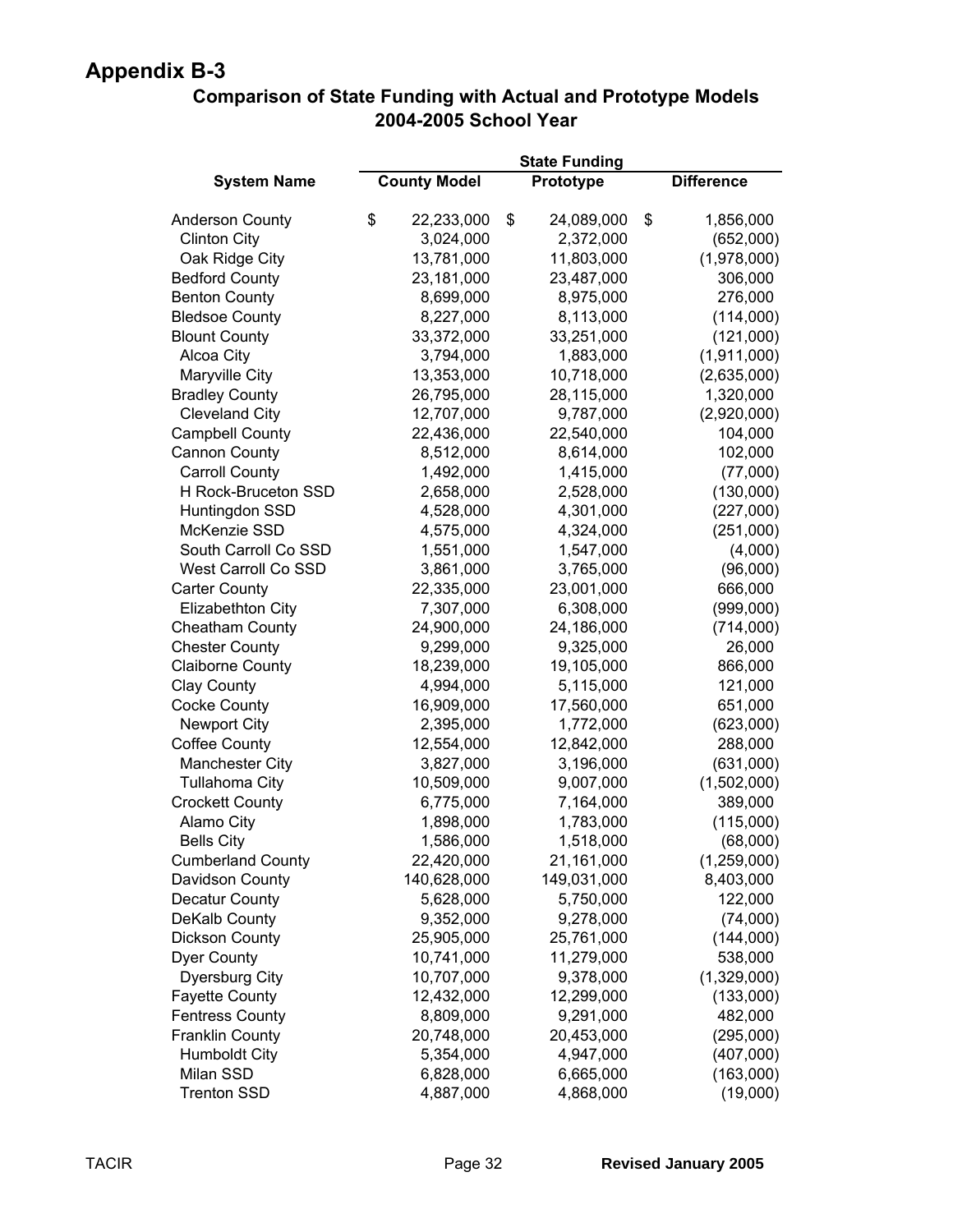#### **Comparison of State Funding with Actual and Prototype Models 2004-2005 School Year**

|                          |                     | <b>State Funding</b> |                   |
|--------------------------|---------------------|----------------------|-------------------|
| <b>System Name</b>       | <b>County Model</b> | Prototype            | <b>Difference</b> |
| <b>Bradford SSD</b>      | 2,206,000           | 2,264,000            | 58,000            |
| <b>Gibson County SSD</b> | 9,078,000           | 9,108,000            | 30,000            |
| <b>Giles County</b>      | 13,755,000          | 14,701,000           | 946,000           |
| <b>Grainger County</b>   | 13,734,000          | 13,674,000           | (60,000)          |
| <b>Greene County</b>     | 23,037,000          | 24,185,000           | 1,148,000         |
| <b>Greeneville City</b>  | 9,081,000           | 7,745,000            | (1,336,000)       |
| <b>Grundy County</b>     | 9,353,000           | 9,893,000            | 540,000           |
| <b>Hamblen County</b>    | 25,229,000          | 26,472,000           | 1,243,000         |
| <b>Hamilton County</b>   | 83,241,000          | 93,594,000           | 10,353,000        |
| <b>Hancock County</b>    | 4,819,000           | 4,832,000            | 13,000            |
| Hardeman County          | 18,342,000          | 18,262,000           | (80,000)          |
| <b>Hardin County</b>     | 12,299,000          | 12,541,000           | 242,000           |
| <b>Hawkins County</b>    | 26,354,000          | 26,876,000           | 522,000           |
| Rogersville City         | 2,236,000           | 1,791,000            | (445,000)         |
| <b>Haywood County</b>    | 13,247,000          | 13,577,000           | 330,000           |
| <b>Henderson County</b>  | 11,717,000          | 11,911,000           | 194,000           |
| Lexington City           | 3,576,000           | 3,009,000            | (567,000)         |
| <b>Henry County</b>      | 10,054,000          | 10,318,000           | 264,000           |
| Paris SSD                | 4,731,000           | 4,295,000            | (436,000)         |
| <b>Hickman County</b>    | 15,623,000          | 15,265,000           | (358,000)         |
| <b>Houston County</b>    | 6,059,000           | 6,005,000            | (54,000)          |
| <b>Humphreys County</b>  | 10,503,000          | 10,439,000           | (64,000)          |
| Jackson County           | 6,759,000           | 7,035,000            | 276,000           |
| Jefferson County         | 24,995,000          | 24,565,000           | (430,000)         |
| Johnson County           | 9,758,000           | 9,548,000            | (210,000)         |
| <b>Knox County</b>       | 109,940,000         | 112,277,000          | 2,337,000         |
| Lake County              | 3,830,000           | 3,862,000            | 32,000            |
| Lauderdale County        | 17,809,000          | 17,902,000           | 93,000            |
| Lawrence County          | 22,832,000          | 23,428,000           | 596,000           |
| Lewis County             | 7,584,000           | 7,382,000            | (202,000)         |
| <b>Lincoln County</b>    | 13,806,000          | 13,720,000           | (86,000)          |
| <b>Fayetteville City</b> | 3,463,000           | 2,742,000            | (721,000)         |
| <b>Loudon County</b>     | 15,458,000          | 15,251,000           | (207,000)         |
| Lenoir City              | 6,380,000           | 5,558,000            | (822,000)         |
| <b>McMinn County</b>     | 18,199,000          | 18,311,000           | 112,000           |
| <b>Athens City</b>       | 5,369,000           | 3,870,000            | (1,499,000)       |
| <b>Etowah City</b>       | 1,341,000           | 1,229,000            | (112,000)         |
| <b>McNairy County</b>    | 14,766,000          | 15,469,000           | 703,000           |
| <b>Macon County</b>      | 13,642,000          | 13,518,000           | (124,000)         |
| <b>Madison County</b>    | 33,478,000          | 34,522,000           | 1,044,000         |
| <b>Marion County</b>     | 14,117,000          | 14,146,000           | 29,000            |
| <b>Richard City SSD</b>  | 1,200,000           | 1,200,000            |                   |
| <b>Marshall County</b>   | 15,089,000          | 15,774,000           | 685,000           |
| <b>Maury County</b>      | 35,688,000          | 34,715,000           | (973,000)         |
| <b>Meigs County</b>      | 7,890,000           | 7,569,000            | (321,000)         |
| <b>Monroe County</b>     | 18,666,000          | 18,318,000           | (348,000)         |
|                          |                     |                      |                   |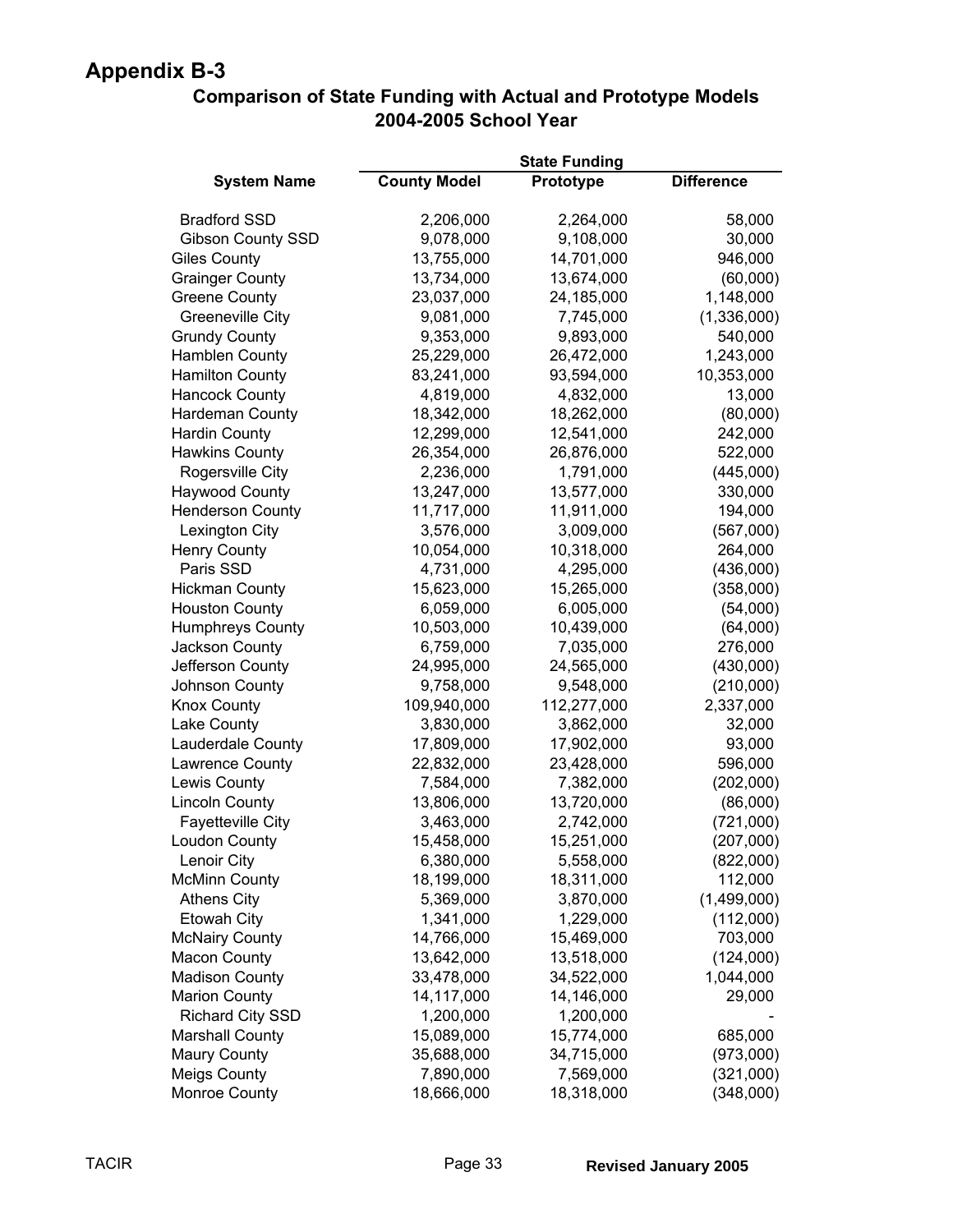| <b>Comparison of State Funding with Actual and Prototype Models</b> |
|---------------------------------------------------------------------|
| 2004-2005 School Year                                               |

|                          |                     | <b>State Funding</b> |                   |
|--------------------------|---------------------|----------------------|-------------------|
| <b>System Name</b>       | <b>County Model</b> | Prototype            | <b>Difference</b> |
| <b>Sweetwater City</b>   | 5,182,000           | 4,475,000            | (707,000)         |
| <b>Montgomery County</b> | 76,527,000          | 79,361,000           | 2,834,000         |
| Moore County             | 3,847,000           | 3,728,000            | (119,000)         |
| Morgan County            | 13,858,000          | 13,722,000           | (136,000)         |
| <b>Obion County</b>      | 12,498,000          | 13,204,000           | 706,000           |
| <b>Union City</b>        | 4,354,000           | 3,712,000            | (642,000)         |
| <b>Overton County</b>    | 13,057,000          | 13,154,000           | 97,000            |
| Perry County             | 4,570,000           | 4,777,000            | 207,000           |
| <b>Pickett County</b>    | 2,923,000           | 2,896,000            | (27,000)          |
| Polk County              | 9,743,000           | 9,718,000            | (25,000)          |
| <b>Putnam County</b>     | 27,547,000          | 28,066,000           | 519,000           |
| <b>Rhea County</b>       | 13,935,000          | 13,880,000           | (55,000)          |
| Dayton City              | 2,533,000           | 1,905,000            | (628,000)         |
| Roane County             | 25,766,000          | 25,521,000           | (245,000)         |
| <b>Robertson County</b>  | 33,048,000          | 32,583,000           | (465,000)         |
| <b>Rutherford County</b> | 84,520,000          | 84,005,000           | (515,000)         |
| Murfreesboro City        | 17,745,000          | 11,028,000           | (6,717,000)       |
| <b>Scott County</b>      | 9,931,000           | 10,192,000           | 261,000           |
| Oneida SSD               | 4,715,000           | 4,490,000            | (225,000)         |
| Sequatchie County        | 7,874,000           | 7,734,000            | (140,000)         |
| Sevier County            | 29,317,000          | 20,434,000           | (8,883,000)       |
| <b>Shelby County</b>     | 122,229,000         | 138,866,000          | 16,637,000        |
| <b>Memphis City SSD</b>  | 330,341,000         | 337,342,000          | 7,001,000         |
| Smith County             | 11,079,000          | 11,119,000           | 40,000            |
| <b>Stewart County</b>    | 8,681,000           | 8,288,000            | (393,000)         |
| <b>Sullivan County</b>   | 33,728,000          | 35,446,000           | 1,718,000         |
| <b>Bristol City</b>      | 9,592,000           | 8,060,000            | (1,532,000)       |
| <b>Kingsport City</b>    | 16,621,000          | 12,498,000           | (4, 123, 000)     |
| <b>Sumner County</b>     | 78,163,000          | 77,801,000           | (362,000)         |
| <b>Tipton County</b>     | 43,576,000          | 41,588,000           | (1,988,000)       |
| <b>Trousdale County</b>  | 5,656,000           | 5,545,000            | (111,000)         |
| <b>Unicoi County</b>     | 9,255,000           | 9,831,000            | 576,000           |
| <b>Union County</b>      | 13,569,000          | 13,068,000           | (501,000)         |
| Van Buren County         | 3,676,000           | 3,526,000            | (150,000)         |
| <b>Warren County</b>     | 19,736,000          | 20,594,000           | 858,000           |
| <b>Washington County</b> | 23,141,000          | 23,191,000           | 50,000            |
| Johnson City             | 18,061,000          | 12,145,000           | (5,916,000)       |
| <b>Wayne County</b>      | 10,827,000          | 10,746,000           | (81,000)          |
| <b>Weakley County</b>    | 16,485,000          | 17,068,000           | 583,000           |
| <b>White County</b>      | 14,431,000          | 14,417,000           | (14,000)          |
| <b>Williamson County</b> | 54,739,000          | 53,408,000           | (1,331,000)       |
| Franklin SSD             | 10,083,000          | 8,181,000            | (1,902,000)       |
| <b>Wilson County</b>     | 37,514,000          | 35,945,000           | (1,569,000)       |
| Lebanon SSD              | 9,421,000           | 7,588,000            | (1,833,000)       |
| <b>Statewide</b>         | \$<br>2,701,172,000 | \$<br>2,701,184,000  | \$<br>12,000      |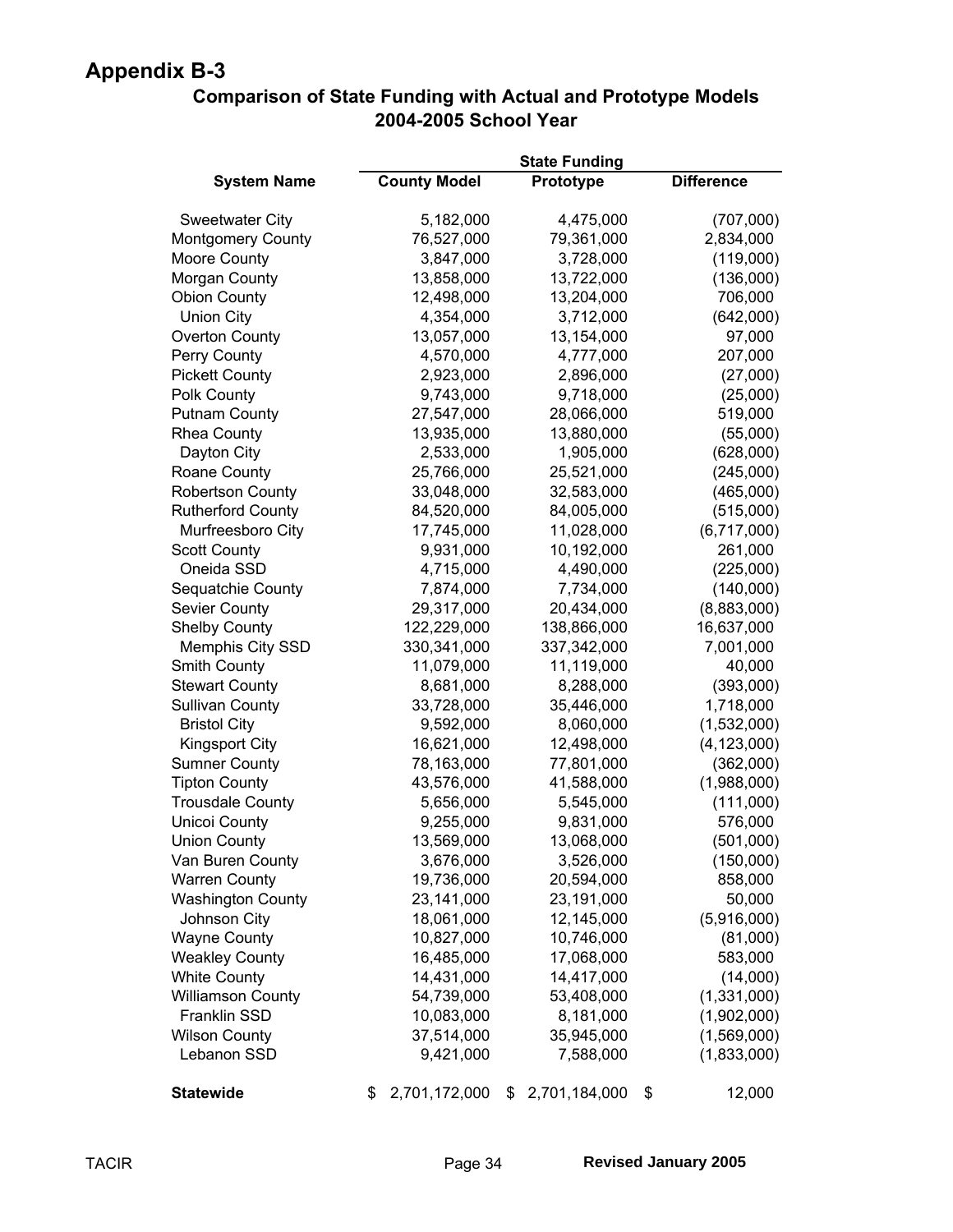#### **Comparison of One-year Change in State Funding with Actual and Prototype Models 2003-04 and 2004-05 School Years**

|                          | 2003-04              |                     |                     |             |                 |
|--------------------------|----------------------|---------------------|---------------------|-------------|-----------------|
| <b>System Name</b>       | <b>State Funding</b> | <b>County Model</b> | 1-yr Change         | Prototype   | 1-yr Change     |
| <b>Anderson County</b>   | \$<br>21,822,000     | \$<br>22,233,000    | \$<br>411,000<br>\$ | 24,089,000  | \$<br>2,267,000 |
| <b>Clinton City</b>      | 3,076,000            | 3,024,000           | (52,000)            | 2,372,000   | (704,000)       |
| Oak Ridge City           | 13,490,000           | 13,781,000          | 291,000             | 11,803,000  | (1,687,000)     |
| <b>Bedford County</b>    | 20,366,000           | 23,181,000          | 2,815,000           | 23,487,000  | 3,121,000       |
| <b>Benton County</b>     | 8,191,000            | 8,699,000           | 508,000             | 8,975,000   | 784,000         |
| <b>Bledsoe County</b>    | 6,884,000            | 8,227,000           | 1,343,000           | 8,113,000   | 1,229,000       |
| <b>Blount County</b>     | 31,503,000           | 33,372,000          | 1,869,000           | 33,251,000  | 1,748,000       |
| Alcoa City               | 3,672,000            | 3,794,000           | 122,000             | 1,883,000   | (1,789,000)     |
| Maryville City           | 12,426,000           | 13,353,000          | 927,000             | 10,718,000  | (1,708,000)     |
| <b>Bradley County</b>    | 25,051,000           | 26,795,000          | 1,744,000           | 28,115,000  | 3,064,000       |
| <b>Cleveland City</b>    | 11,989,000           | 12,707,000          | 718,000             | 9,787,000   | (2,202,000)     |
| <b>Campbell County</b>   | 20,442,000           | 22,436,000          | 1,994,000           | 22,540,000  | 2,098,000       |
| Cannon County            | 7,449,000            | 8,512,000           | 1,063,000           | 8,614,000   | 1,165,000       |
| <b>Carroll County</b>    | 1,407,000            | 1,492,000           | 85,000              | 1,415,000   | 8,000           |
| H Rock-Bruceton SSD      | 2,528,000            | 2,658,000           | 130,000             | 2,528,000   |                 |
| Huntingdon SSD           | 4,254,000            | 4,528,000           | 274,000             | 4,301,000   | 47,000          |
| McKenzie SSD             | 4,210,000            | 4,575,000           | 365,000             | 4,324,000   | 114,000         |
| South Carroll Co SSD     | 1,307,000            | 1,551,000           | 244,000             | 1,547,000   | 240,000         |
| West Carroll Co SSD      | 3,560,000            | 3,861,000           | 301,000             | 3,765,000   | 205,000         |
| <b>Carter County</b>     | 20,131,000           | 22,335,000          | 2,204,000           | 23,001,000  | 2,870,000       |
| <b>Elizabethton City</b> | 6,824,000            | 7,307,000           | 483,000             | 6,308,000   | (516,000)       |
| Cheatham County          | 22,382,000           | 24,900,000          | 2,518,000           | 24,186,000  | 1,804,000       |
| <b>Chester County</b>    | 8,197,000            | 9,299,000           | 1,102,000           | 9,325,000   | 1,128,000       |
| <b>Claiborne County</b>  | 16,759,000           | 18,239,000          | 1,480,000           | 19,105,000  | 2,346,000       |
| <b>Clay County</b>       | 4,564,000            | 4,994,000           | 430,000             | 5,115,000   | 551,000         |
| <b>Cocke County</b>      | 15,358,000           | 16,909,000          | 1,551,000           | 17,560,000  | 2,202,000       |
| <b>Newport City</b>      | 2,228,000            | 2,395,000           | 167,000             | 1,772,000   | (456,000)       |
| <b>Coffee County</b>     | 12,035,000           | 12,554,000          | 519,000             | 12,842,000  | 807,000         |
| <b>Manchester City</b>   | 3,616,000            | 3,827,000           | 211,000             | 3,196,000   | (420,000)       |
| <b>Tullahoma City</b>    | 10,002,000           | 10,509,000          | 507,000             | 9,007,000   | (995,000)       |
| <b>Crockett County</b>   | 5,881,000            | 6,775,000           | 894,000             | 7,164,000   | 1,283,000       |
| Alamo City               | 1,811,000            | 1,898,000           | 87,000              | 1,783,000   | (28,000)        |
| <b>Bells City</b>        | 1,370,000            | 1,586,000           | 216,000             | 1,518,000   | 148,000         |
| <b>Cumberland County</b> | 20,446,000           | 22,420,000          | 1,974,000           | 21,161,000  | 715,000         |
| Davidson County          | 151,400,000          | 140,628,000         | (10,772,000)        | 149,031,000 | (2,369,000)     |
| Decatur County           | 5,216,000            | 5,628,000           | 412,000             | 5,750,000   | 534,000         |
| DeKalb County            | 8,537,000            | 9,352,000           | 815,000             | 9,278,000   | 741,000         |
| <b>Dickson County</b>    | 23,728,000           | 25,905,000          | 2,177,000           | 25,761,000  | 2,033,000       |
| <b>Dyer County</b>       | 9,872,000            | 10,741,000          | 869,000             | 11,279,000  | 1,407,000       |
| <b>Dyersburg City</b>    | 9,660,000            | 10,707,000          | 1,047,000           | 9,378,000   | (282,000)       |
| <b>Fayette County</b>    | 10,950,000           | 12,432,000          | 1,482,000           | 12,299,000  | 1,349,000       |
| <b>Fentress County</b>   | 8,234,000            | 8,809,000           | 575,000             | 9,291,000   | 1,057,000       |
| <b>Franklin County</b>   | 19,725,000           | 20,748,000          | 1,023,000           | 20,453,000  | 728,000         |
| <b>Humboldt City</b>     | 4,986,000            | 5,354,000           | 368,000             | 4,947,000   | (39,000)        |
| Milan SSD                | 6,139,000            | 6,828,000           | 689,000             | 6,665,000   | 526,000         |
| <b>Trenton SSD</b>       | 4,597,000            | 4,887,000           | 290,000             | 4,868,000   | 271,000         |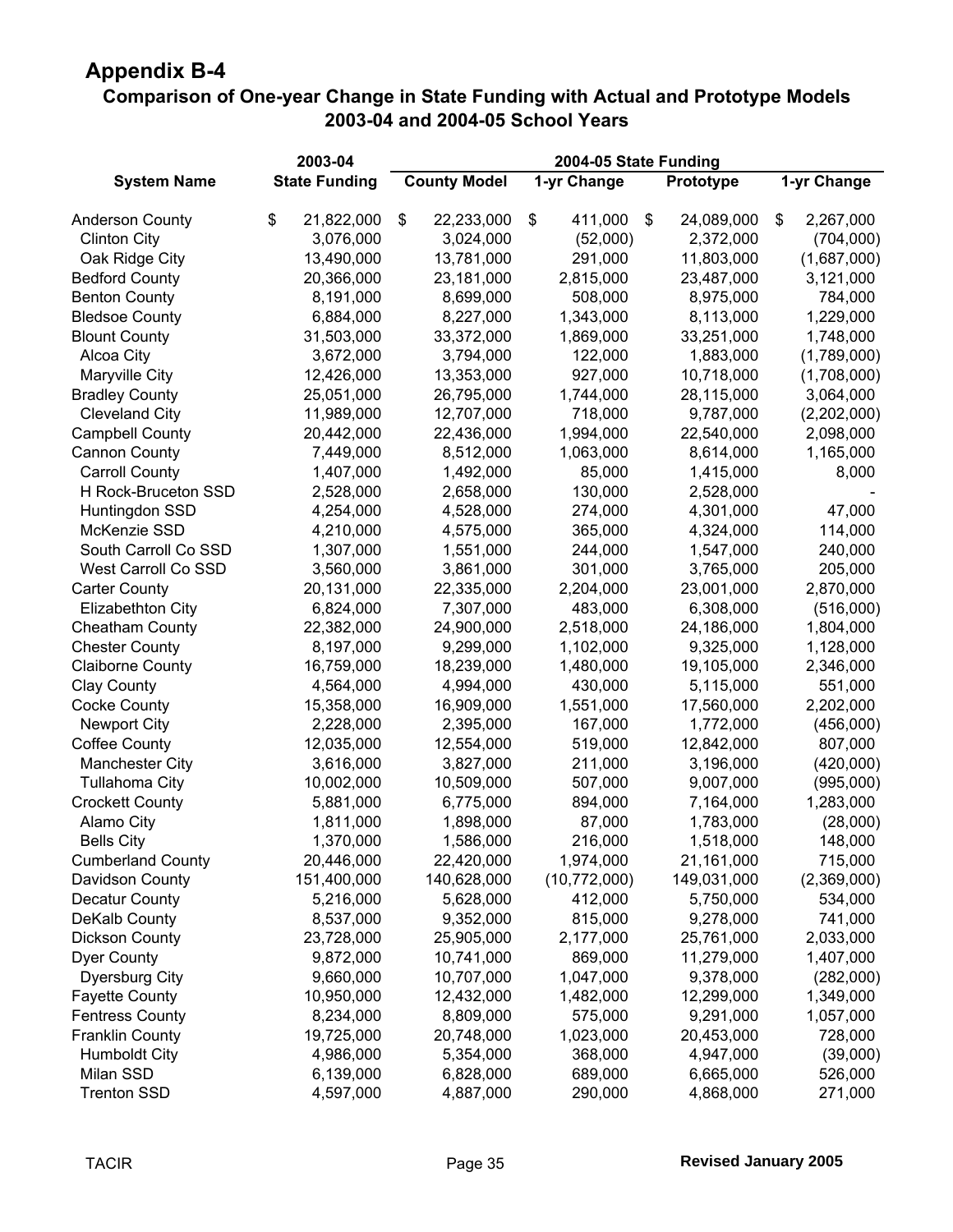#### **Comparison of One-year Change in State Funding with Actual and Prototype Models 2003-04 and 2004-05 School Years**

|                          | 2003-04              |                     | 2004-05 State Funding |             |             |
|--------------------------|----------------------|---------------------|-----------------------|-------------|-------------|
| <b>System Name</b>       | <b>State Funding</b> | <b>County Model</b> | 1-yr Change           | Prototype   | 1-yr Change |
| <b>Bradford SSD</b>      | 2,008,000            | 2,206,000           | 198,000               | 2,264,000   | 256,000     |
| <b>Gibson County SSD</b> | 8,129,000            | 9,078,000           | 949,000               | 9,108,000   | 979,000     |
| <b>Giles County</b>      | 13,392,000           | 13,755,000          | 363,000               | 14,701,000  | 1,309,000   |
| <b>Grainger County</b>   | 12,128,000           | 13,734,000          | 1,606,000             | 13,674,000  | 1,546,000   |
| <b>Greene County</b>     | 21,126,000           | 23,037,000          | 1,911,000             | 24,185,000  | 3,059,000   |
| <b>Greeneville City</b>  | 8,457,000            | 9,081,000           | 624,000               | 7,745,000   | (712,000)   |
| <b>Grundy County</b>     | 8,527,000            | 9,353,000           | 826,000               | 9,893,000   | 1,366,000   |
| <b>Hamblen County</b>    | 23,880,000           | 25,229,000          | 1,349,000             | 26,472,000  | 2,592,000   |
| <b>Hamilton County</b>   | 87,690,000           | 83,241,000          | (4,449,000)           | 93,594,000  | 5,904,000   |
| <b>Hancock County</b>    | 4,482,000            | 4,819,000           | 337,000               | 4,832,000   | 350,000     |
| Hardeman County          | 16,189,000           | 18,342,000          | 2,153,000             | 18,262,000  | 2,073,000   |
| <b>Hardin County</b>     | 11,641,000           | 12,299,000          | 658,000               | 12,541,000  | 900,000     |
| <b>Hawkins County</b>    | 23,991,000           | 26,354,000          | 2,363,000             | 26,876,000  | 2,885,000   |
| Rogersville City         | 2,034,000            | 2,236,000           | 202,000               | 1,791,000   | (243,000)   |
| <b>Haywood County</b>    | 11,909,000           | 13,247,000          | 1,338,000             | 13,577,000  | 1,668,000   |
| <b>Henderson County</b>  | 11,011,000           | 11,717,000          | 706,000               | 11,911,000  | 900,000     |
| Lexington City           | 3,072,000            | 3,576,000           | 504,000               | 3,009,000   | (63,000)    |
| <b>Henry County</b>      | 9,383,000            | 10,054,000          | 671,000               | 10,318,000  | 935,000     |
| Paris SSD                | 4,320,000            | 4,731,000           | 411,000               | 4,295,000   | (25,000)    |
| <b>Hickman County</b>    | 13,807,000           | 15,623,000          | 1,816,000             | 15,265,000  | 1,458,000   |
| <b>Houston County</b>    | 5,281,000            | 6,059,000           | 778,000               | 6,005,000   | 724,000     |
| <b>Humphreys County</b>  | 9,694,000            | 10,503,000          | 809,000               | 10,439,000  | 745,000     |
| Jackson County           | 6,223,000            | 6,759,000           | 536,000               | 7,035,000   | 812,000     |
| Jefferson County         | 22,421,000           | 24,995,000          | 2,574,000             | 24,565,000  | 2,144,000   |
| Johnson County           | 8,679,000            | 9,758,000           | 1,079,000             | 9,548,000   | 869,000     |
| <b>Knox County</b>       | 111,187,000          | 109,940,000         | (1, 247, 000)         | 112,277,000 | 1,090,000   |
| Lake County              | 3,361,000            | 3,830,000           | 469,000               | 3,862,000   | 501,000     |
| Lauderdale County        | 16,294,000           | 17,809,000          | 1,515,000             | 17,902,000  | 1,608,000   |
| Lawrence County          | 21,261,000           | 22,832,000          | 1,571,000             | 23,428,000  | 2,167,000   |
| Lewis County             | 6,817,000            | 7,584,000           | 767,000               | 7,382,000   | 565,000     |
| <b>Lincoln County</b>    | 12,719,000           | 13,806,000          | 1,087,000             | 13,720,000  | 1,001,000   |
| <b>Fayetteville City</b> | 3,284,000            | 3,463,000           | 179,000               | 2,742,000   | (542,000)   |
| Loudon County            | 14,402,000           | 15,458,000          | 1,056,000             | 15,251,000  | 849,000     |
| Lenoir City              | 5,919,000            | 6,380,000           | 461,000               | 5,558,000   | (361,000)   |
| <b>McMinn County</b>     | 17,498,000           | 18,199,000          | 701,000               | 18,311,000  | 813,000     |
| <b>Athens City</b>       | 5,146,000            | 5,369,000           | 223,000               | 3,870,000   | (1,276,000) |
| <b>Etowah City</b>       | 1,212,000            | 1,341,000           | 129,000               | 1,229,000   | 17,000      |
| <b>McNairy County</b>    | 13,334,000           | 14,766,000          | 1,432,000             | 15,469,000  | 2,135,000   |
| <b>Macon County</b>      | 12,487,000           | 13,642,000          | 1,155,000             | 13,518,000  | 1,031,000   |
| <b>Madison County</b>    | 33,256,000           | 33,478,000          | 222,000               | 34,522,000  | 1,266,000   |
| <b>Marion County</b>     | 12,967,000           | 14,117,000          | 1,150,000             | 14,146,000  | 1,179,000   |
| <b>Richard City SSD</b>  | 1,036,000            | 1,200,000           | 164,000               | 1,200,000   | 164,000     |
| <b>Marshall County</b>   | 14,068,000           | 15,089,000          | 1,021,000             | 15,774,000  | 1,706,000   |
| <b>Maury County</b>      | 34,404,000           | 35,688,000          | 1,284,000             | 34,715,000  | 311,000     |
| <b>Meigs County</b>      | 6,927,000            | 7,890,000           | 963,000               | 7,569,000   | 642,000     |
| Monroe County            | 16,653,000           | 18,666,000          | 2,013,000             | 18,318,000  | 1,665,000   |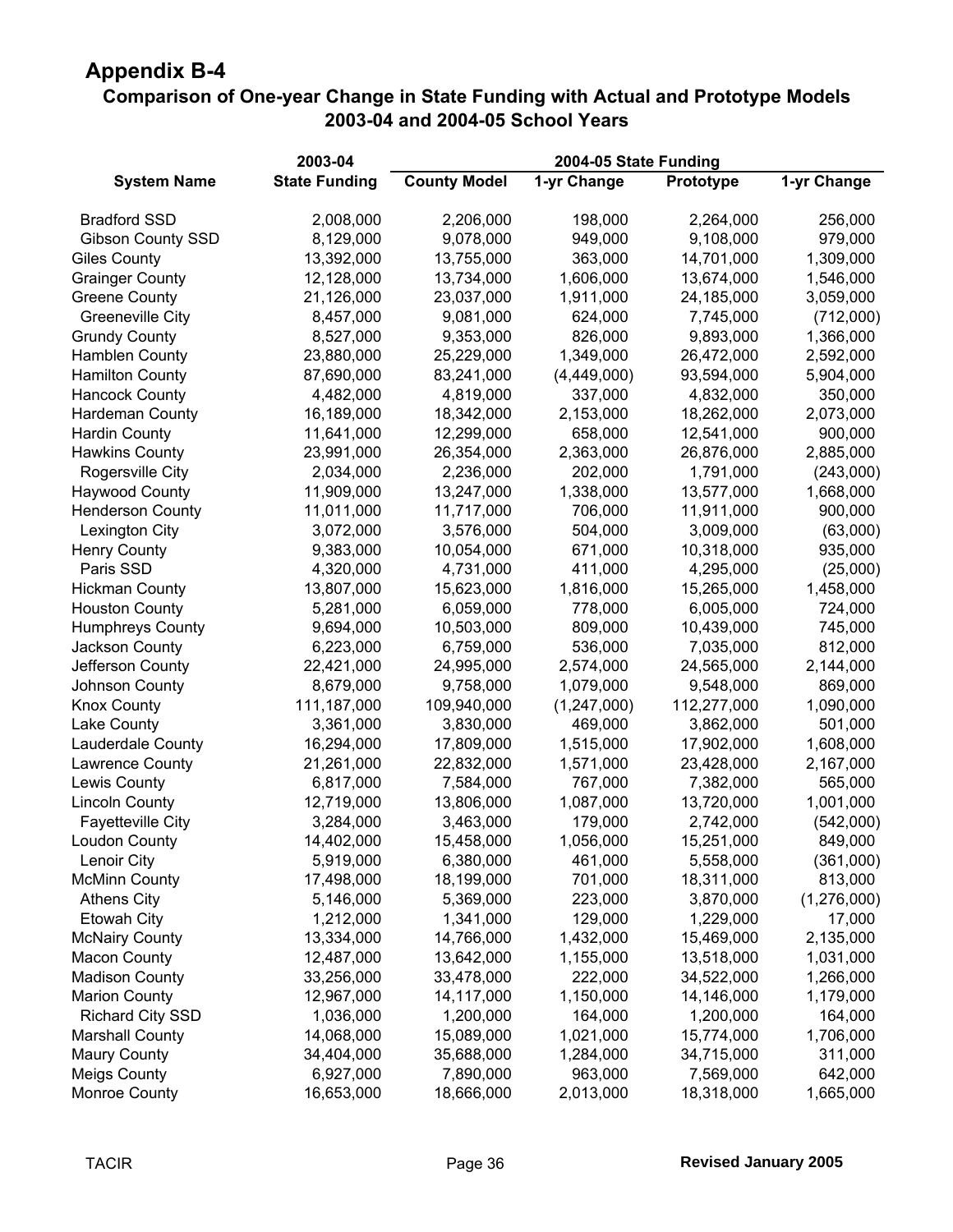#### **Comparison of One-year Change in State Funding with Actual and Prototype Models 2003-04 and 2004-05 School Years**

|                          | 2003-04              | 2004-05 State Funding |               |                 |               |  |  |  |  |
|--------------------------|----------------------|-----------------------|---------------|-----------------|---------------|--|--|--|--|
| <b>System Name</b>       | <b>State Funding</b> | <b>County Model</b>   | 1-yr Change   | Prototype       | 1-yr Change   |  |  |  |  |
| <b>Sweetwater City</b>   | 4,652,000            | 5,182,000             | 530,000       | 4,475,000       | (177,000)     |  |  |  |  |
| <b>Montgomery County</b> | 70,915,000           | 76,527,000            | 5,612,000     | 79,361,000      | 8,446,000     |  |  |  |  |
| <b>Moore County</b>      | 3,455,000            | 3,847,000             | 392,000       | 3,728,000       | 273,000       |  |  |  |  |
| Morgan County            | 12,142,000           | 13,858,000            | 1,716,000     | 13,722,000      | 1,580,000     |  |  |  |  |
| <b>Obion County</b>      | 11,775,000           | 12,498,000            | 723,000       | 13,204,000      | 1,429,000     |  |  |  |  |
| <b>Union City</b>        | 4,137,000            | 4,354,000             | 217,000       | 3,712,000       | (425,000)     |  |  |  |  |
| Overton County           | 11,423,000           | 13,057,000            | 1,634,000     | 13,154,000      | 1,731,000     |  |  |  |  |
| Perry County             | 4,160,000            | 4,570,000             | 410,000       | 4,777,000       | 617,000       |  |  |  |  |
| <b>Pickett County</b>    | 2,746,000            | 2,923,000             | 177,000       | 2,896,000       | 150,000       |  |  |  |  |
| Polk County              | 8,748,000            | 9,743,000             | 995,000       | 9,718,000       | 970,000       |  |  |  |  |
| <b>Putnam County</b>     | 25,848,000           | 27,547,000            | 1,699,000     | 28,066,000      | 2,218,000     |  |  |  |  |
| Rhea County              | 12,512,000           | 13,935,000            | 1,423,000     | 13,880,000      | 1,368,000     |  |  |  |  |
| Dayton City              | 2,315,000            | 2,533,000             | 218,000       | 1,905,000       | (410,000)     |  |  |  |  |
| Roane County             | 23,526,000           | 25,766,000            | 2,240,000     | 25,521,000      | 1,995,000     |  |  |  |  |
| <b>Robertson County</b>  | 29,231,000           | 33,048,000            | 3,817,000     | 32,583,000      | 3,352,000     |  |  |  |  |
| <b>Rutherford County</b> | 75,856,000           | 84,520,000            | 8,664,000     | 84,005,000      | 8,149,000     |  |  |  |  |
| Murfreesboro City        | 16,513,000           | 17,745,000            | 1,232,000     | 11,028,000      | (5,485,000)   |  |  |  |  |
| <b>Scott County</b>      | 9,157,000            | 9,931,000             | 774,000       | 10,192,000      | 1,035,000     |  |  |  |  |
| Oneida SSD               | 4,357,000            | 4,715,000             | 358,000       | 4,490,000       | 133,000       |  |  |  |  |
| Sequatchie County        | 6,739,000            | 7,874,000             | 1,135,000     | 7,734,000       | 995,000       |  |  |  |  |
| <b>Sevier County</b>     | 28,953,000           | 29,317,000            | 364,000       | 20,434,000      | (8,519,000)   |  |  |  |  |
| <b>Shelby County</b>     | 121,656,000          | 122,229,000           | 573,000       | 138,866,000     | 17,210,000    |  |  |  |  |
| Memphis City SSD         | 312,017,000          | 330,341,000           | 18,324,000    | 337,342,000     | 25,325,000    |  |  |  |  |
| <b>Smith County</b>      | 10,181,000           | 11,079,000            | 898,000       | 11,119,000      | 938,000       |  |  |  |  |
| <b>Stewart County</b>    | 7,847,000            | 8,681,000             | 834,000       | 8,288,000       | 441,000       |  |  |  |  |
| <b>Sullivan County</b>   | 32,652,000           | 33,728,000            | 1,076,000     | 35,446,000      | 2,794,000     |  |  |  |  |
| <b>Bristol City</b>      | 9,253,000            | 9,592,000             | 339,000       | 8,060,000       | (1, 193, 000) |  |  |  |  |
| <b>Kingsport City</b>    | 16,359,000           | 16,621,000            | 262,000       | 12,498,000      | (3,861,000)   |  |  |  |  |
| <b>Sumner County</b>     | 71,182,000           | 78,163,000            | 6,981,000     | 77,801,000      | 6,619,000     |  |  |  |  |
| <b>Tipton County</b>     | 38,290,000           | 43,576,000            | 5,286,000     | 41,588,000      | 3,298,000     |  |  |  |  |
| <b>Trousdale County</b>  | 5,044,000            | 5,656,000             | 612,000       | 5,545,000       | 501,000       |  |  |  |  |
| <b>Unicoi County</b>     | 8,419,000            | 9,255,000             | 836,000       | 9,831,000       | 1,412,000     |  |  |  |  |
| <b>Union County</b>      | 11,804,000           | 13,569,000            | 1,765,000     | 13,068,000      | 1,264,000     |  |  |  |  |
| Van Buren County         | 3,188,000            | 3,676,000             | 488,000       | 3,526,000       | 338,000       |  |  |  |  |
| <b>Warren County</b>     | 18,793,000           | 19,736,000            | 943,000       | 20,594,000      | 1,801,000     |  |  |  |  |
| <b>Washington County</b> | 22,426,000           | 23,141,000            | 715,000       | 23,191,000      | 765,000       |  |  |  |  |
| Johnson City             | 17,674,000           | 18,061,000            | 387,000       | 12,145,000      | (5,529,000)   |  |  |  |  |
| <b>Wayne County</b>      | 9,727,000            | 10,827,000            | 1,100,000     | 10,746,000      | 1,019,000     |  |  |  |  |
| <b>Weakley County</b>    | 15,267,000           | 16,485,000            | 1,218,000     | 17,068,000      | 1,801,000     |  |  |  |  |
| <b>White County</b>      | 12,896,000           | 14,431,000            | 1,535,000     | 14,417,000      | 1,521,000     |  |  |  |  |
| <b>Williamson County</b> | 53,761,000           | 54,739,000            | 978,000       | 53,408,000      | (353,000)     |  |  |  |  |
| Franklin SSD             | 10,589,000           | 10,083,000            | (506,000)     | 8,181,000       | (2,408,000)   |  |  |  |  |
| <b>Wilson County</b>     | 34,077,000           | 37,514,000            | 3,437,000     | 35,945,000      | 1,868,000     |  |  |  |  |
| Lebanon SSD              | 8,658,000            | 9,421,000             | 763,000       | 7,588,000       | (1,070,000)   |  |  |  |  |
| <b>Statewide</b>         | \$2,552,901,000      | \$2,701,172,000       | \$148,271,000 | \$2,701,184,000 | \$148,283,000 |  |  |  |  |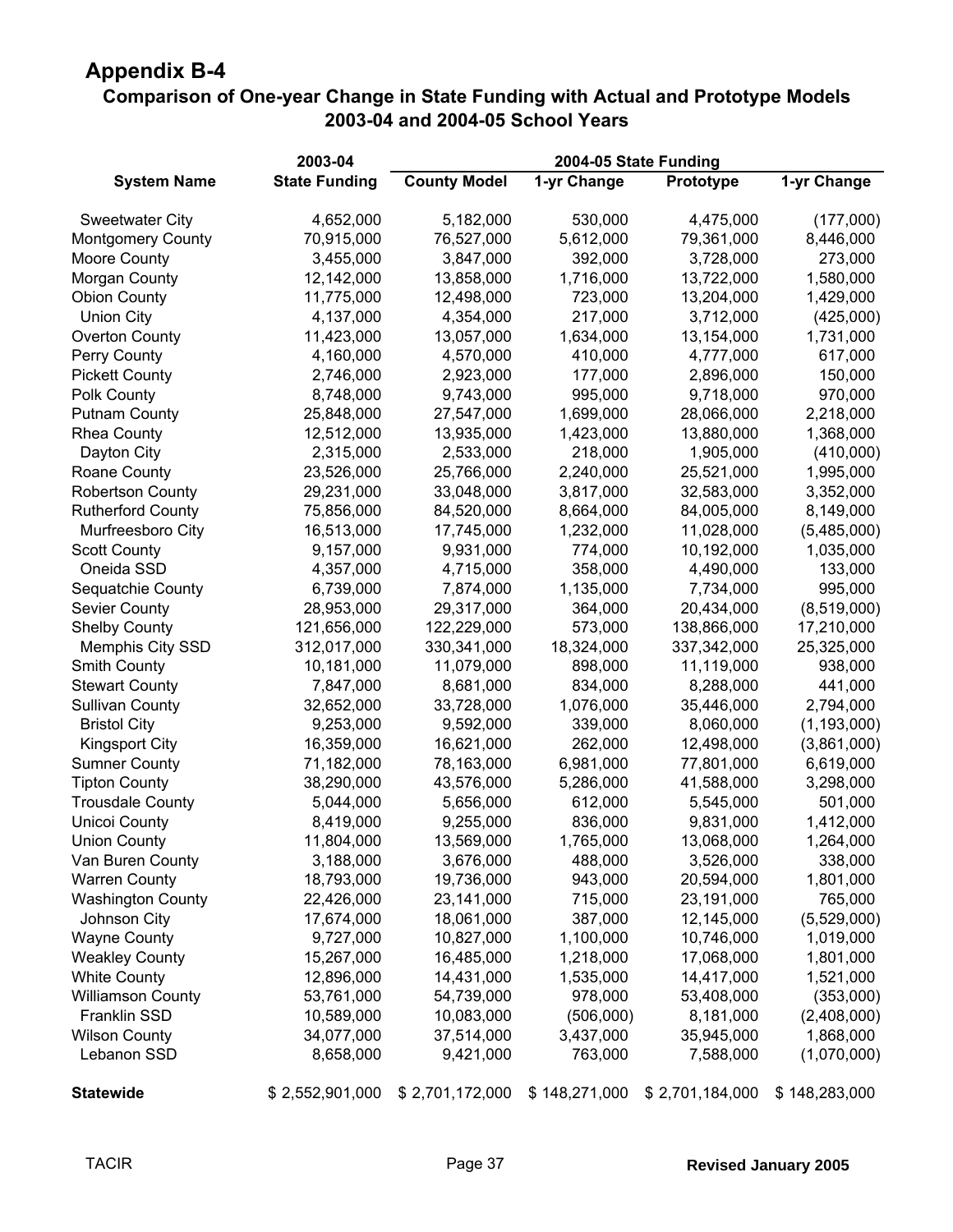# **Appendix C**

### **Prototype System-level Fiscal Capacity Model—How We Got Here**

- August 1990: TACIR staff's initial exposition of the difficulties of determining fiscal capacity for school systems in Tennessee published in a staff report titled *Fiscal Capacity of Public School Systems in Tennessee*.
- February 16, 1995: Supreme Court of Tennessee finds for the smalls schools plaintiffs that

*exclusion of teachers' salary increases from the equalization formula is of such magnitude that it would substantially impair the objectives of the plan; consequently, the plan must include equalization of teachers' salaries according to the BEP formula.*

- February 27, 1995: Brent Poulton, Executive Director of the State Board of Education, writes expressing concern about the use of a county fiscal capacity model and suggesting that the overall BEP funding formula would be improved "if we could establish an index for each of the 139 school systems."
- March 8, 1995: Jane Walters, Commission of Education, writes in relation to the department's review of teachers' salary equalization, asking that Dr. Green to "review the issue [of fiscal capacity] and make a proposal on how [it] can be done at the school system level."
- June 1995: Requests to revise the TACIR fiscal capacity formula are brought before the Commission. Commissioner Walters notes that

*if the department could distribute BEP funds on a fiscal capacity index that more accurately reflected the situation in each district, it would aid in the quest for equalization, be as fair as possible, and help the department in its continual battle over salaries and other issues where there is such great disparity.*

Dr. Poulton notes that

*The original premise of the BEP was that the responsibility for funding schools was split between the state and local governments. Given that local governments had different abilities to pay, local responsibility would be divided according to ability to pay. Conceptually at least, the notion was that there were 139 school systems and there would be 139 splits of that local responsibility.*

Chairman Bragg asked TACIR staff to meet with department and board staff to discuss the issue further and report back at the next meeting.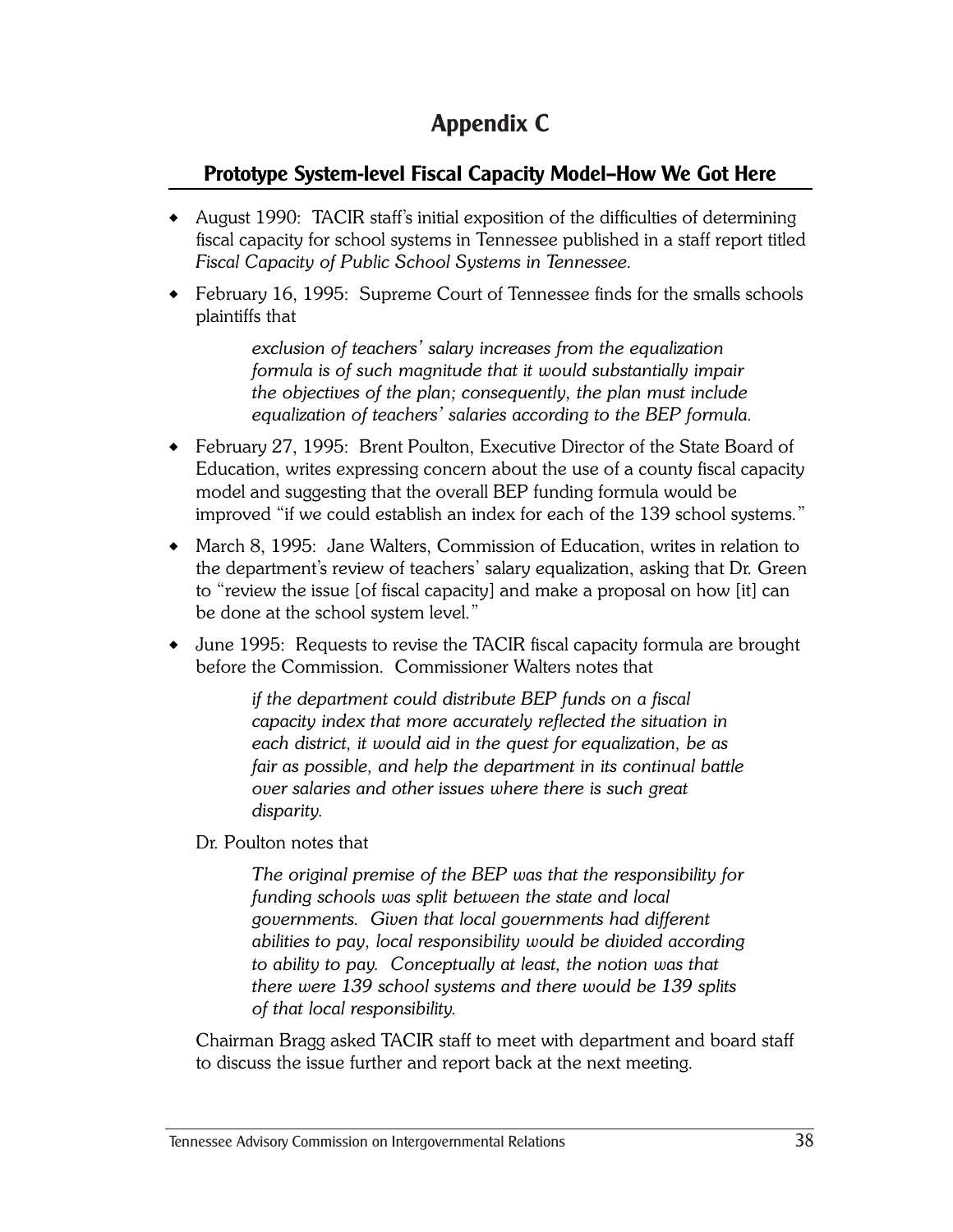- June 1997: With full funding of the BEP formula set for the upcoming year, at the Commission's request, Asst. Commissioner Roehrich-Patrick, Department of Education, presents information to the Commission as evidence of real differences in ability to pay between counties and other systems within counties. With few exceptions, city systems and special school districts have higher salaries and expenditures per student. Chairman Rochelle notes that TACIR will review the fiscal capacity model, but notes that the lack of data for income at the city and special school district level limits the effort.
- June 1998: Intent to develop sub-county model included in TACIR work program.
- Summer/Fall 1998: Initial development of one-tier and two-tier sub-county models. Staff proceeds with development of two-tier model.
- Summer/Fall 2000 through Fall 2002: Discussion of municipal overburden as it relates to sub-county model; significant cross-research with Comptroller's Office of Education Accountability (OREA).
- September 2001: Prototype two-tier model presented to Commission.
- Fall 2001: favorable review of draft model by outside experts in school finance and statistics, including OREA staff.
- October 2002: Supreme Court of Tennessee strikes down current funding scheme for funding/establishing teachers' salaries; work on sub-county fiscal capacity model begins again in earnest.
- Fall 2002: First one-tier algebraic prototype developed by TACIR staff.
- Winter 2003: TACIR staff explore alternatives to sub-county model at request of Comptroller of the Treasury.
- June 2003: Commission updated on development of prototype model; concern about developing income measure at the sub-county level highlighted.
- June 2003: OREA staff experimenting with two-tier, regression based, subcounty model; request feedback.
- September 2003: OREA and TACIR staff begin in working in concert on subcounty prototype; develop four basic alternatives, including two two-tier models, both w/regression county tier, and two one-tier models.
- October 2003: Four basic alternatives submitted to external reviewers for comments; one-tier regression version most favored; submitted to Governor's office.
- October 7, 2003: Governor's salary equity task force drafts framework for recommendation of ten principles including this one: "The proposal will include a new district-level fiscal capacity model in order to provide a fairer method of determining local contribution."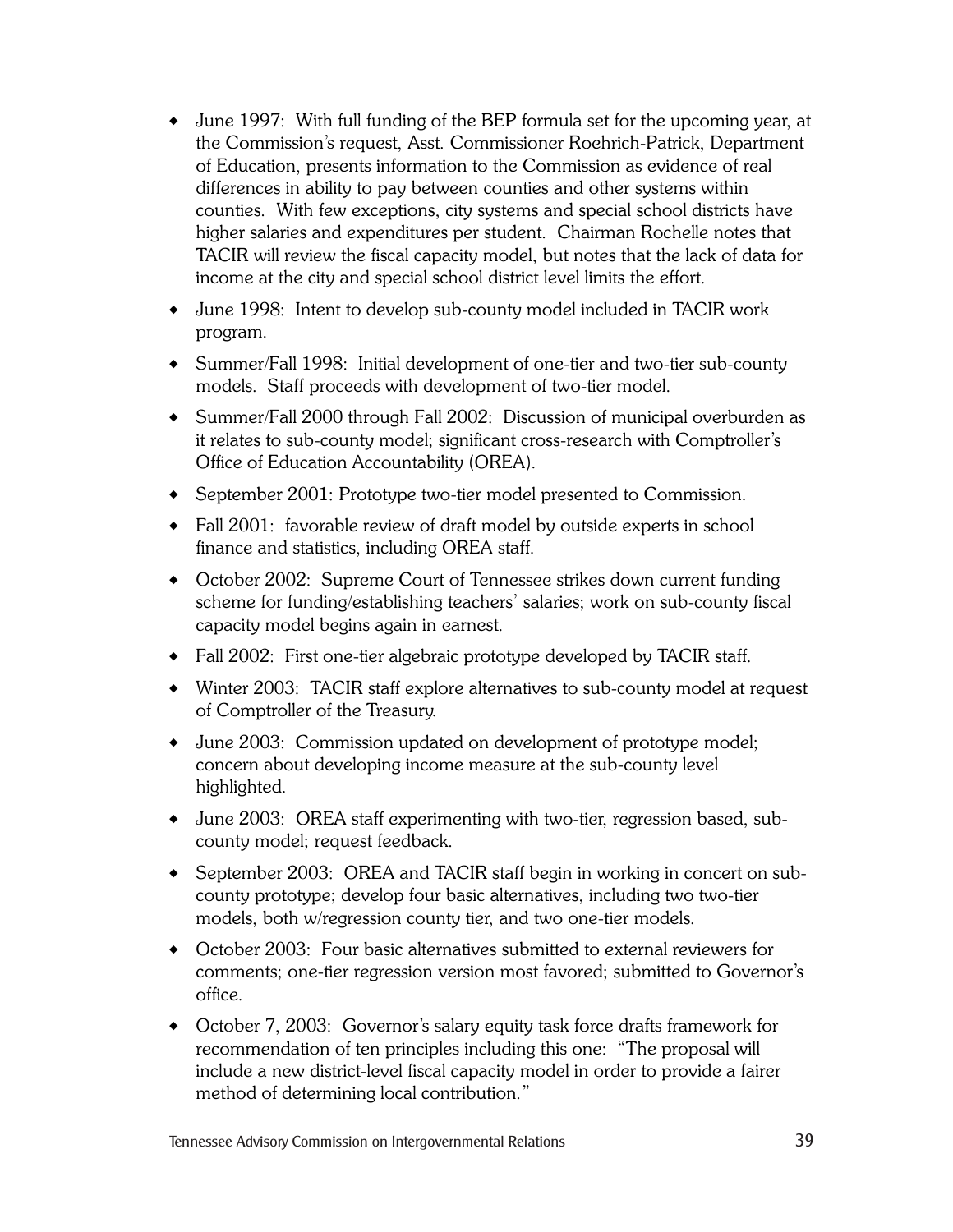- October 30, 2003: TACIR submits consensus prototype system-level model to Governor's office.
- Winter 2004: Governor's office submits salary equity proposal to legislature that does not include prototype model.
- Spring 2004: General Assembly enacts and Governor signs salary equity bill that includes request that BEP Review Committee give special consideration to, among other things, a system-level fiscal capacity model; requires annual report each November 1.
- Summer 2004: BEP Review Committee establishes subcommittees to prepare proposal for, among other things, a system-level fiscal capacity model in order to comply with legislation.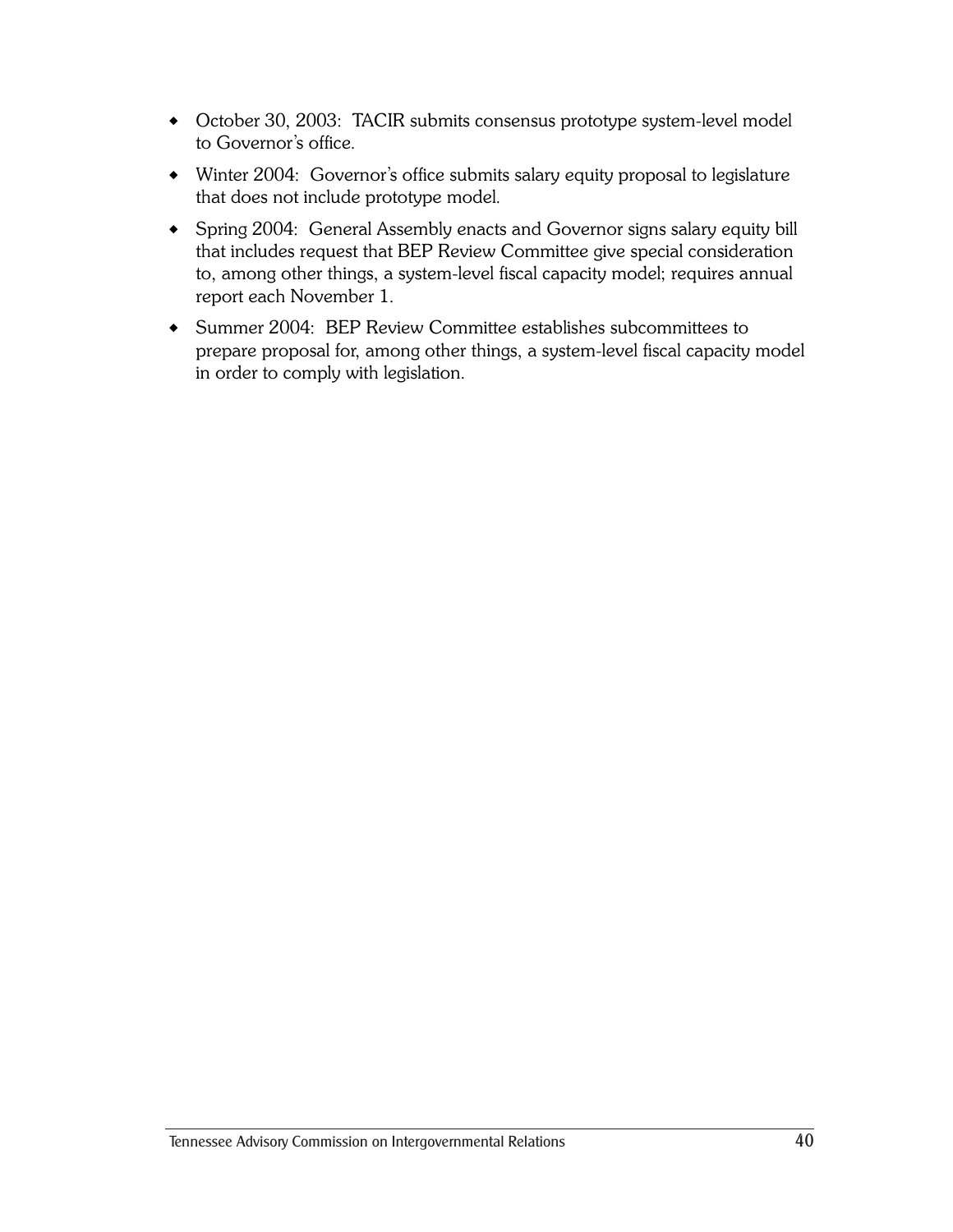# **Appendix D**

#### **Recommendations of the Governor's Task Force on Teacher Pay**

### *Ten Principles*

- **1. Select a Cost-Driven Salary Component**—Select a cost-driven component in the BEP formula for salaries that reflects a real-world average salary cost.
- **2. Spend the New Funds on Salaries**—Systems below a specified instructional salary level should provide a minimum level of expenditures earmarked for instructional salaries in order to reduce disparity.
- **3. Ensure a Hold Harmless Provision**—Funds should be provided to ensure that no system receives less state money than it currently does.
- **4. Introduce a New District-Level Fiscal Capacity Model**—Introduce a new district/system-level fiscal capacity model in order to provide a fairer method of determining local contribution. Currently, the model measures the fiscal capacity of 95 counties. A new district/system level will measure the capacity of 136 systems.
- **5. Adjust State/Local Split**—State and local shares for salaries should be adjusted to reflect fiscal realities of infusing additional state dollars and to ensure a greater degree of equalization.
- **6. Require Local Responsibility**—Local systems should be required to fund their matching share of the BEP formula cost-driven salary component.
- **7. Adjust the Cost Differential Factor (CDF)/At-Risk/English Language Learners (ELL) Components**—The CDF for instructional salaries should be replaced or readjusted provided that additional funds will be available to address the issue of equality of educational opportunity, including funds for students in families with low incomes (e.g., students eligible for free and reduced price lunch) and English language learners. This will have the effect of targeting funds to both rural and urban systems based on educational needs.
- **8. Maintain a State Salary Schedule**—A revised state salary schedule should remain in place to ensure that there is a floor below which salaries may not fall. The schedule should be recommended by the Commissioner of Education and approved by the State Board of Education annually.
- **9. Institute an Annual Watchdog/Review Component**—Charge the BEP Review Committee with annually reviewing two aspects of the teacher pay equity solution:
	- Identify any warning signs of increased disparity levels
	- Review and recommend adjustments to the BEP salary component based on recognized inflationary indices
- **10. Provide a Phased-in, Multi-Year Approach**—The solution should incorporate a phased multi-year approach based upon fiscal realities and should provide local systems and local governments the opportunity to adjust to the impact.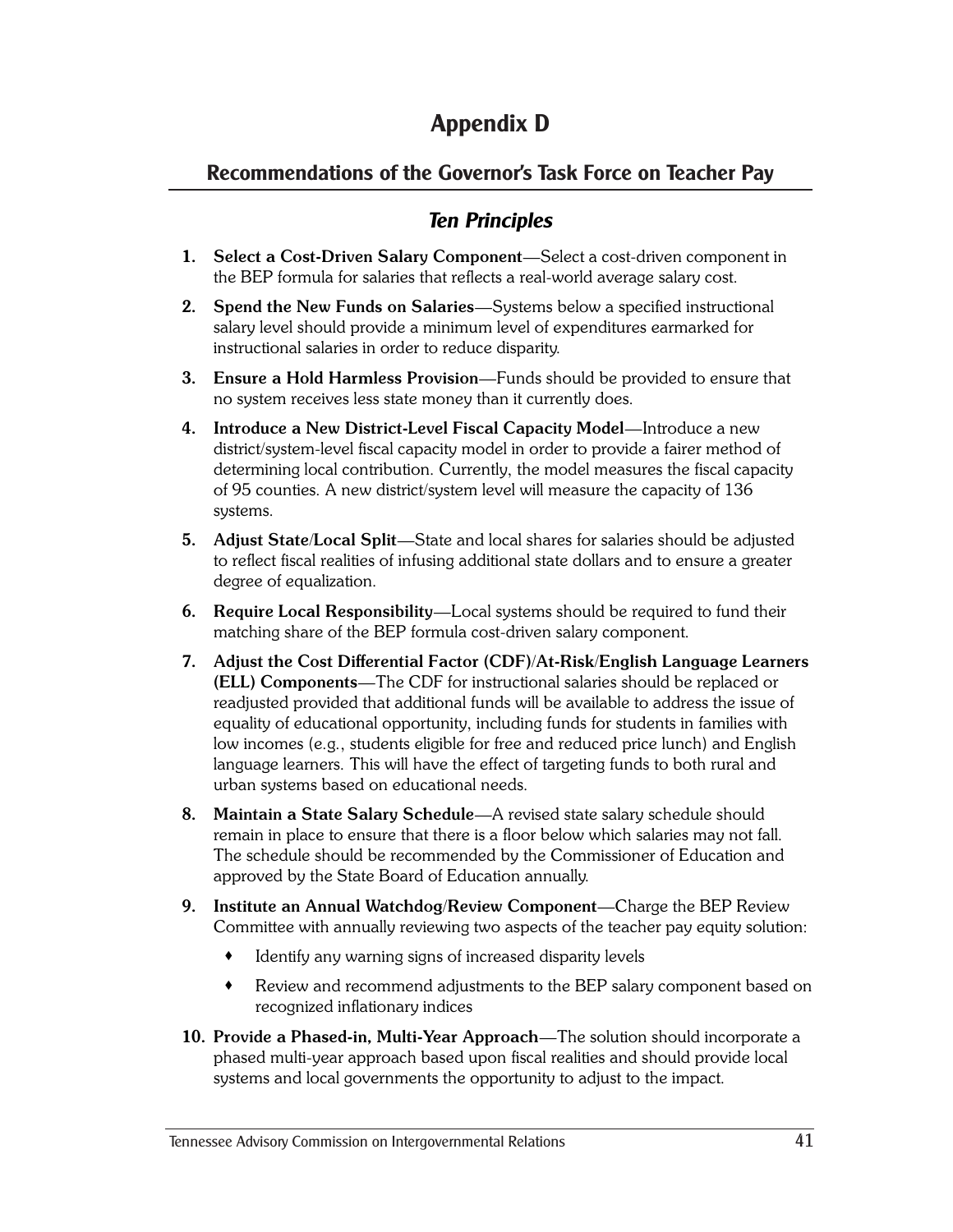**Appendix E-1**



#### **Dispersion of Variables—Coefficient of Variation\***

*A note about shared versus unshared tax bases:* Counties must share their local tax bases among all of the school systems within their borders. Cities may, but are not required to. Special school districts are not required to and typically do not. The fiscal capacity model considers only the statutory tax structure and sharing requirements. Because each variable in the model must have a value for every school system, county systems have zeros for the unshared local tax base variables. Likewise, special school districts have zeros for the unshared/city sales tax base variable and the state-shared taxes variable. Those zeros are not factored into the coefficients of variation for the unshared-tax-base variables. In other words, the coefficients of variation for the unshared-tax-base variables are based solely on the non-zero values.

<sup>\*</sup> The coefficient of variation is a measure of the variation from the average value. Technically, it is the standard deviation expressed as a percent of the mean. The large COV for unshared (city) taxable sales indicates significant differences in unshared taxable sales per pupil across the 136 school systems. The small COV for county-area median household income indicates relatively small differences among the 95 counties. This indicates that the differences in the unshared sales tax base are of greater significance than the difference in median household income.

Tennessee Advisory Commission on Intergovernmental Relations 42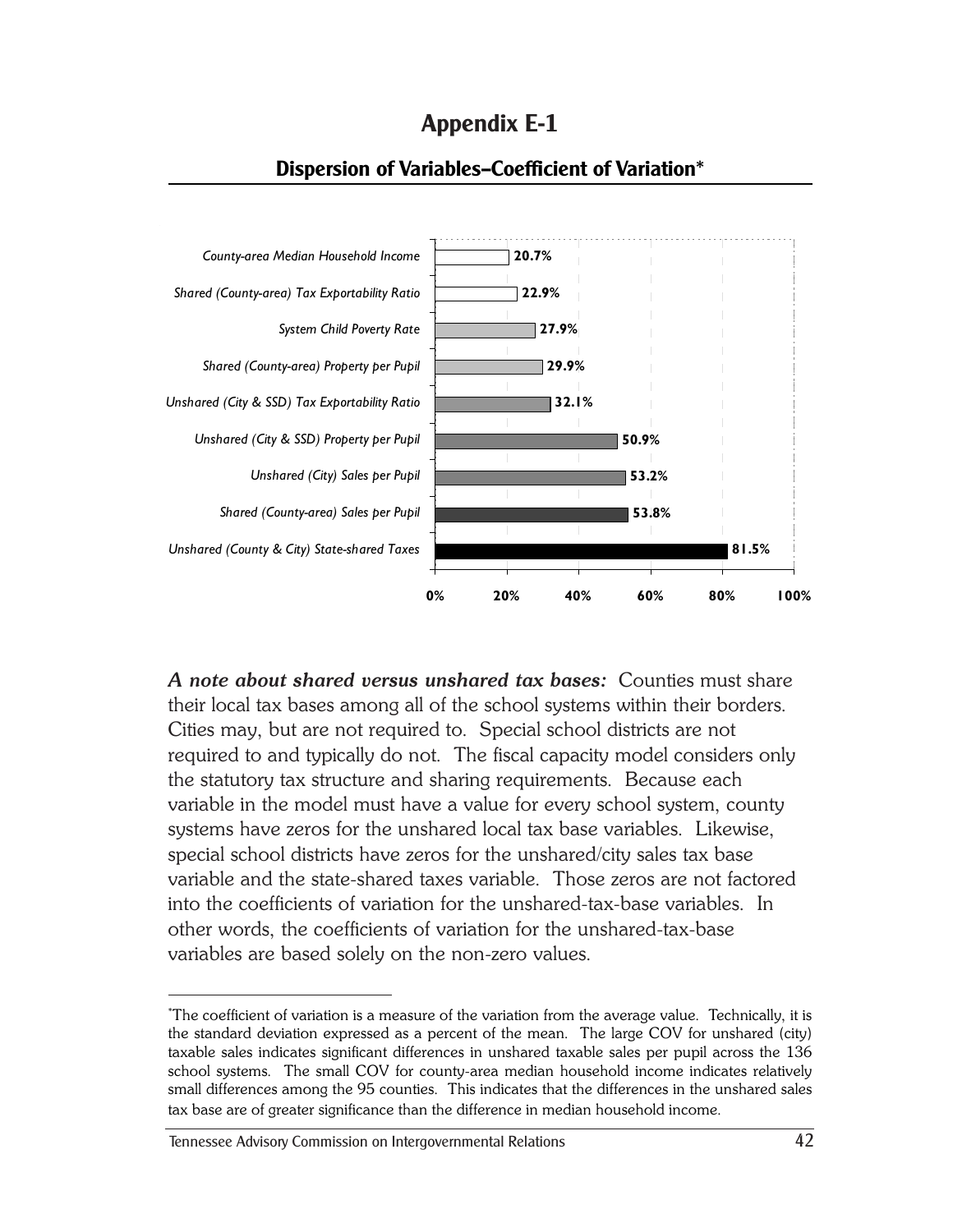

*Relationship between Local Revenue per Pupil and System-level Prototype Fiscal Capacity Variables*



#### **Revised January 2005**

#### *Correlation Analysis*

Correlation analysis is a descriptive technique used to measure the strength of the relationship between two variables. The statistic produced is called the coefficient of correlation. Values for the coefficient of correlation range from  $-1$  for a perfect negative correlation up to  $+1$  for a perfect positive correlation. Perfect means that if all the points of intersection between a pair of variables were plotted in a scatter diagram, all the points could be connected with a straight line. The closer the coefficient to either  $+1$  or  $-1$ , the stronger the relationship. When the coefficient is near zero, little or no relationship exits. In the chart above, the longer the bars, the stronger the relationship. The factors are in order, top to bottom, from weakest to strongest. The factor with the strongest relationship to revenue per pupil, other than the fiscal capacity estimate itself, is shared (county-area) sales per ADM. The correlation coefficient for those two variables is 0.746. Shared (county-area) sales and property per ADM also have fairly strong relationships to revenue per pupil (0.746 and 0.652 respectively). The existence of a strong correlation does not imply a causation effect; it only indicates the tendencies present in the data.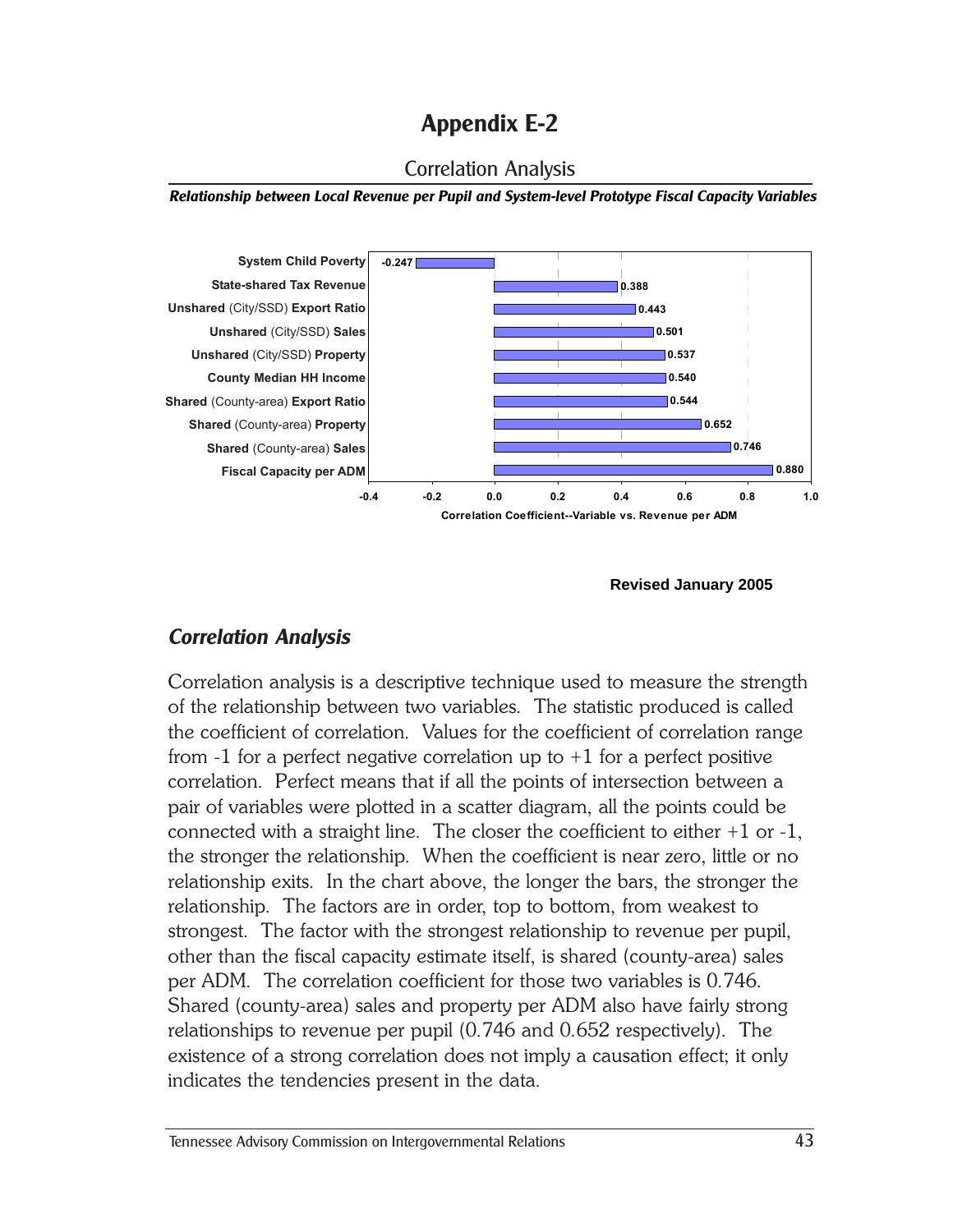# **Appendix F**

# **Special Cases**

#### **Carroll County—When a School System Isn't a School System**

The Carroll County school system is not a full-service school system. It is the only system in the state that does not provide regular educational services except to a tiny handful of students (less than a half dozen in the 2003 school year). It does, however, provide transportation services for the other five systems in the county and vocational classes for nearly one hundred students. Consequently, when its figures are computed for the prototype model by dividing its local revenue, its tax bases, and so on by its tiny handful of students, the results are so dissimilar to any other system that they do not function properly in the model. Resolving this problem in order to derive a reasonable estimate of fiscal capacity for this unique school system requires a simple modification: Rather than enter figures for the Carroll County school system into the model, figures are entered for the entire county area. That is the figures for all six systems in the county are combined so that their overall fiscal capacity can be estimated. At the same time, the five regular school systems in Carroll County are treated like any other school system so that individual estimates of fiscal capacity are produced for each of them. The estimates for those five are then summed and subtracted from the overall estimate, and the difference then becomes the estimated fiscal capacity for the Carroll County school system.

#### **Carroll County Factors Based on County-area Values**

- Revenue per Pupil
- Shared and Unshared Property per Pupil
- Shared and Unshared Taxable Sales per Pupil
- State-shared Tax Revenue per Pupil
- Tax Exportability Ratio

*Carroll County system fiscal capacity equals county area total based on these factors minus fiscal capacity for other five systems*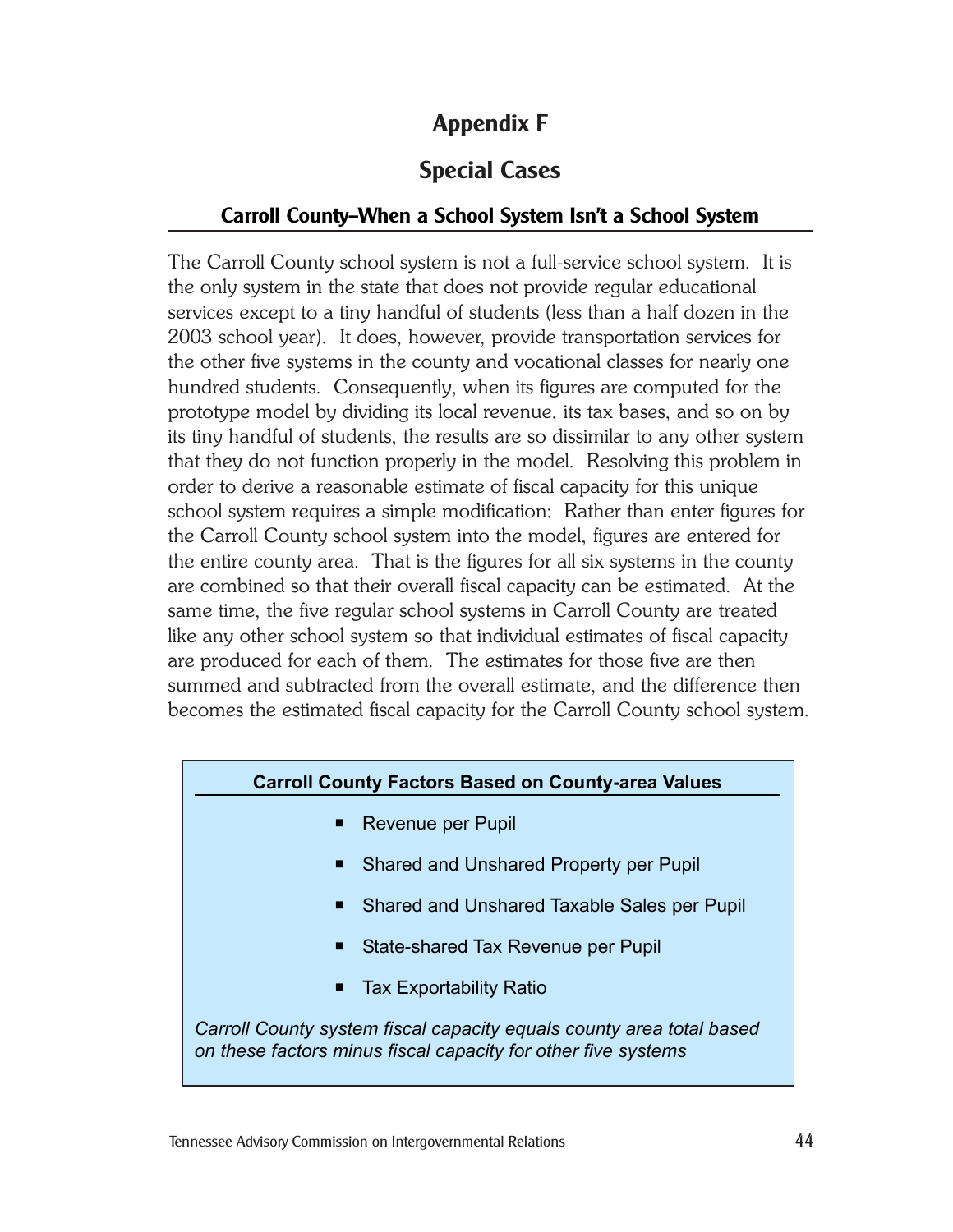#### **Memphis—When a Special School District is Really a City**

The Memphis school system, by charter, law and Attorney General's opinion is a special school district. However, it is fiscally unlike any other special school district in Tennessee because has no taxing authority. No special school district can tax sales, but all of them except Memphis can and do tax the property within their borders to supplement funding they receive from the county's tax structure. This is the hallmark of special school districts in Tennessee. Because the Memphis Special School District has no independent taxing authority, it lacks the essential character of a special school district with respect to funding education. Consequently, the Memphis city council sets a tax rate for the school system to supplement the funding they receive from Shelby County's own education revenue. Memphis is unique in this respect. No other special school district is dependent on a city for its funding.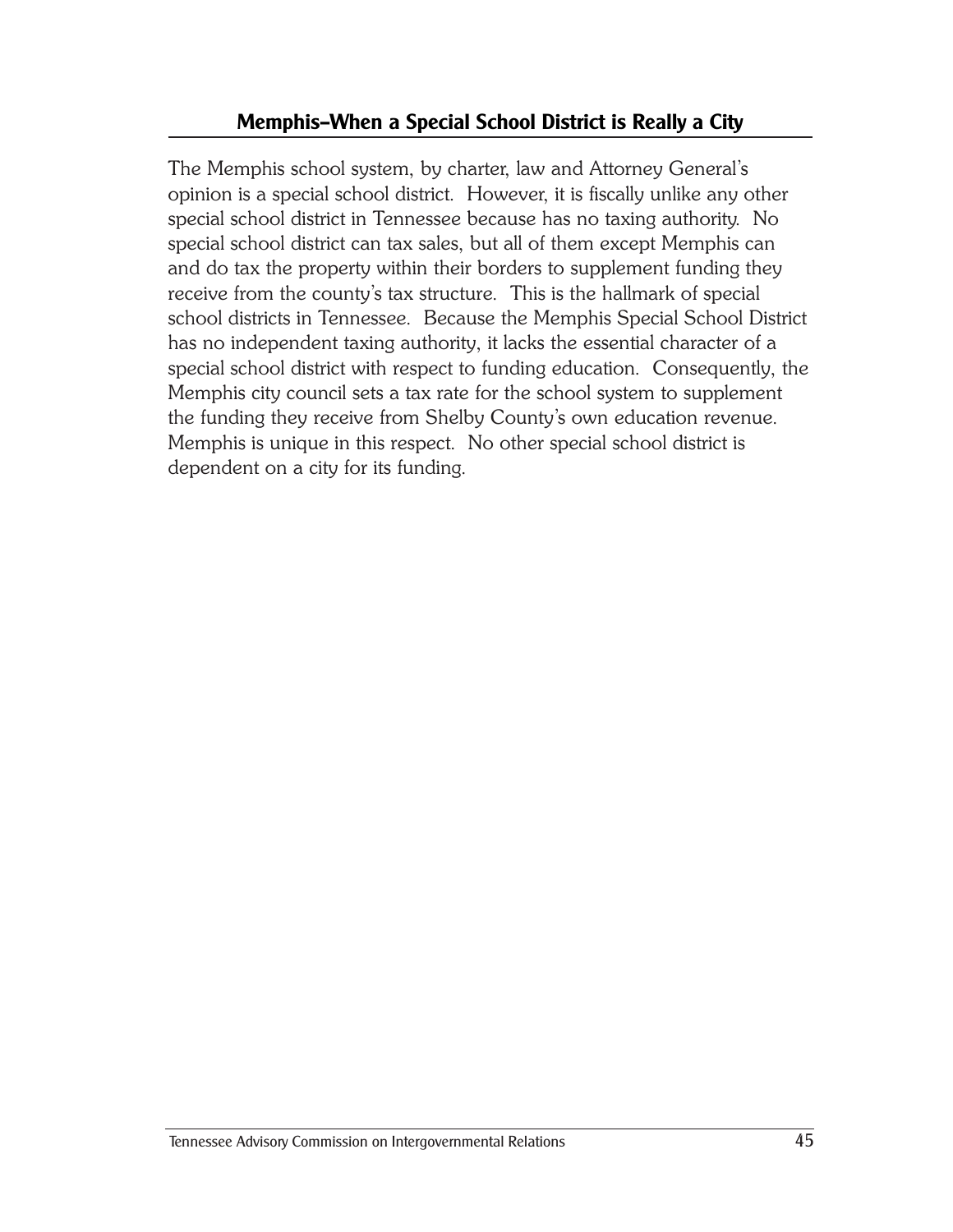**Ability to Pay—**the ability of individuals in a certain jurisdiction to pay taxes relative to those in other jurisdictions, generally based on a measure of income. The TACIR school system fiscal capacity model uses county median household income and school district poverty rates, which are based on income, to measure ability to pay.

**Child Poverty Rate—**the percentage of related children living in families below the federal poverty line—as used here, it refers to school-aged children, those between the ages of five and seventeen inclusive. This is strongly correlated with income.

**Fiscal Capacity—**the potential ability of the school systems' to raise revenues from their own sources to pay for public education.

**Fiscal Effort—**the degree to which a school system utilizes the revenue bases available to it, typically measured as the ratio of between the actual amount of revenues collected or used for a particular purpose to a related measure of fiscal capacity.

**Local Revenue—**the amount of money provided at the discretion of local officials to support school systems, such as property taxes, and state-shared tax revenues that substitute for local revenue.

**Median Household Income—**the middle value among households (i.e., the value above and below which lie an equal number of households) for money income received in the previous calendar year by all household members 15 years old and over, including household members not related to the householder, people living alone, and others in non-family households.

**Ordinary Least Squares Multiple Linear Regression—**a statistical process used to predict the values of a dependent variable, such as local revenue for education, based on the values of a set of explanatory variables, called independent variables.

**Property per Pupil—**the equalized assessed valuation of property subject to taxation by local officials divided by the number of students in average daily membership.

**Representative Tax System—**as a measure of fiscal capacity, a method of calculating the amount of revenue that a region or government would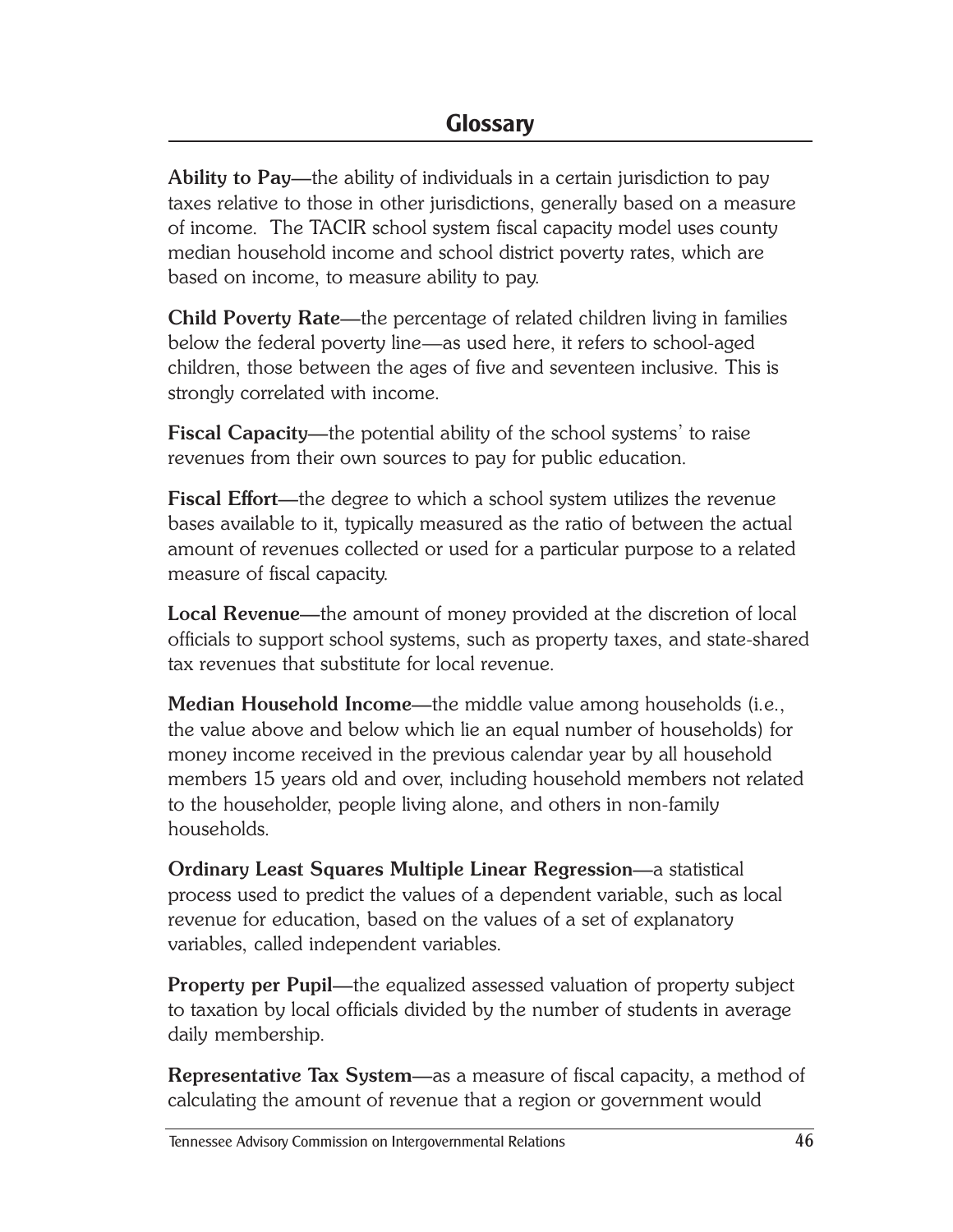collect if it were to exert average fiscal effort; hypothetical tax system that is representative or typical of all the taxes actually levied by the state and local governments of a federation intended to be descriptive of the statelocal tax system.

**Resident Tax Burden—**the portion of property tax payments for which owners of homes and farms are responsible; the equalized assessed valuation of residential and farm property divided by the total taxable value of all property.

**Sales per Pupil—**the value of all sales subject to taxation by cities and counties divided by the number of students in average daily membership.

**Service Burden—**the cost of providing for public education.

**Shared Property—**the value of property subject to county education taxes, all of which must be shared among all school systems in the county based on the proportion of students in each system. *Note: all county education revenue must be shared with any and all other school systems in the county.*

**Shared Taxable Sales—** the value of sales subject to countywide taxes, all of which must be shared among all school systems in the county based on the proportion of students in each system. *Note: all county education revenue must be shared with any and all other school systems in the county.*

**State-shared Tax Revenue per Pupil—**funds provided by the State from state revenues to cities and counties to supplement funds from local sources used to provide city and county services divided by the number of students in average daily membership. Revenue sources include state sales, excise, income, beer, mixed drink, and alcoholic beverage taxes, as well as TVA payments in lieu of taxes. *Note: Special school districts are not eligible to receive this revenue.*

**Tax Exportability—**the portion of property tax payments for which owners of homes and farms are not responsible; the equalized assessed valuation of business-related property (commercial, industrial, utility and personal property) divided by the total taxable value of all property.

**Unshared Property—**the value of property subject to taxes that generate revenue that is not required to be shared with other school systems. *Note: County school systems' revenue from this source is restricted to retirement*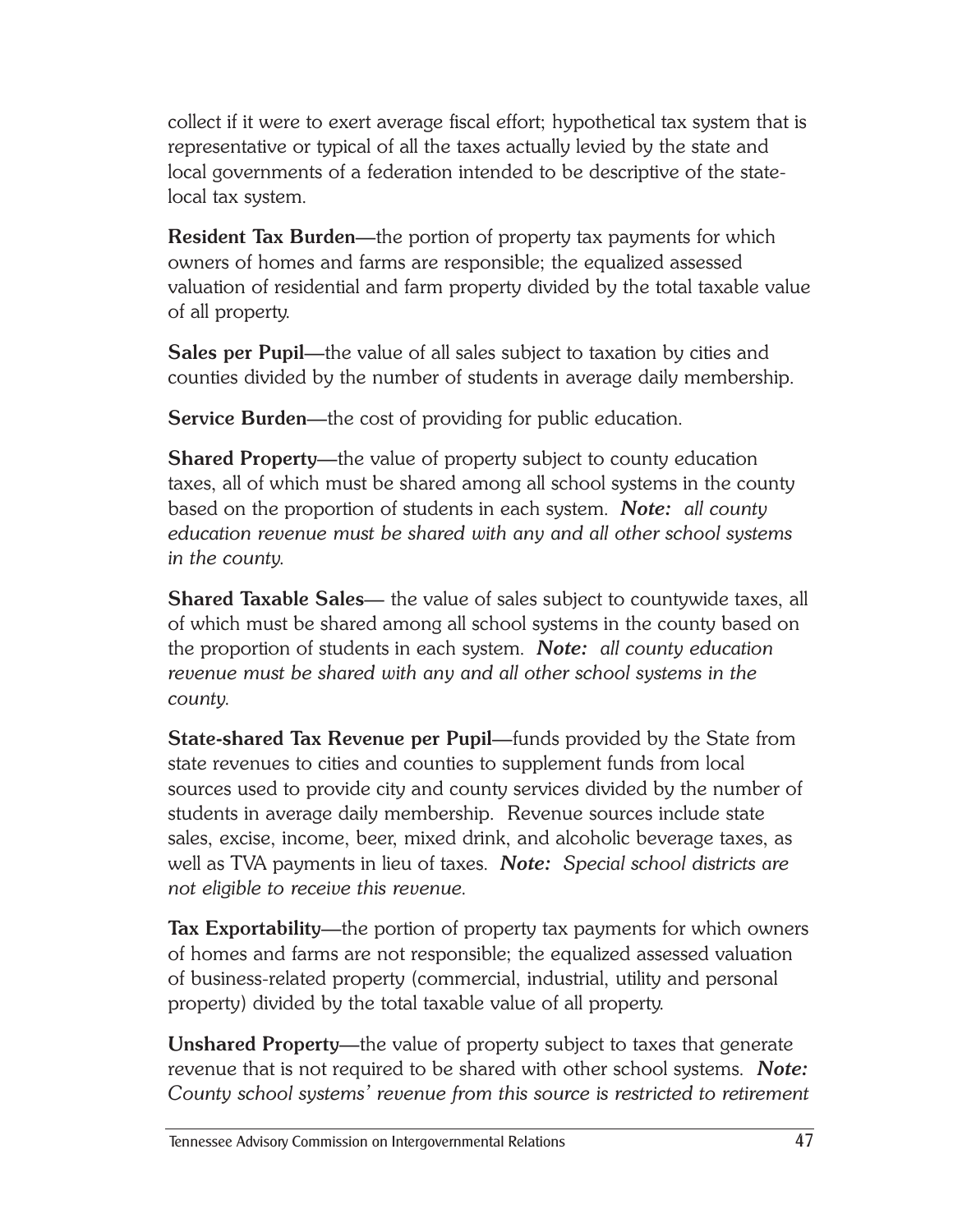*of rural education debt and support of pupil transportation under certain specific circumstances. Such revenue cannot be used for general support of the county school system; therefore, the value of unshared property for county school systems is zero.*

**Unshared Taxable Sales—**the value of sales subject to taxes that generate revenue that is not required to be shared with other school systems. *Note: County school systems' revenue from this source is restricted to retirement of rural education debt and support of pupil transportation under certain specific circumstances. Such revenue cannot be used for general support of the county school system; therefore, the value of unshared taxable sales for county school systems is zero. Special school districts do not have authority to tax sales; therefore, the value of unshared taxable sales for special school districts is zero.*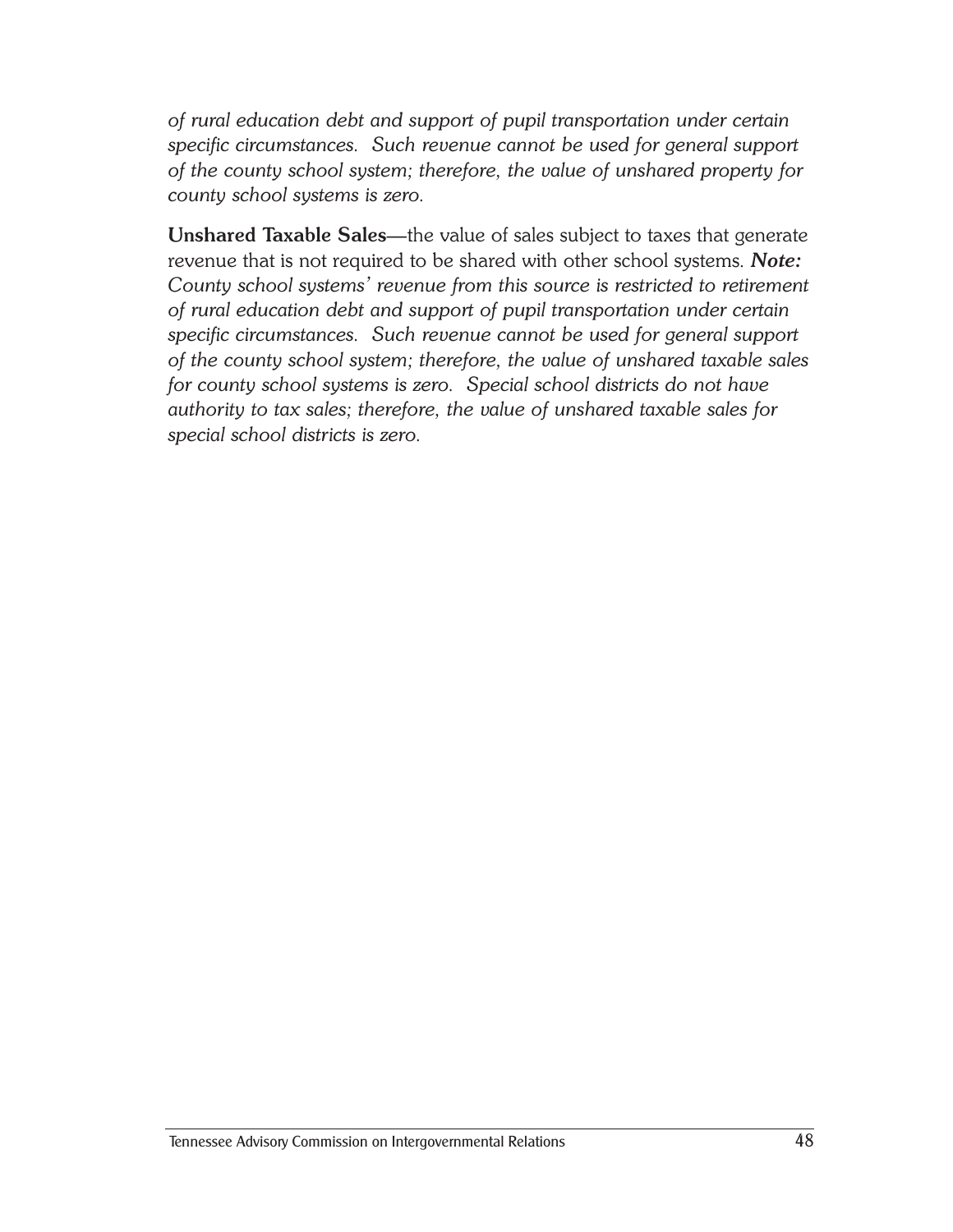#### **Local Revenue**

Tennessee Department of Education, Annual Financial Reports from public school systems, fiscal years 2000-01 through 2002-03. The most recent available data will be for the fiscal year immediately preceding the year during which the Department of Education establishes funding for schools. For example, the Department establishes funding for 2004-05 during 2003-04; therefore, the most current available data on local revenue for use in that process is for 2002-03.

#### **Student Counts—Average Daily Membership**

Tennessee Department of Education, Annual Statistical Reports for school years 2000-01 through 2002-03. http://www.state.tn.us/education/ mreport.htm The most recent available data will be for the fiscal year immediately preceding the year during which the Department of Education establishes funding for schools. For example, the Department establishes funding for 2004-05 during 2003-04; therefore, the most current available student counts for use in that process are for 2002-03.

#### **Sales Tax Base & State-shared Tax Revenues**

Tennessee Department of Revenue, fiscal years 2000-01 through 2002-03. The most recent available data will be for the fiscal year immediately preceding the year during which the Department of Education establishes funding for schools. For example, the Department establishes funding for 2004-05 during 2003-04; therefore, the most current available data on the sales tax base and state-shared taxes for use in the funding process is for 2002-03.

# **Property Tax Base & Ratio of Business-related Property Assessment to Total Assessment** Tennessee Board of Equalization, Tax Aggregate Report

of Tennessee, calendar years 2000 through 2002. http:// www.comptroller.state.tn.us/pa/taxaggr.htm The most recent available data will be for the calendar year ended prior to the fiscal year during which the Department of Education establishes funding for schools. For example, the Department establishes funding for 2004-05 during 2003-04; therefore, the most current available data for use in that process is for 2002.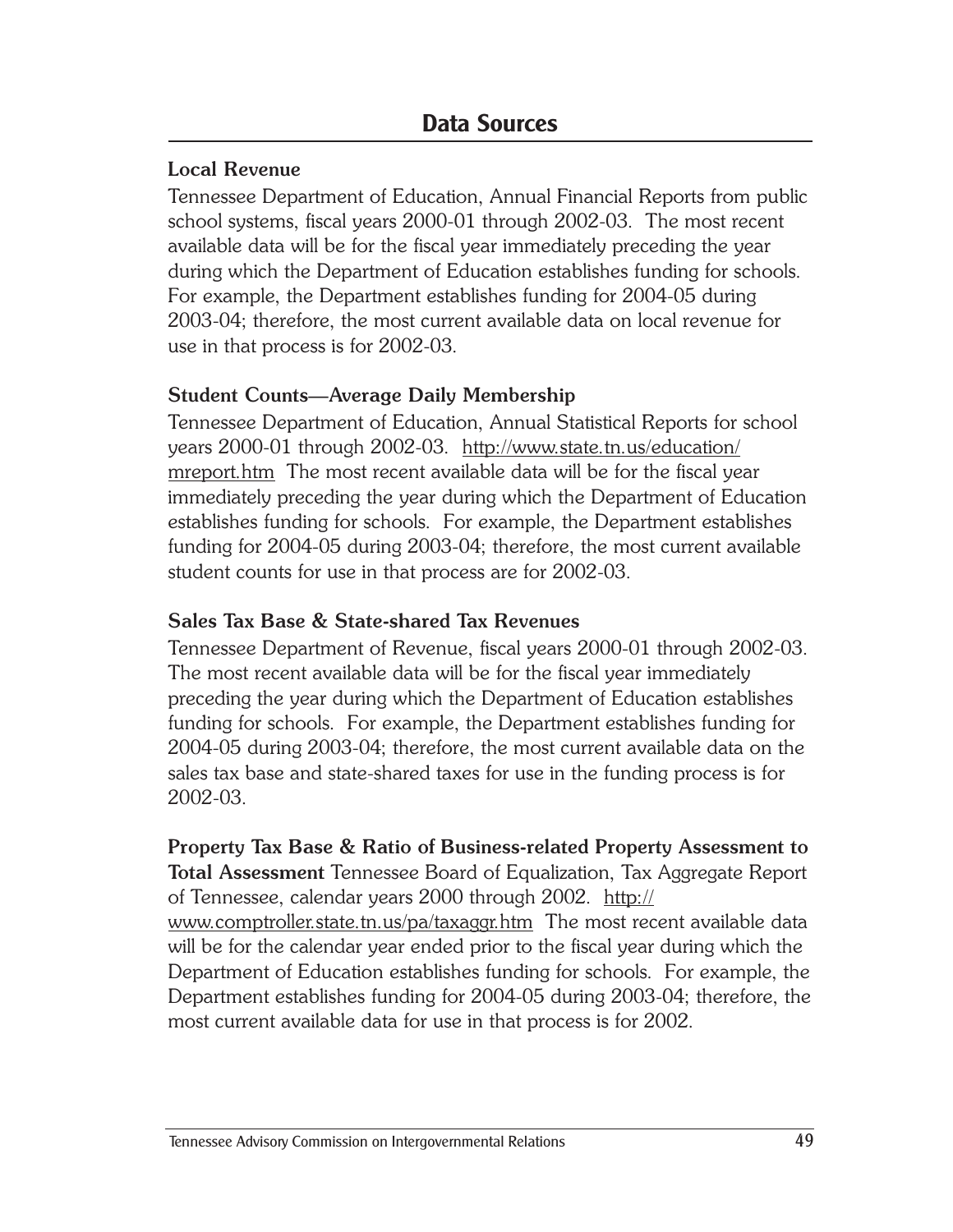#### **Median Household Income**

U.S. Census Bureau, Housing and Household Economic Statistics Division, Small Area Estimates Branch, Small Area Income and Poverty Estimates— Tables for States and Counties by Income Year and Statistic, 1998 through 2000. http://www.census.gov/hhes/www/saipe/stcty/estimate.html The most recent available data will be for the calendar year ended three years prior to the beginning of the fiscal year in which the Department of Education establishes funding for schools. For example, the Department establishes funding for 2004-05 during 2003-04; therefore, the most current available data for use in that process is for 2000, released October 2003.

#### **Child Poverty Rates**

U.S. Census Bureau, Housing and Household Economic Statistics Division, Small Area Estimates Branch, Small Area Income and Poverty Estimates— School District Estimates, 1997, 1999 and 2000. http://www.census.gov/ hhes/www/saipe/district.html. The most recent available data will be for the calendar year ended three years prior to the beginning of the fiscal year in which the Department of Education establishes funding for schools. For example, the Department establishes funding for 2004-05 during 2003-04; therefore, the most current available data for use in that process is for 2000, released November 2003.